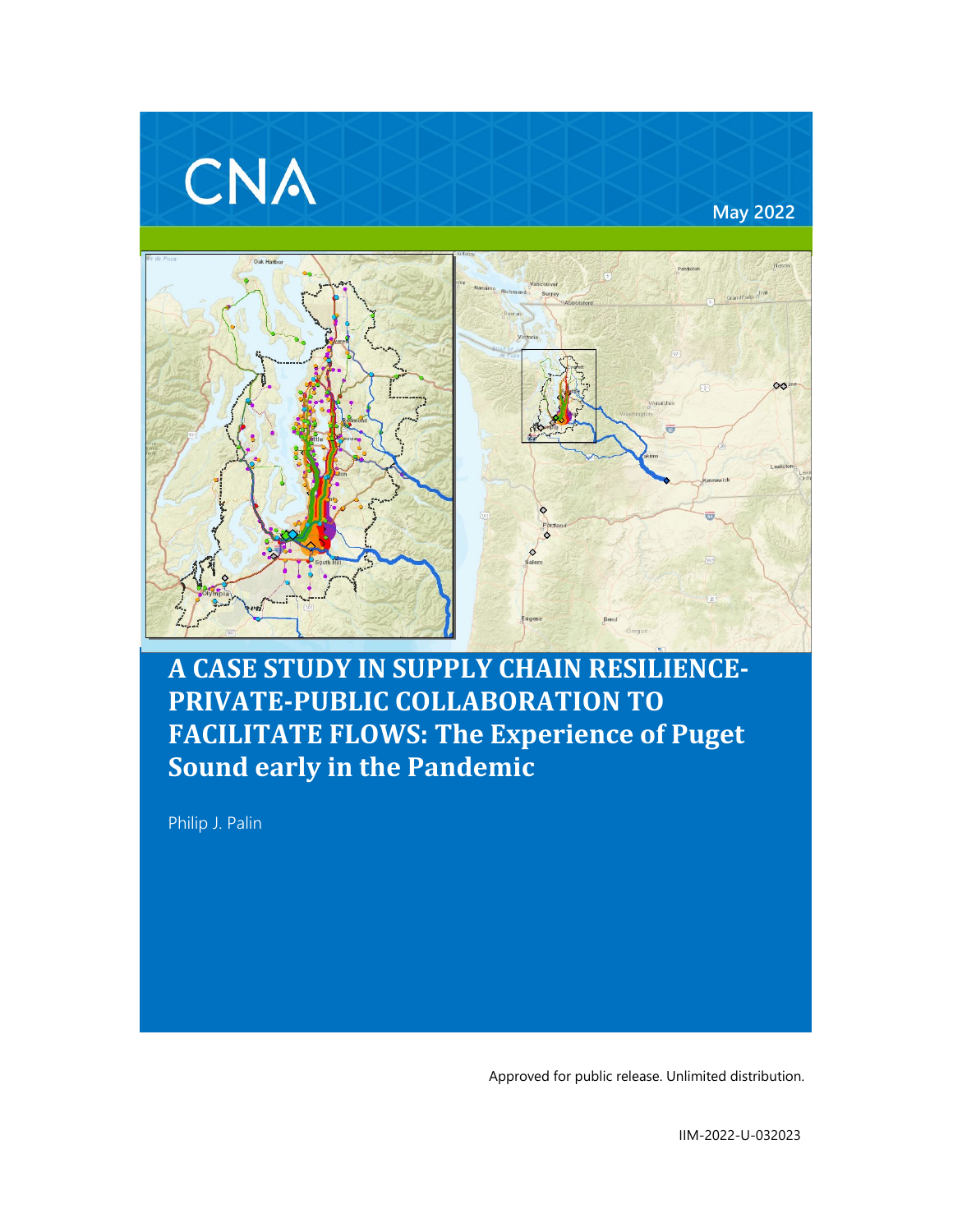#### **Abstract**

During 2019, the Cybersecurity Infrastructure and Security Agency (CISA) sponsored a proof-of-concept project for supply chain resilience in the Puget Sound region. This project was intended to explore strategies and techniques for facilitating supply chain response and recovery following a catastrophic earthquake. During this project, in August and September 2019, a set of private-private and private-public relationships were built around an analysis of how grocery flows in the Puget Sound region might be maximized after a catastrophic earthquake. Several participants in the 2019 process have suggested that during the winter of 2020, the project's relationships and principles had a practical influence on early private-public collaboration in the pandemic response. In February and March 2020, the relationships forged during the 2019 study resurfaced to shape how grocery flows were facilitated during a huge surge in demand caused by pandemic-related consumer anxiety. For a few weeks these Puget Sound–focused relationships influenced wider regional and even national processes, policies, and outcomes. In early May 2020 several participants in the 2019 CISA workshop agreed that given the challenges posed by the pandemic, supply chain outcomes in Puget Sound had been positive—much better than they had seen play out elsewhere. These active participants in the 2019 preparedness discussions and 2020 crisis pandemic response repeatedly confirmed the essential role of relationships in facilitating a more effective response. This assessment explores these impressions and possible "unintended consequences" of the 2019 project, and derives potential strategic and operational implications. Implications are discussed and follow-on questions are included to prompt consideration of topics for continued examination through other cases and more data-oriented analyses.

CNA's Occasional Paper series is published by CNA, but the opinions expressed are those of the author(s) and do not necessarily reflect the views of CNA or the client.

#### **Distribution**

<span id="page-1-0"></span>Approved for public release. Unlimited distribution.

Portions of this work were performed under contract to DHS CISA, contract number: 47QRAA18D003X.

**Cover image credit**: CNA – Map of truck flows from distribution centers to retail stores for the top five grocery brands in the Puget Sound Region.

**Approved by: May 2022**

Dave Kaufman, VP and Director Safety and Security Division Institute for Public Research

Request additional copies of this document through inquiries@cna.org.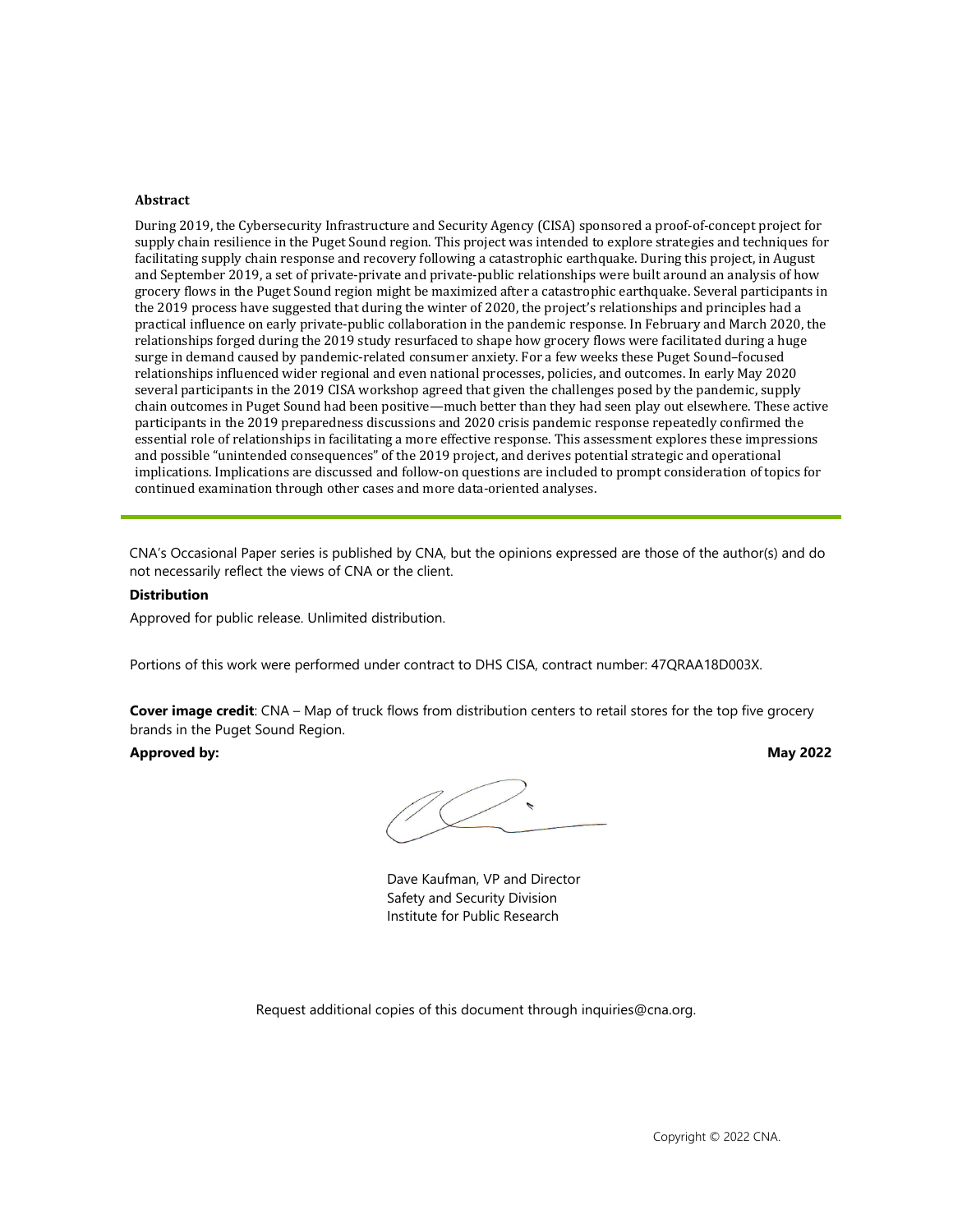# **Contents**

<span id="page-2-0"></span>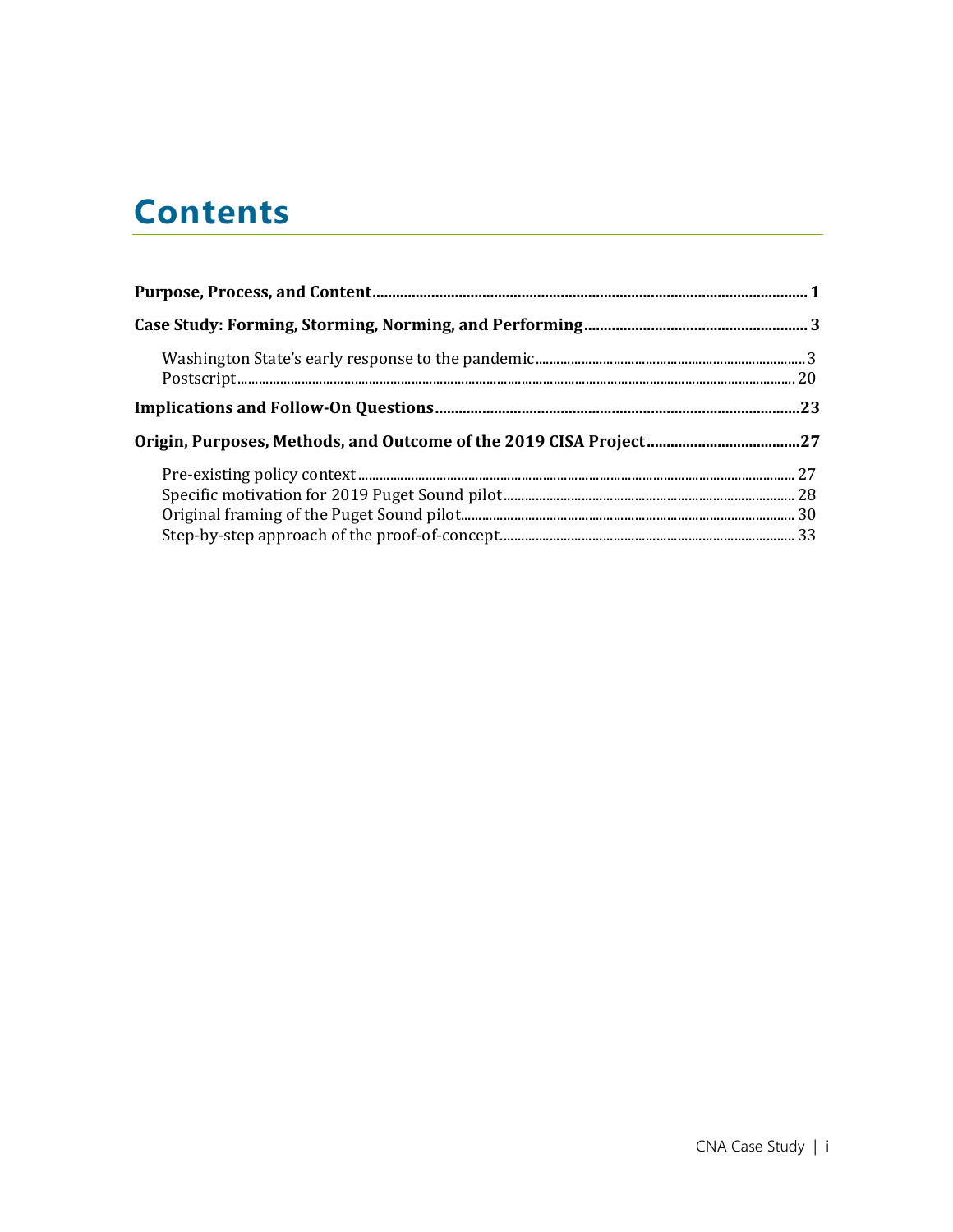This page intentionally left blank.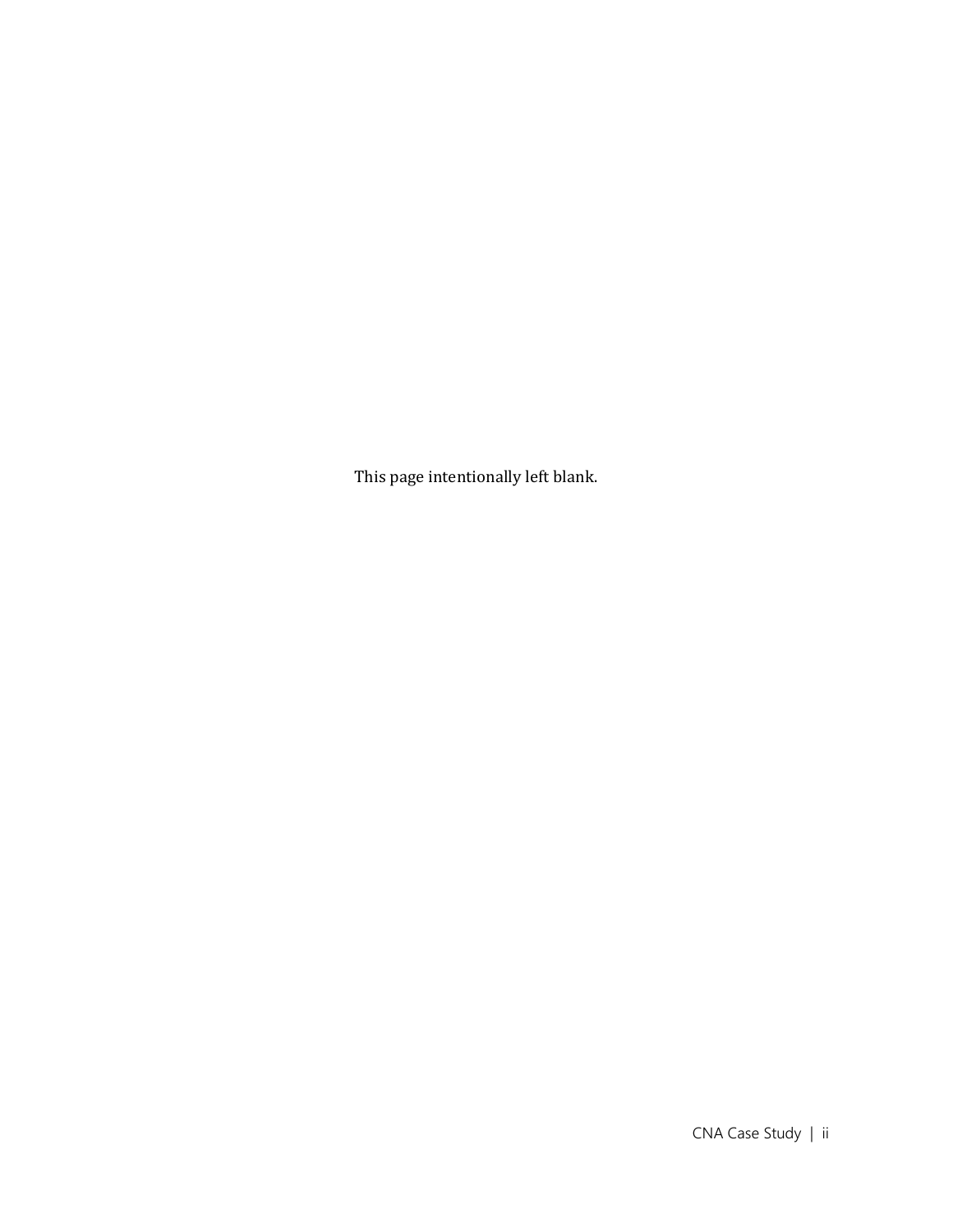## <span id="page-4-0"></span>**Purpose, Process, and Content**

During 2019, the Cybersecurity Infrastructure and Security Agency (CISA) sponsored a proofof-concept project for supply chain resilience in the Puget Sound region. This project was intended to explore strategies and techniques for facilitating supply chain response and recovery following a catastrophic earthquake. Several participants in the 2019 process have suggested that during the winter of 2020, the project's relationships and principles had a practical influence on early private-public collaboration in the pandemic response.

This assessment explores these impressions and possible "unintended consequences" of the 2019 project, and derives potential strategic and operational implications.

This is a retrospective assessment of indirect outcomes that some perceive emerged months after a project conceived for a very different context was completed. This emergence, if valid, coincided with early and uncertain efforts to contain and respond to a global pandemic. At best, this is a highly ambiguous context. To explore these possibilities, we have used case study methods.

Invoking context is a particular purpose of case study methods. Robert Yin has defined a case study as "an empirical inquiry that investigates a contemporary phenomenon within its reallife context, especially when the boundary between phenomenon and context is not clearly evident."[1](#page-4-1)

In this case, a boundary that was supposedly closed in late 2019 spontaneously reopened in early 2020 and expanded quickly. A boundary that was originally and rigorously defined for specific Puget Sound geographies suddenly assumed national scope and scale.

George Alexander and Andrew Bennett identify four strengths of case studies: "Their potential for achieving high conceptual validity, their strong procedures for fostering new hypotheses, their value as a useful means to closely examine the hypothesized role of causal mechanisms in the context of individual cases, and their capacity for addressing causal complexity."[2](#page-4-2)

<span id="page-4-1"></span><sup>1</sup> Robert K. Yin, *[Case Study Research: Design and Method](https://us.sagepub.com/en-us/nam/case-study-research-and-applications/book250150)* (Sage Publications,1998).

<span id="page-4-2"></span><sup>2</sup> Alexander L. George, Andrew Bennett. *[Case Studies and Theory Development in the Social Sciences](http://worldcat.org/oclc/944521872)* (MIT Press, 2005).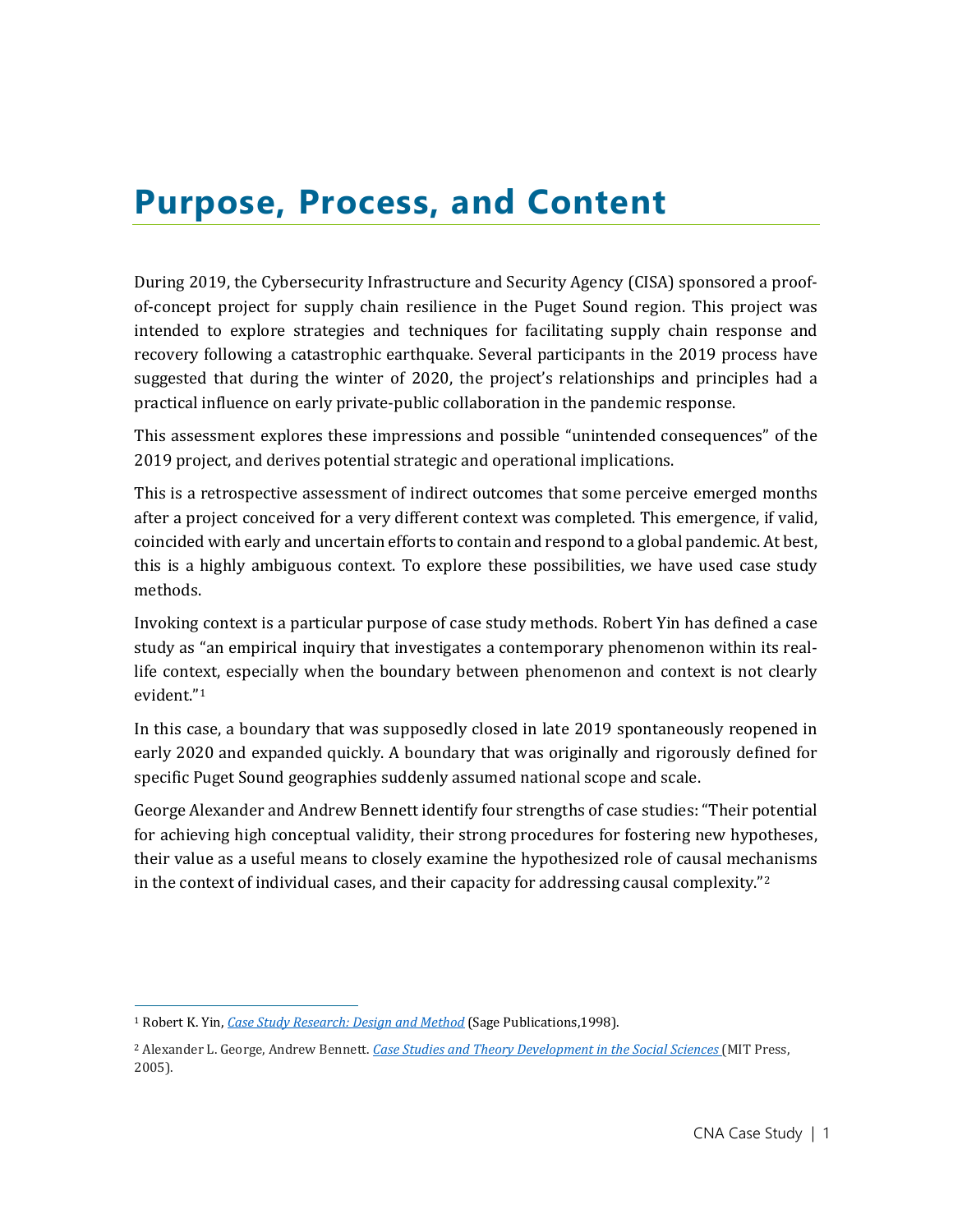Case studies tend to be better at asking questions than answering questions. This assessment offers possible answers—but even these answers imply follow-on questions. The assessment is presented in three parts: Case Study: Forming, Storming, Norming, and Performing; Implications and Follow-on Questions; and Origin, Purposes, Methods, and Outcome of the 2019 CISA Project.





**Note: Green** denotes grocery distribution centers serving over 70 percent of Puget Sound demand. **Red**  denotes petroleum refineries serving nearly 100 percent of Puget Sound demand. **Yellow** denotes fuel racks essential to distributing fuel to nearly 100 percent of Puget Sound demand.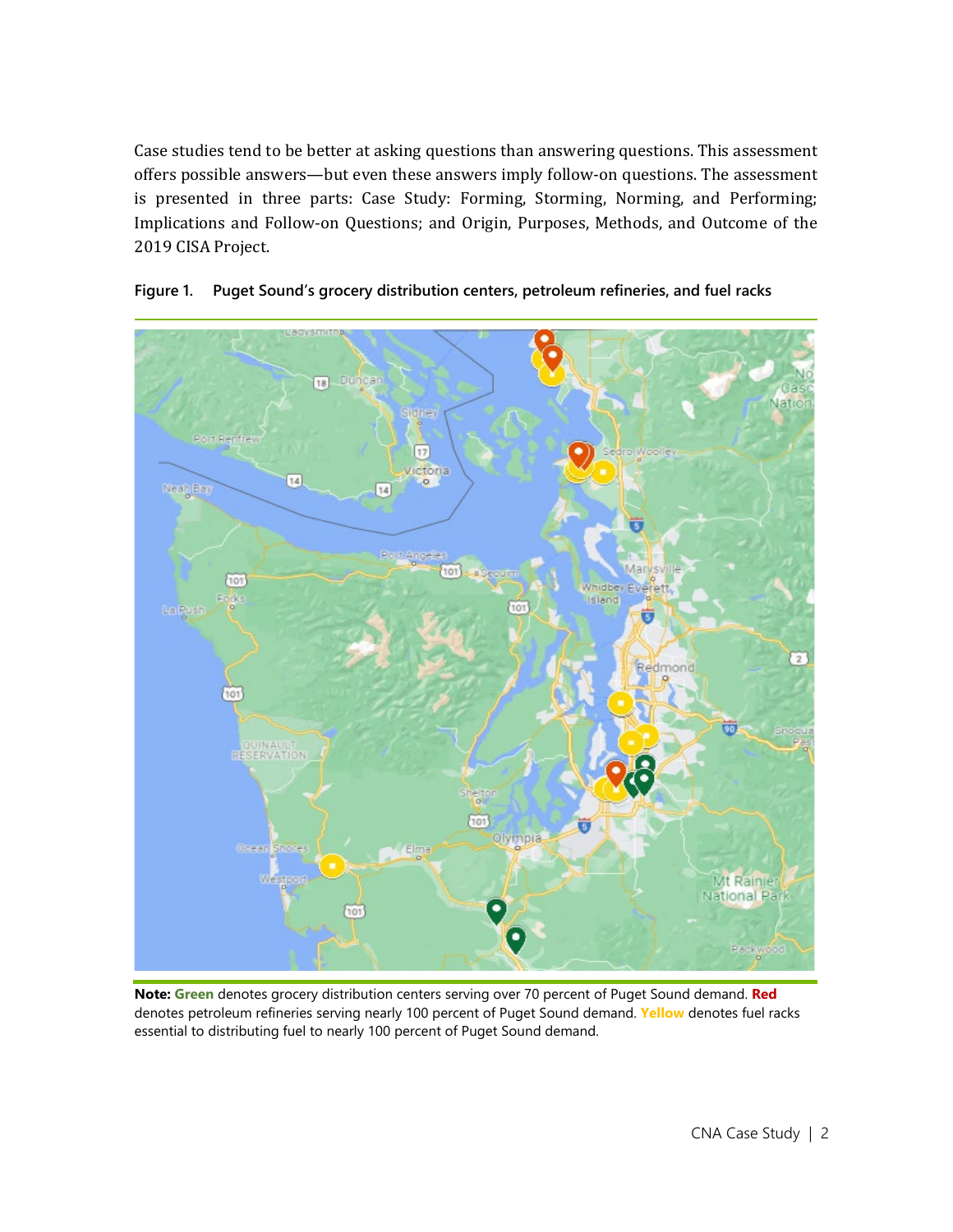# <span id="page-6-0"></span>**Case Study: Forming, Storming, Norming, and Performing**

## <span id="page-6-1"></span>**Washington State's early response to the pandemic**

The first recognized case of COVID-19 in the United States was confirmed on January 21, 2020, in Washington state. By late February, there was increasing evidence of community transmission. Until mid-March, Washington had the most confirmed cases of any US state.

The Washington State Department of Health began active surveillance of the novel coronavirus in early January. Interagency consultations on potential effects outside China started in the second half of January. In mid-February, a core group of sub-cabinet officials began reviewing and advancing several non-pharmaceutical interventions (NPIs) consistent with th[e 2006 state](https://www.doh.wa.gov/Portals/1/Documents/1400/PanfluStateAgencyGuide.pdf)  [Pandemic Plan.](https://www.doh.wa.gov/Portals/1/Documents/1400/PanfluStateAgencyGuide.pdf)

On Wednesday, February 26, Washington's governor directed his cabinet to send appropriate personnel to the State Emergency Operations Center at Camp Murray to engage in urgent preparations for potential epidemic conditions in the state. This whole-of-government effort focused particularly on four NPIs that had not yet been implemented:

- Voluntary or involuntary event closures (also known as NPI 10)
- Voluntary or involuntary public or private targeted site closures (NPI 11)
- Community wide non-emergency travel restrictions (NPI 12)
- Establish a cordon sanitaire (NPI 13; this is essentially a complete lockdown)

Planning and preparedness focused both on (1) how to implement and, if necessary, enforce NPIs and (2) how to reduce the unintended impacts of implementation. Prior worst-case plans developed by the Washington Emergency Management Division and the Washington Department of Health recognized the potential for the most rigorous pandemic response measures to have significant and rapid economic and supply chain consequences.

An early step in the late February planning surge involved discussions with faith communities, especially those involved in food pantry and food bank operations. The state was told that most of these critical gap-filling services would be forced to close within two weeks if food donations from food processors, restaurants, and grocery stores were disrupted. This finding confirmed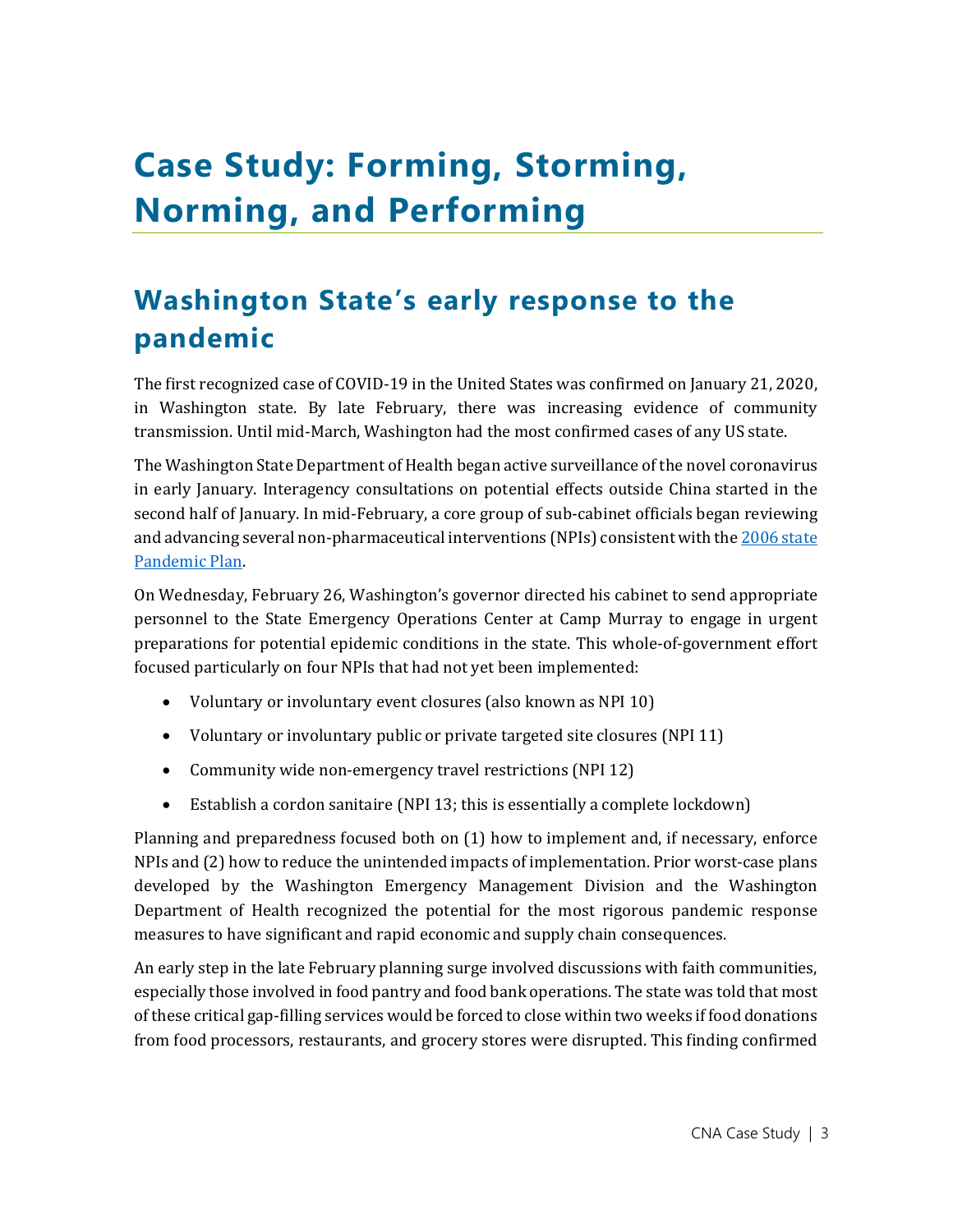the prior economic analysis and clarified how quickly food flows could be disrupted and diminished. Ensuring continued access to food was given enhanced priority.

On Friday, February 28, the Washington State Emergency Management Division, intending to start an ongoing process of communication, sent the following **message to a long list of private-sector organizations**:

Washington State Government is currently weighing 13 sequential interventions (see below) to slow the spread of COVID-19. The key word is weighing options and nothing is being pushed out at this time as an actionable intervention. This message is only to keep you informed of our planning efforts. The State is weighing these interventions against societal and economic impacts. Advanced planning team is working from SEOC. Drafting 13 non-pharmaceutical interventions, or NPIs. NPI 1-9 are already in effect.

- 1. Increased handwashing and use of alcohol-based sanitizer
- 2. Respiratory hygiene/cough etiquette
- 3. Social distancing (> 6 feet)
- 4. Frequently clean and disinfect personal surfaces
- 5. Remain home through the duration of respiratory illness
- 6. Voluntary isolation of sick persons
- 7. Voluntary quarantine of contacts of sick persons
- 8. Involuntary isolation of sick persons
- 9. Involuntary quarantine of contacts of sick persons
- 10. Voluntary or involuntary event closures
- 11. Voluntary or involuntary public or private targeted site closures
- 12. Community wide non-emergency travel restrictions
- 13. Establish a cordon sanitaire

### Request for Feedback

As we ramp up efforts for advanced planning, your input is valuable in helping to shape the information that is pushed out. We need to know your current concerns to better inform our strategy in providing targeted recommendations. If your company has a common theme of concerns pertaining to COVID-19, please send those details to me and I will feed that up to the appropriate entities within the State.

Two questions that tie back to the above interventions are:

- 1.Are any grocery companies ramping up curbside delivery or have plans that address this approach? This question ties back to intervention 11.
- 2. What are the plans for event ticketing? This ties back to intervention 10.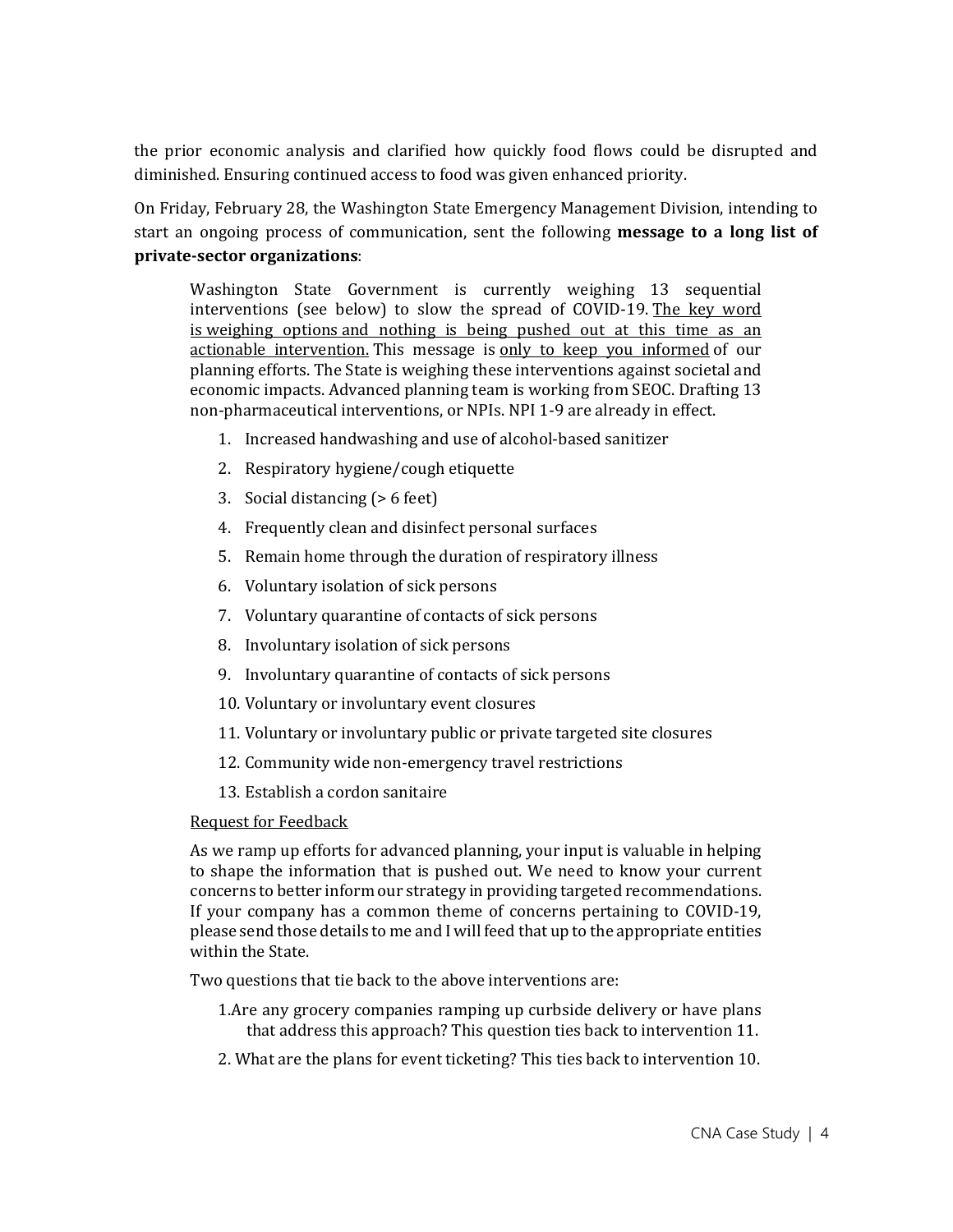THANK YOU! Please do not hesitate to reach out with any further questions. I will continue to keep everyone in the loop as more information is provided.

On February 29, 2020, Washington state announced the first recognized COVID-19-related death in the United States. On the same day, the governor proclaimed a state of emergency.

On Sunday evening, March 1, the Washington State Emergency Management Division sent the following message to several individuals and organizations:

I hope you are doing well. I understand that your company is likely very busy with monitoring and preparing for the coronavirus (COVID-19) as the situation unfolds. The Washington State Emergency Operation Center is continuing to conduct advanced planning in coordination with WA DOH and several other State Agencies. As part of the planning process, we are strategically working through 13 Non-Pharmaceutical Interventions (NPIs)— attached—to identify impacts and measures for impact reduction. Definition of NPI found *[here](https://clicktime.symantec.com/3S4uP9on1tFhvifsMaQuVLt7Vc?u=https%3A%2F%2Fwww.cdc.gov%2Fnonpharmaceutical-interventions%2Findex.html)*. These options are being weighed as tools to slow the spread of COVID-19, but will only be implemented if certain threshold and conditions are met. Decision makers will consider for the broader impact to society and economy alongside the potential public health benefits, so your input is critical.

Your partnership is critical in understanding where certain services (such as curbside delivery) are available, allowing us to understand gaps as we consider the impacts of some of the NPIs. Below are two question sets to help guide the State's advanced planning efforts.

To the best of your ability, please complete the questions below. Any information you are able to provide will be valuable as we develop countermeasures to prevent the spread of COVID-19.

#### Grocery Questions

- 1. Is delivery for your customers currently in your business model? Please provide us a list of zip codes within the delivery areas in Washington.
- 2. Is curb-side delivery currently in your business model? Which locations currently offer this service? Please provide us a list of the stores that provide this service with the address in Washington.
- 3. Do you have the capability to expand home delivery and curb-side services if needed?
- 4. Do you have procedures related for delivery and curb-side employee safety and health?
- 5. Do you have procedures in place to quickly replenish high demand community staples (bread, milk, eggs, water, etc.) when they are at risk of being depleted during certain events (e.g. natural disasters, large social events, holidays, etc.)?
- 6. What supply chain challenges do you foresee related to possible impacts from coronavirus?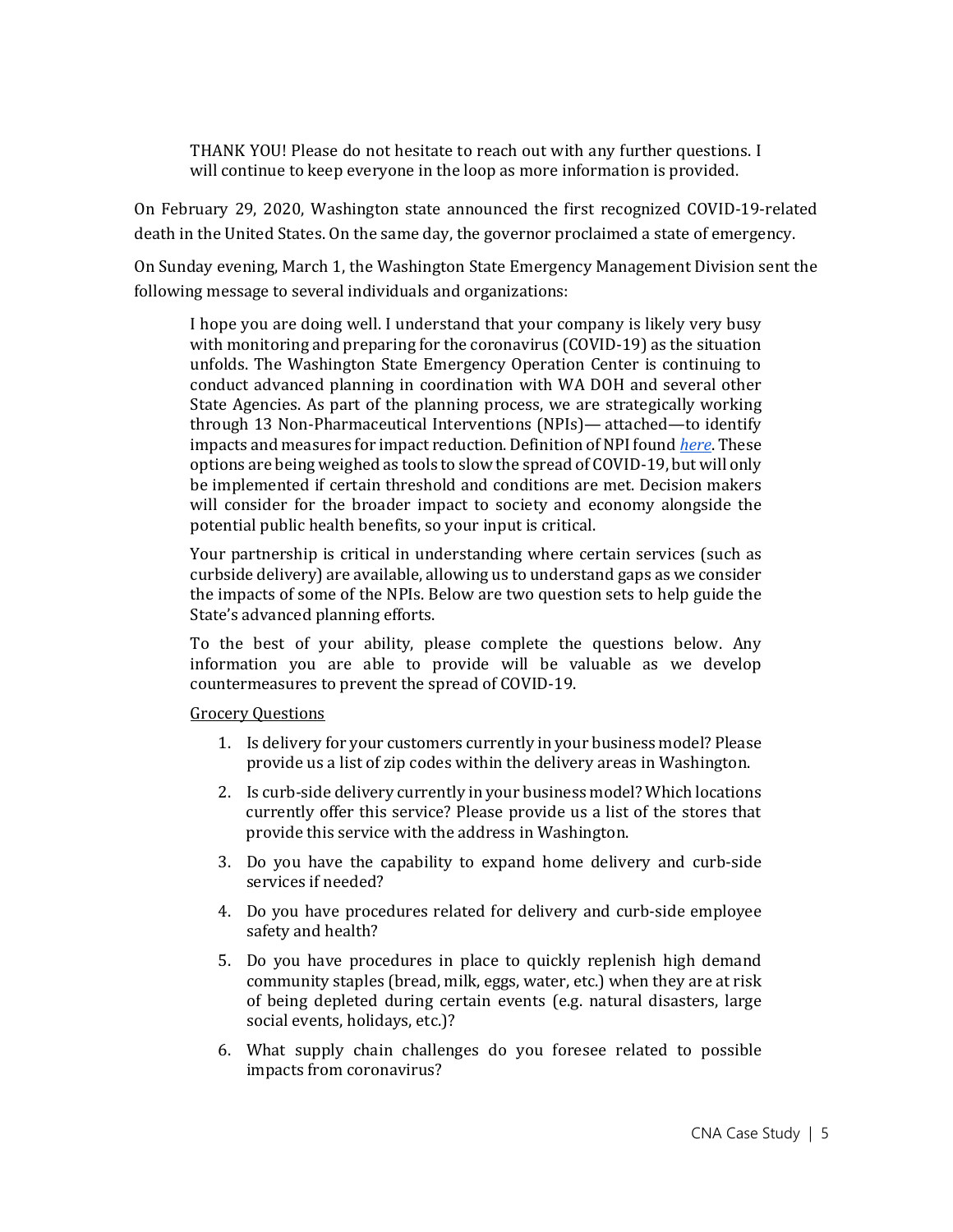#### Pharmacy Questions

- 1. Does your organization currently have an emergency plan in place related to pharmacy operations?
- 2. Do you currently have procedures in place to ensure the continuity of pharmacy personnel, specifically Pharmacists?
- 3. Do you offer prescription home delivery services? If yes, does this include all types of prescriptions?
- 4. If you do offer home delivery services, which geographic areas are currently covered by this service? Please provide zip codes that are currently covered in Washington.
- 5. Do you have the ability to expand prescription home delivery services, if needed?
- 6. Does your organization offer drive-thru pharmacy options for customers? If so, which locations offer this service? Please provide us a list of the stores that provide this service with the address in Washington.
- 7. Does your organization have the ability to establish mobile pharmacies or something similar?
- 8. What supply chain challenges do you foresee related to possible impacts from coronavirus?

Thank you for your time and energy in protecting the citizens of Washington State.

The distribution list for this email included all those who had participated in two grocery workshops sponsored by the US Department of Homeland Security (DHS), CISA in the second half of 2019. The sender had also participated in these CISA workshops. While the message was sent to many more, a Washington State official explained, "We were basically building on relationships and insights that emerged from those talks with grocery and trucking folks in August and September 2019. We knew we needed to renew that dialogue ASAP."[3](#page-9-0) Less than two hours after the email went out, a market-leading grocery firm's crisis manager responded. The final paragraph in this response noted, "The questions that you are asking, without context or addressing what we would require or need to have in place in order to do so, will not allow any proper response planning. Especially, if this reaches the level of a critical infrastructure community lifeline concern."

The respondent had participated in the September and October private-public consultations. Behind the scenes, other private-sector participants in the CISA workshops were commenting

<span id="page-9-0"></span><sup>3</sup> Unless otherwise referenced, all quotes are from private communication with Philip J. Palin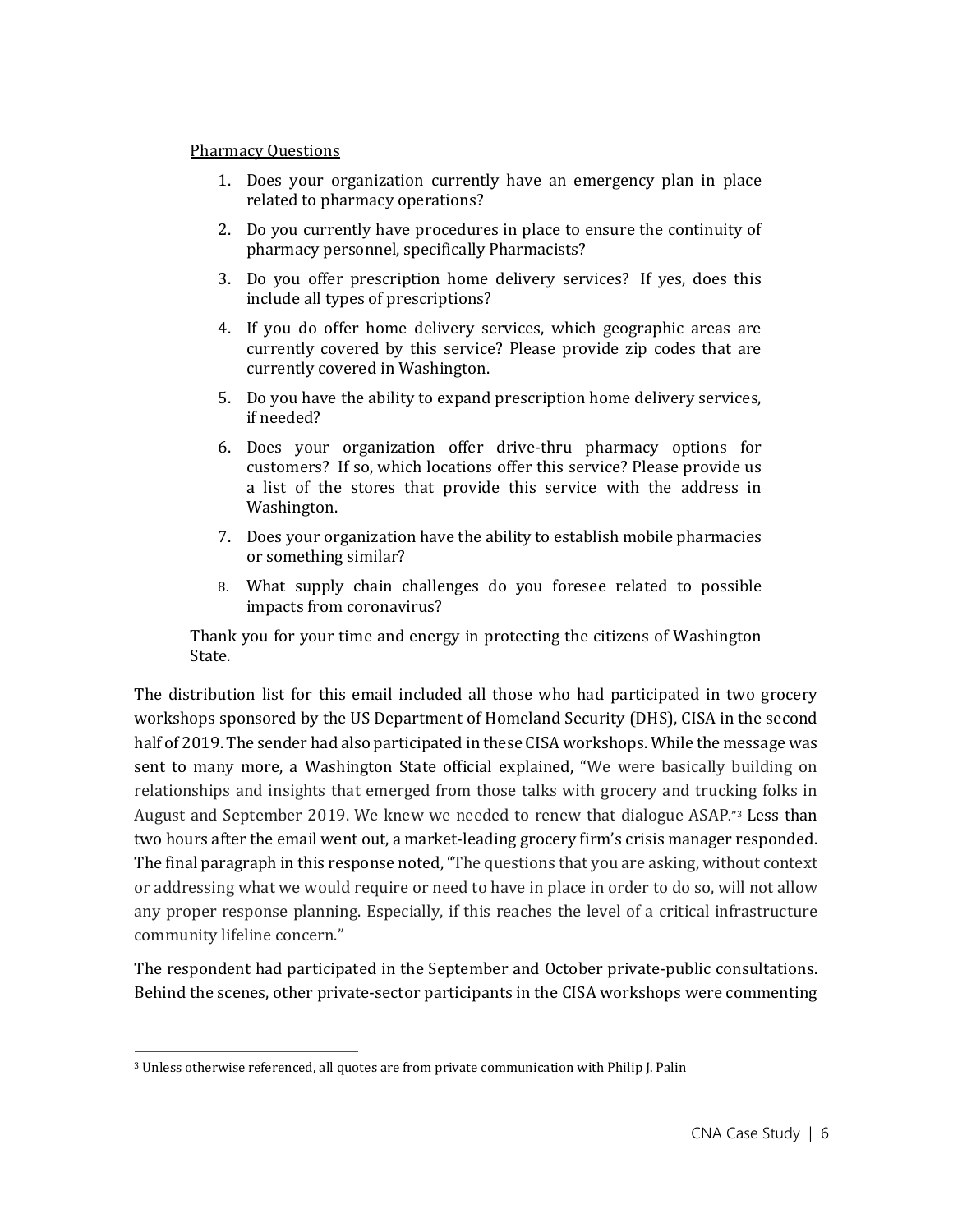to each other (but not to Washington State EMD) about "empty outreach" that does not share "any problem-definition" or, in the words of one participant, "without an iota of strategic context." "Just more noise," another wrote. The exchange also included government relations and association professionals. One of these inserted the following into the conversation:

Please keep pushing for context and the currently perceived strategic requirements. Over the weekend several folks inside Washington State were pushing for the state to do a better job (for themselves, as well as others) developing a sense of strategic foresight. Then they are pushing to share that what-and-why with you, your competitors, vendors and such to get your input on how to best address the threats and opportunities. They have also been saying that public sector should stay-out of how to solve but be prepared to help whatever the private sector decides is the best approach. This is a current fight inside Washington State—and beyond.

The Friday and Sunday Washington State EMD notes were received by grocers in the context of a sudden demand surge for food across the metropolitan Seattle region. **Most grocery providers reported a 50 percent increase for Saturday, softening to about 30 percent on Sunday**. It was the start of an increased pull on groceries that would persist for many months to come.

Without the August and September workshops, the questions asked might not have been answered. But given the prior engagement and human connections, an informal sense emerged that it was worthwhile to respond and try to reframe the solutions implied by the original question set. So, for example, a March 3 response from a market-leading grocery serving the Seattle metropolitan region included the following:

Delivery or Curb will not be the answer because of sheer volume that is pushed through Brick & Mortar; it is still a small percentage of total product moved it is not available in all locations. However in this channel:

- All part-time personnel are now working full time
- Curbside orders have doubled
- Delivery has exceeded prior highest orders (Thanksgiving & Super Bowl)
- There is still capacity to do more, but service levels will be impacted

The Washington Emergency Management Division was pleased by the number of detailed responses received to its Sunday night probe. It stated: "We needed to ask the private sector questions. But we could not, especially in writing, get ahead of the Governor on signaling what would be done or how and when it would be done. I understand, now months later, that our early emails seemed presumptuous. But the responses were very helpful, and this first series of Q&A opened the door for continued public-private communication."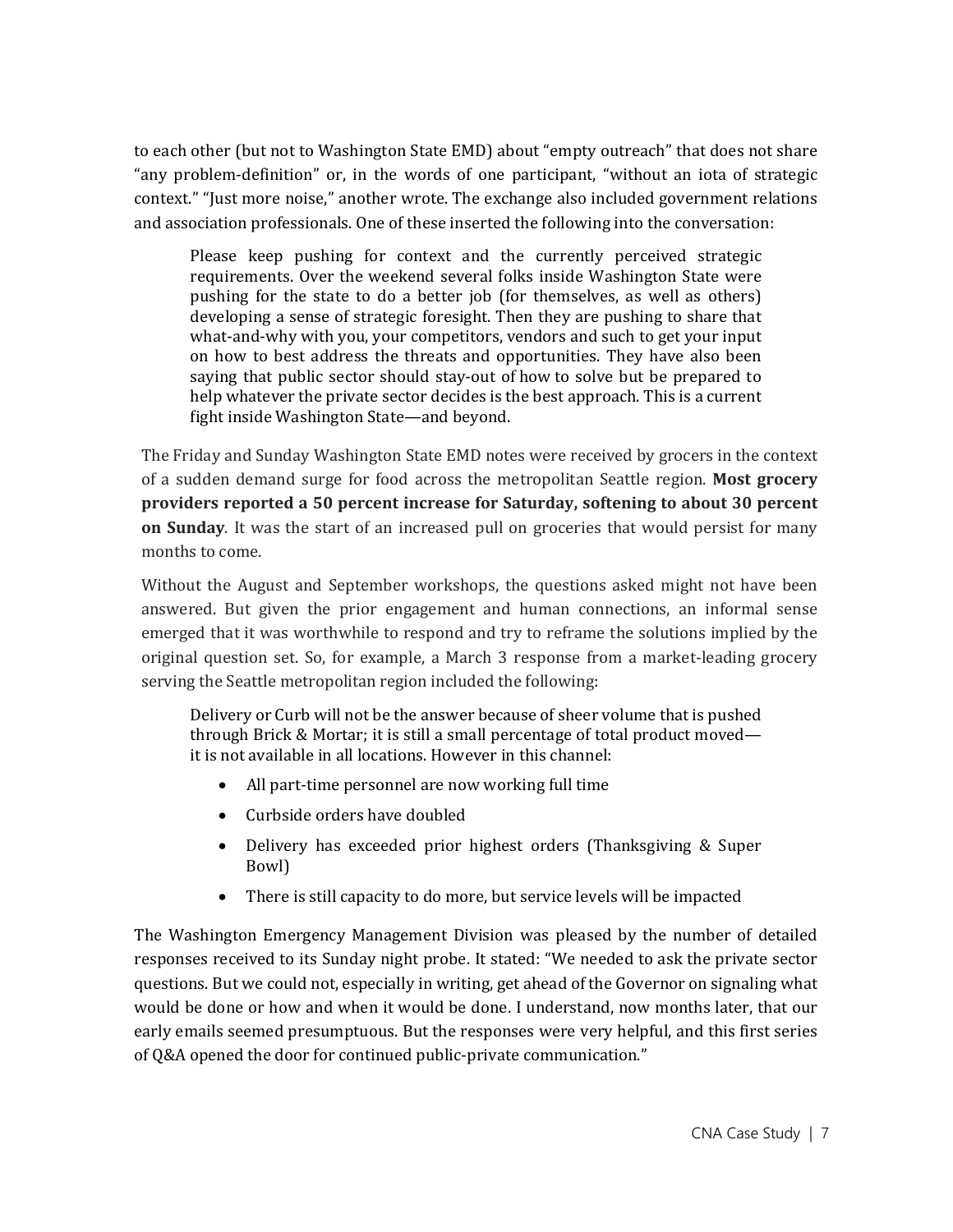On Wednesday, March 4, at about 4 p.m. Pacific time, the Washington State Emergency Management Division distributed the following message:

This is an update from the Washington State Emergency Operations Center (SEOC). We are currently activated in support of Novel Coronavirus outbreak (COVID-19). Washington state is currently working to plan for the impacts of non-pharmaceutical interventions that may be implemented at the state or local (city/county) level. The interventions under discussion include:

- Voluntary or involuntary closure of events or mass gatherings
- Voluntary or involuntary closure of public or private site closures
- Community wide non-emergency travel restrictions
- Establishing a cordon sanitaire (geographic quarantine)
- The state has not implemented these interventions, but is planning them for use if the situation merits.

We appreciate those of you who have contributed information to our requests to help inform our decision makers. Our objectives in gathering this information are:

- to limit the adverse effect of these interventions on our business community
- to limit the social/economic impact of COVID-19 response efforts
- to ensure critical service providers and critical infrastructure operators continue with uninterrupted operations
- to anticipate potential effects on critical supply chains and work to ensure the public sector is supporting these supply chains

In the event that travel restrictions and/cordon sanitaire is implemented, access to closed areas will be difficult for critical service providers. We encourage you to register your organization with our Business Re-Entry Registration system to assist with identifying personnel critical to your business operations: *<https://mil.wa.gov/business-re-entry-registration>*.

For now, the best update we have is the attached Situation Report from the State Emergency Operations Center. We recognize that there is a strong desire for actionable information to help business and infrastructure operators plan their COVID-19 response and we will continue to provide updates as information becomes actionable.

Wednesday evening, the *Seattle Times* reported, "A spokesman for the governor said his staffers, the state health department and the attorney general's office examined options under the law Wednesday and believe he has the authority to impose travel restrictions or a cordon sanitaire." Overnight on Wednesday and early Thursday morning, all the grocery participants in the CISA workshops consulted on a joint response to the EMD email. This included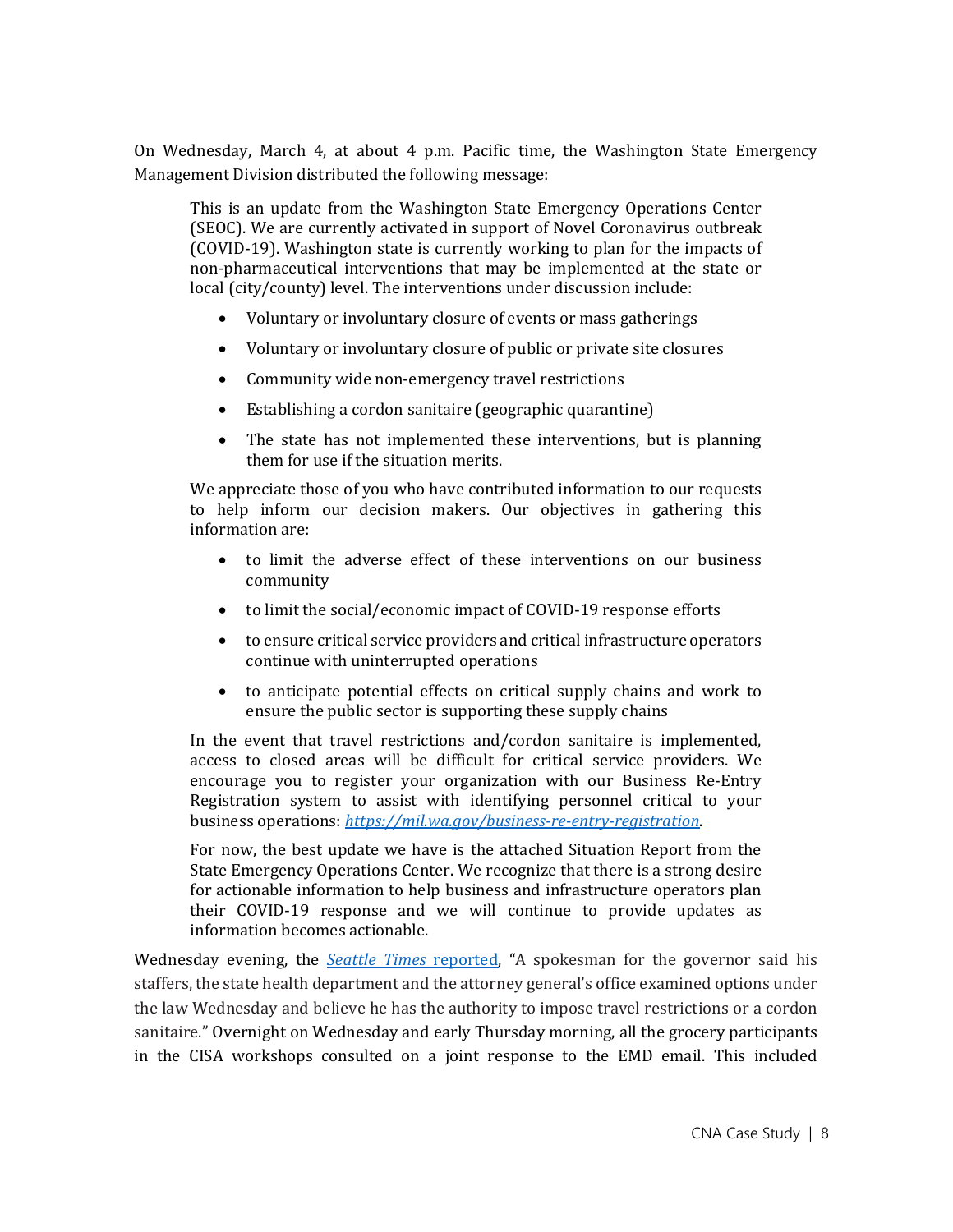headquarters and local personnel with Albertsons, Costco, Kroger, and UNFI. Outreach was also made to C&S Wholesale Grocers, Walmart, and other national grocery operators who had not participated in the CISA workshops. Also involved were federal, state, and local emergency managers who had been at the CISA workshops and with whom the grocery operators had established positive rapport.

None of those contributing to this overnight consultation could commit his or her organization. But the CISA workshops had incubated personal relationships across the grocery sector and between private- and public-sector professionals that facilitated a quick strategic consensus among these individual professionals. One facilitator for the CISA workshop (who was also known by Washington State EMD personnel) drafted a note reflecting this consensus:

Thank you for warning of the possible restrictions outlined. Clearly, each of the possible measures will have a different impact on the demand and supply network. My responses are intended to help you and your colleagues minimize any unintended secondary and tertiary effects.

If and when the state announces any of these measures, preparatory coordination with key private sector sources of supply is crucial. The extraordinary surge in sales volume over the last six days demonstrates that the population anticipates shortages. Any of these actions will confirm and escalate that anticipation. Any of these decisions will drive sharply increased demand into many more product categories.

Coordinating the timing (even by a matter of hours) and the areas targeted with key private sector providers will help these providers to be as prepared as possible. Right now **an unsustainable hoarding cycle is a real and present danger to the Puget Sound region**. The fewer shortage-signals sent, the more likely the population's hoarding tendency can be contained. There is plenty of supply. But transportation capacity is limited and distances are real. A systemwide simultaneous demand surge cannot be supported without negative consequences on public confidence and the system itself.

As you know, your grocery market leaders are **Albertsons, Costco, Kroger, UNFI (Supervalu), and Walmart**. The readiness of these five suppliers/retailers and their employees, truckers, and vendors is fundamental to the population being fed, continued public confidence, and eventual rapid recovery. I hope you are in ongoing communication with each of these five. In China, the continuity of grocery store operations has been fundamental to otherwise limiting human interaction. Where grocery stores have continued "normal" operations, the public has tended to be more cooperative in quarantine restrictions. Including the private sector in your public messaging plans could be reassuring.

In some places Chinese decisions disrupted effective transportation links for safe and speedy resupply of grocery stores, pharmacies, and other key supply nodes. **Each cordon sanitaire requires a supply line** either touching its edge or delivering into and through the cordon. While it is generally helpful (for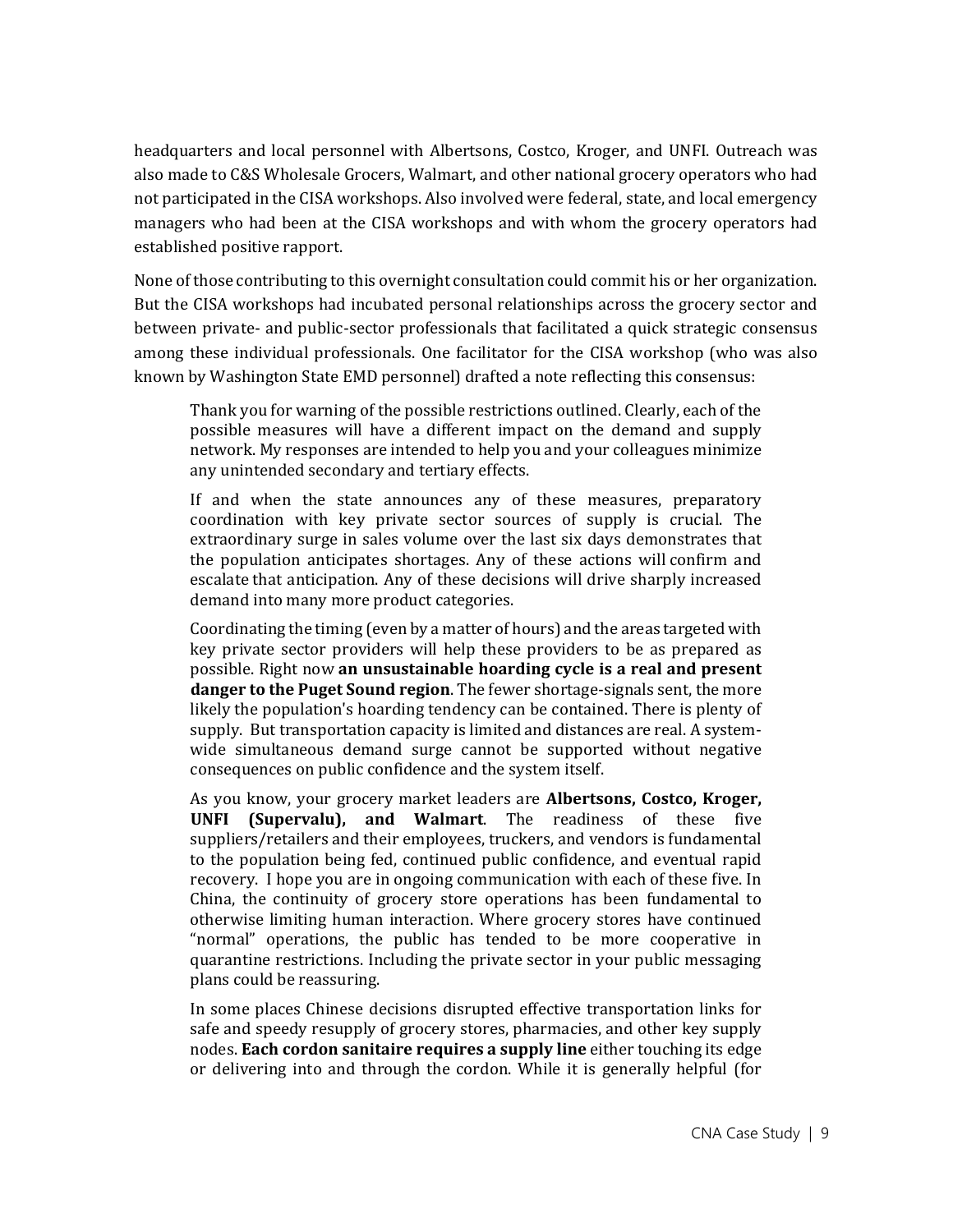supply chain purposes) to target and shape quarantine zones to be as small as possible, it is important to avoid fragmenting wide-area transportation networks. In China the proliferation of perimeters, related health checks, and similar bottlenecks seriously slowed network-wide supply velocity. In some places this fragmentation essentially eliminated the preexisting demand and supply network...which undermined public health measures as well as the continuity of basic public services.

I hope it will be possible to **avoid cordon sanitaires that encompass Distribution Centers,** Fulfillment Centers, and other key supply nodes. This would have a devastating network effect.

It is important to preserve the **safety and confidence of truck drivers**. Truck drivers may benefit—both practically and emotionally—by being trained in effective risk reduction measures they can take. Working with the suppliers/retailers you may be able to provide non-trucking assets that can maximize the flow of trucks and their supplies. (It is worth remembering that the grocery supply chain depends on truckers and trucking well-beyond branded grocery delivery trucks.) Similar private-public collaboration will be helpful in other ways. For example, in China several effective measures were implemented to ensure social distancing inside retail facilities.

I will mention that the Chinese seemed to have great success supporting continued **operation of the food processing sector**. How they did this is not —yet—clear to me (I regret to confess). This is not irrelevant to Puget Sound where it is estimated between 20 and 30 percent of food has an intra-regional origin. As you consult with your principal food suppliers/retailers, they will be able to involve their most important food processors.

Please articulate public health strategies and objectives in your communications with the private sector. Accurately understanding the right problem-to-be-solved and most important goal-to-be-achieved will allow the private sector to apply their creativity and expertise in working with you. Too often in China authorities made decisions that unintentionally made the situation worse. Again and again, especially as the epidemic spread, authorities fell into "activity traps" meant to show leadership or be reassuring that, in reality, just increased friction across the network and degraded substantive adaptability and resilience. In some cases decisions that were narrowly focused on minimizing the covid-19 risk created new health risks...and a whole series of other stubborn problems that might have been avoided with just a bit broader focus at the start. To explicitly articulate the problem-to-be-solved—instead of assuming a solution—helps avoid this problem.

Quick summary:

• Communicate directly with the principal suppliers of food and other key supplies.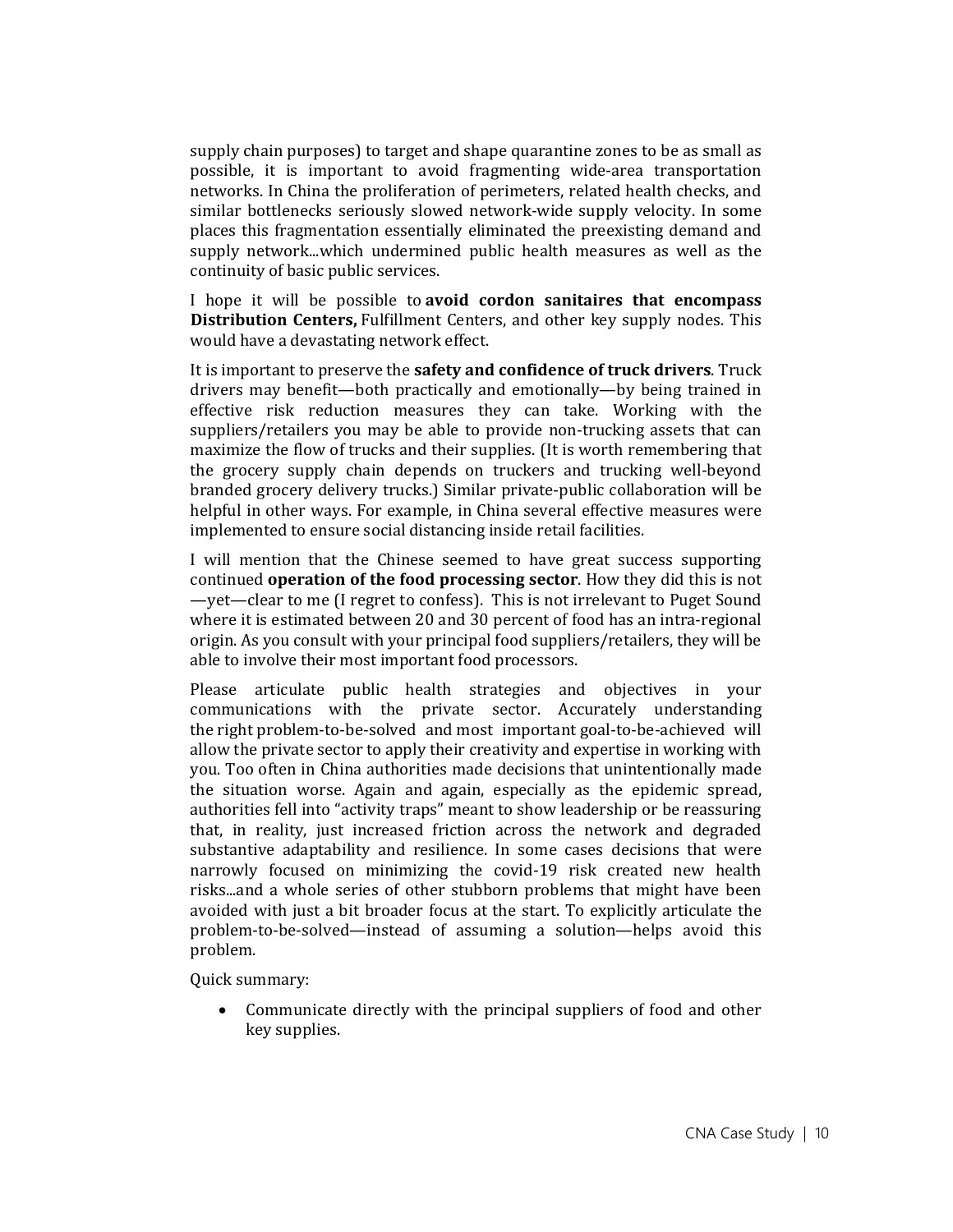- Develop cordon sanitaires (and other measures) so as to facilitate continued volume and velocity of supplies.
- Schedule and target cordon sanitaires (and other measures) in coordination with principal suppliers/retailers.
- Ensure continued maximum operation of trucks, truck drivers, distribution centers, and related employees.
- Collaborate on problem-analysis and problem-solving. Avoid arbitrary solutions.
- My final strong recommendation: as much as possible **avoid anything that degrades velocity of supply**. There is no current threat to supply volume, but public health measures could seriously endanger velocity...which can generate the same outcome as lack of supply.

This response was received by the Washington State EMD at 7:00 a.m. Pacific time on Thursday, March 5. Internal meetings at Washington State EMD and with other state entities on March 5 included circulation of this response. Thursday afternoon, Vice President Pence visited the Washington SEOC at Camp Murray, Washington. As a result, state-federal communications and coordination were especially active that day. Late Thursday morning (Pacific time), an email from a Washington State official to some of those who contributed to the input to EMD commented as follows:

Your note helped shape an early morning meeting in Olympia. Language from the note has been cut-and-pasted into the State policy document that will be released coincident with the Vice President's visit. Perhaps more important, there was a vigorous discussion of the issues outlined and most, maybe all, of the principals in the State cabinet share the view that "there should be no conflict between effective public health interventions and supplying food to the populace…" This was not nearly so obvious yesterday.

Thursday morning, Washington State public health officials confirmed the 11th COVID-19 related death of a Washington resident. That same day, Amazon, Facebook, Google, and Microsoft encouraged their employees in the Seattle area to begin working from home. In a report on the vice president's visit, the *[Seattle Times](https://www.seattletimes.com/seattle-news/politics/vice-president-pence-visits-washington-in-response-to-coronavirus-outbreak-as-partisanship-takes-a-break/)* mentioned, "Across the Puget Sound region Thursday, governments and communities raced to try and stay ahead of developments. Some schools closed out of precaution. Businesses were canceling travel and King County officials urged people to work from home."

Costco is one of the top three grocery providers to Puget Sound. During a long-scheduled call [with financial analysts](https://www.fool.com/earnings/call-transcripts/2020/03/05/costco-wholesale-corp-cost-q2-2020-earnings-call-t.aspx) on Thursday, March 5, Richard Galanti, the Costco chief financial officer, said, "These last nine or so days [it] has been beyond busy," The *Washington Post* reported that "shelf-stable groceries, bleach, paper goods, and even water filtration and food storage systems have been in high demand, and hand sanitizers and cleaning supplies have been hard to keep in stock. In some instances, stores have instituted limits on how many items individual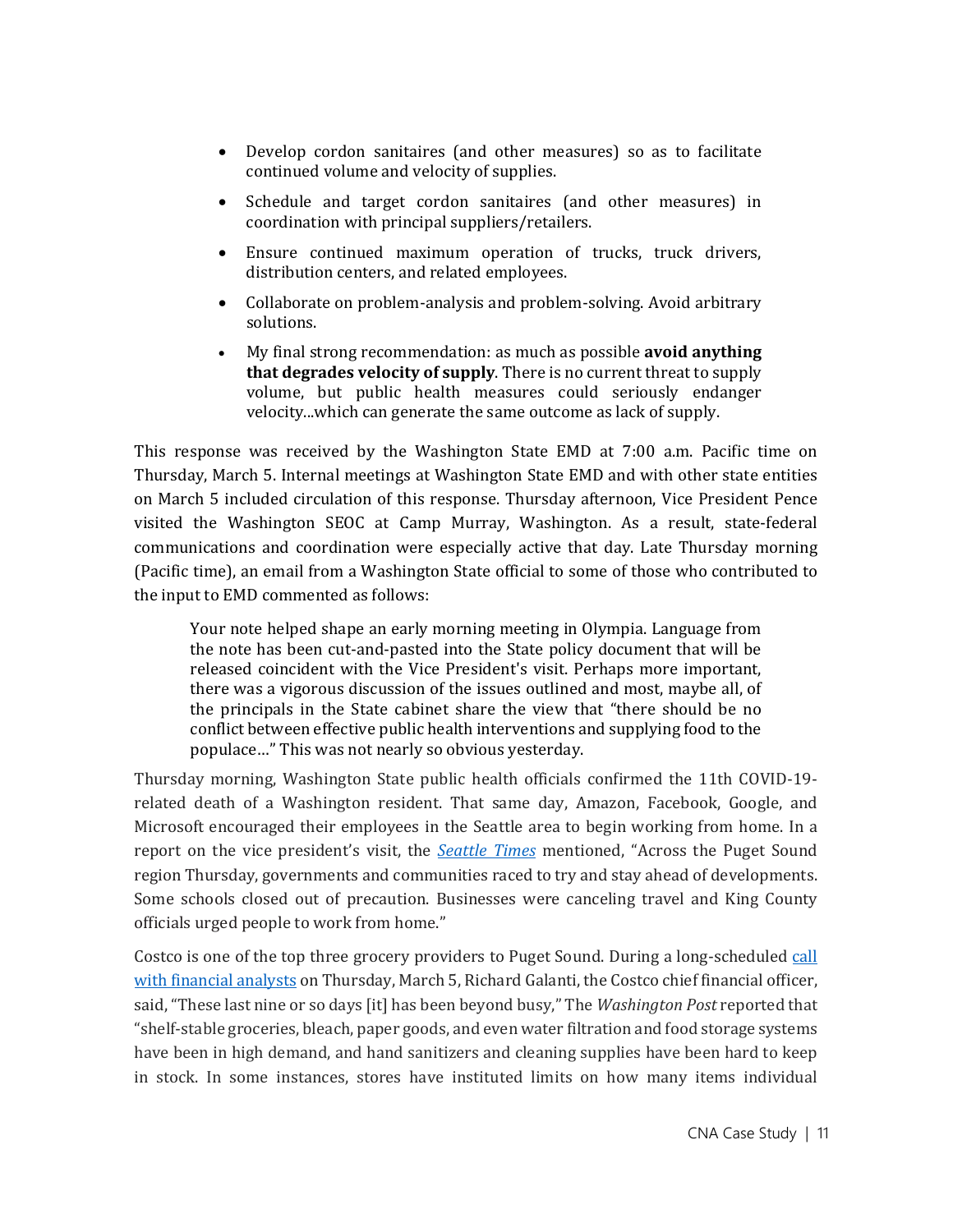shoppers can purchase. "We're getting deliveries daily, but it's still not enough given the increased levels of demands on certain key items," Galanti said. "It's been a little crazy this past week in terms of outsized shopping frequency and sales levels, and not only in the United States."

The Friday morning, March 6, Washington State EOC Situation Report Number 3 included the following:

Operations staff have been preparing Business Re-Entry procedures to support state and local authorities and encouraging business partners to register with the system. Outreach efforts have focused on informing partners about known planning considerations at the state; gathering contact information and characterizing facilities relevant to transportation critical infrastructure and supply chain nodes. Feedback received from grocery sector partners has been documented and provided to the Operations Section Chief for consideration including:

- Coordinating the timing (even by a matter of hours) of potential closures with key private sector providers will help these providers be as prepared as possible. Right now, an unsustainable hoarding cycle is a real and present danger to the Puget Sound Region. The fewer shortage-signals sent, the more likely the population's hoarding tendency can be contained. There is plenty of supply. But transportation capacity is limited, and distances are real. A systemwide simultaneous demand surge cannot be supported without negative consequences on public confidence and the system itself.
- The readiness of our region's grocery market suppliers/retailers and their employees, truckers, and vendors is fundamental to the population being fed, continued public confidence, and eventual rapid recovery. State and local authorities must establish regular communications with each of these organizations.
- It is important to avoid fragmenting pre-existing transportation networks. A fear is that proliferation of perimeters, related health checks, and similar bottlenecks seriously slowed network-wide supply velocity. This fragmentation would have the potential to destroy the preexisting demand and supply network...which could undermine public health measures as well as the continuity of basic public services.
- Every effort should be made to avoid cordon sanitaire that encompass Distribution Centers, Fulfillment Centers, and other key supply nodes. This would have a devastating network effect.
- It is important to preserve the safety and confidence of truck drivers. Truck drivers may benefit—both practically and emotionally—by being trained in effective risk reduction measures they can take. Working with the suppliers/retailers you may be able to provide nontrucking assets that can maximize the flow of trucks and their supplies.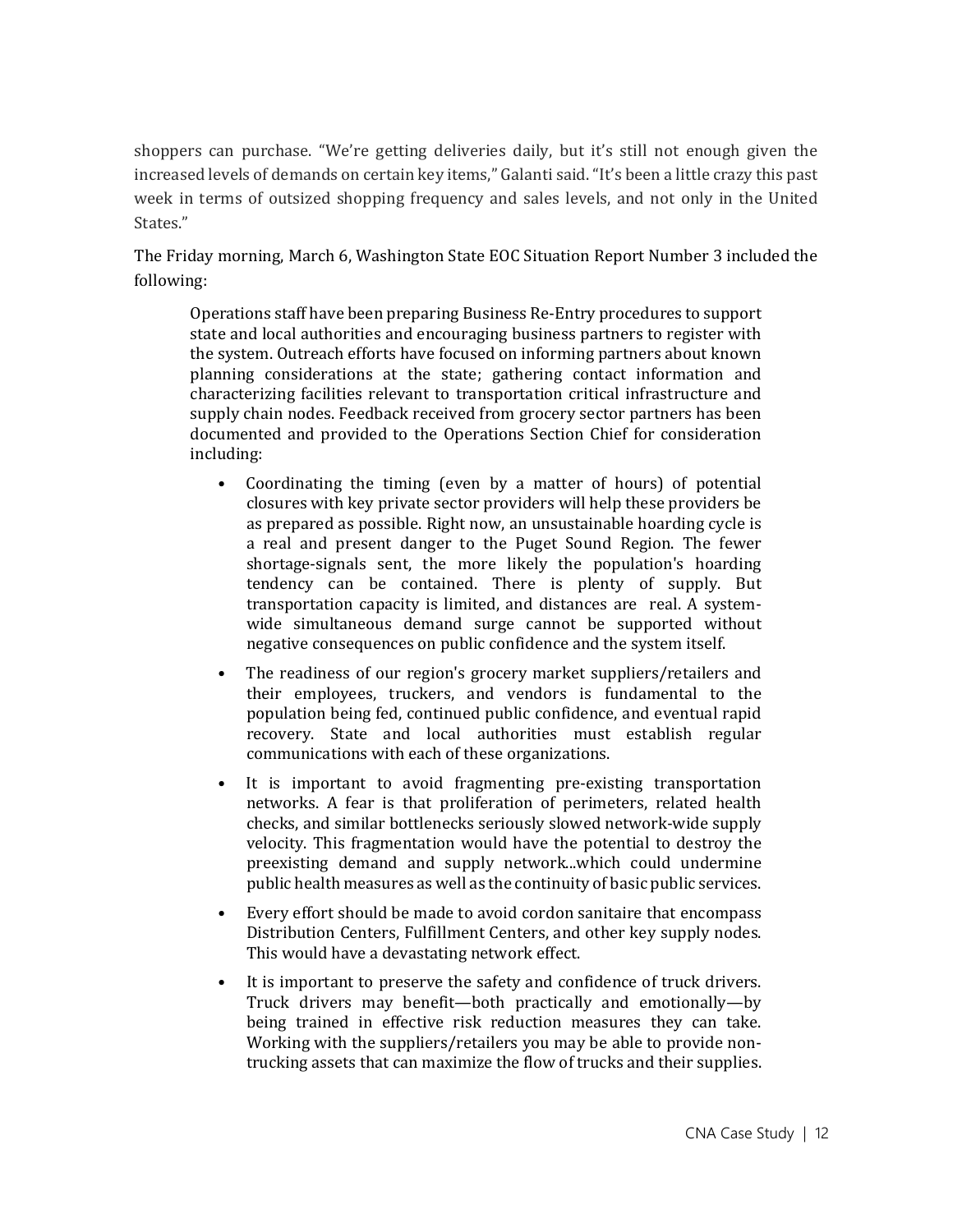• Considerations for the food processing sector is critical as it is estimated between 20 and 30 percent of food produced has an intraregional origin. As you consult with your principal food suppliers/retailers, they will be able to involve their most important food processors.

To the extent possible, the state must articulate public health strategies and objectives in your communications with the private sector.

On March 9, this same language was sent to several grocery operators serving the Puget Sound region as part of an invitation to the first of a series of focused private-public consultations to support the grocery supply chain. The invitation also included these agenda items for the March 11 call:

- Verification of key regional grocery supply chain nodes and transportation routes
- Discussion of credentialing process to facilitate unrestricted movement of goods and personnel supporting the grocery supply chain
- Coordinated public messaging to address consumer hoarding behaviors and concerns around price gouging

One of the private-sector recipients of this invitation (and someone who attended both 2019 CISA workshops) responded by sending his colleagues and competitors a note that read in part: "WA EMD Sitrep listed almost word for word—and in red font—what all of us have been saying these past few years. I too, see this as a win—On the NBEOC call they called out WA as the place to watch. **After we get through COVID-19, we will need to say—it isn't just for a pandemic**."

On March 11, the **World Health Organization announced that the COVID-19 epidemic had met the definitional criteria for a pandemic**. Later that day, Washington State convened its first "**public-private grocery supply chain call**." One participant (who had also participated in the 2019 CISA workshops) indicated that it was one of the most "substantive calls" they had experienced after years in disaster management. They impressed by the transparency of private-sector reports and requests. Grocery supply chain participants were especially concerned about information on school closures, help in diminishing consumer hoarding, and maximizing freight flows through providing hour-of-service waivers and lifting delivery curfew restrictions, and state guidance on store sanitation efforts. During the call, the message was communicated that school closures in metropolitan Seattle were "likely" to be generally mandated "sooner instead of later." That evening, Washington's governor banned public gatherings of more than 250 people (NPI 10).

On March 12, Washington's governor announced that public schools serving the Puget Sound region would be closed starting on March 17. The early notice was intended to assist school staff, working parents, all employers, and especially the grocery sector, to adapt. "We were able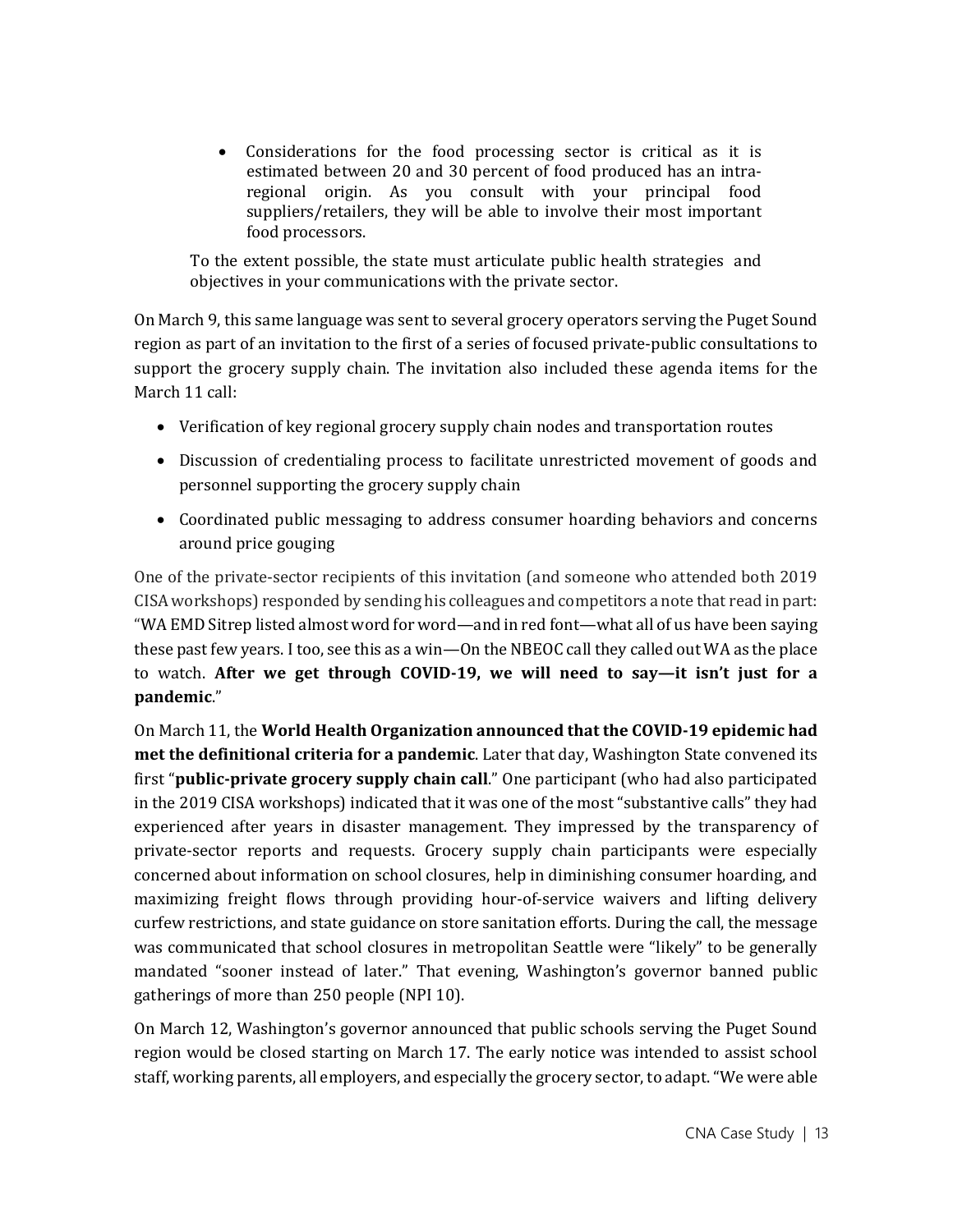to see it coming," one grocer commented. "The demand was already so high that I'm not sure it was a practical help but compared to colleagues in other states who were totally surprised by similar decisions we felt like our role was recognized and our needs were being heard, even if not always resolved."

On March 13, **President Trump declared the COVID-19 outbreak in the United States a national emergency**. Later that day, Snohomish County (Everett) removed delivery curfews for grocery deliveries. Pierce County (Tacoma) did the same, starting on March 16. This had been specifically requested during the March 11 Washington State call with grocers.

The Puget Sound grocery consultations prompted a national **consultation convened by FEMA** on Saturday, March 14. Many issues originally raised during the CISA workshops and by Puget Sound grocery stakeholders were escalated as national priorities. Here is an after-action note for the March 14 call (drafted by a participant in the 2019 CISA workshops):

Today FEMA held a call with the grocery sector during which the grocers expressed significant concerns about being able to keep up with consumer demand. (Demand is 200%+ over the past 16 days, higher for some commodities). They requested assistance with a number of items….Though my list may be incomplete, this does represent the best list available now, recognizing that the concerns/requests are rapidly changing as states / jurisdictions implement new NPIs…

(The Acting Assistant Administrator for Logistics) will be sending these concerns/requests to the FEMA Regional Administrators for discussion with their governors. I also think a letter to all state directors and/or the National Governors Association (and others?) from the business community would be appropriate….The items we captured from today's call are:

- To continue to serve their communities, grocers are seeking assistance with the following:
	- national waiver of weight restrictions (hours of service waiver was a huge help, but weight allows them to put more on the truck)
	- national waiver of municipal curfews
	- national waiver of delivery hour restrictions (these restrictions are municipal, but a multinational cannot navigate requesting waivers from EVERY jurisdiction)
- EXPLICIT exemptions for restrictions on large gatherings (I know NC has clarified this, a national clarification may be helpful)
- Reasonable and appropriate requirements for deep cleaning if required
- Waivers on fuel restrictions
- Clarity and guidance on access / entry when travel restrictions exist
- Dedicated staging areas for trucks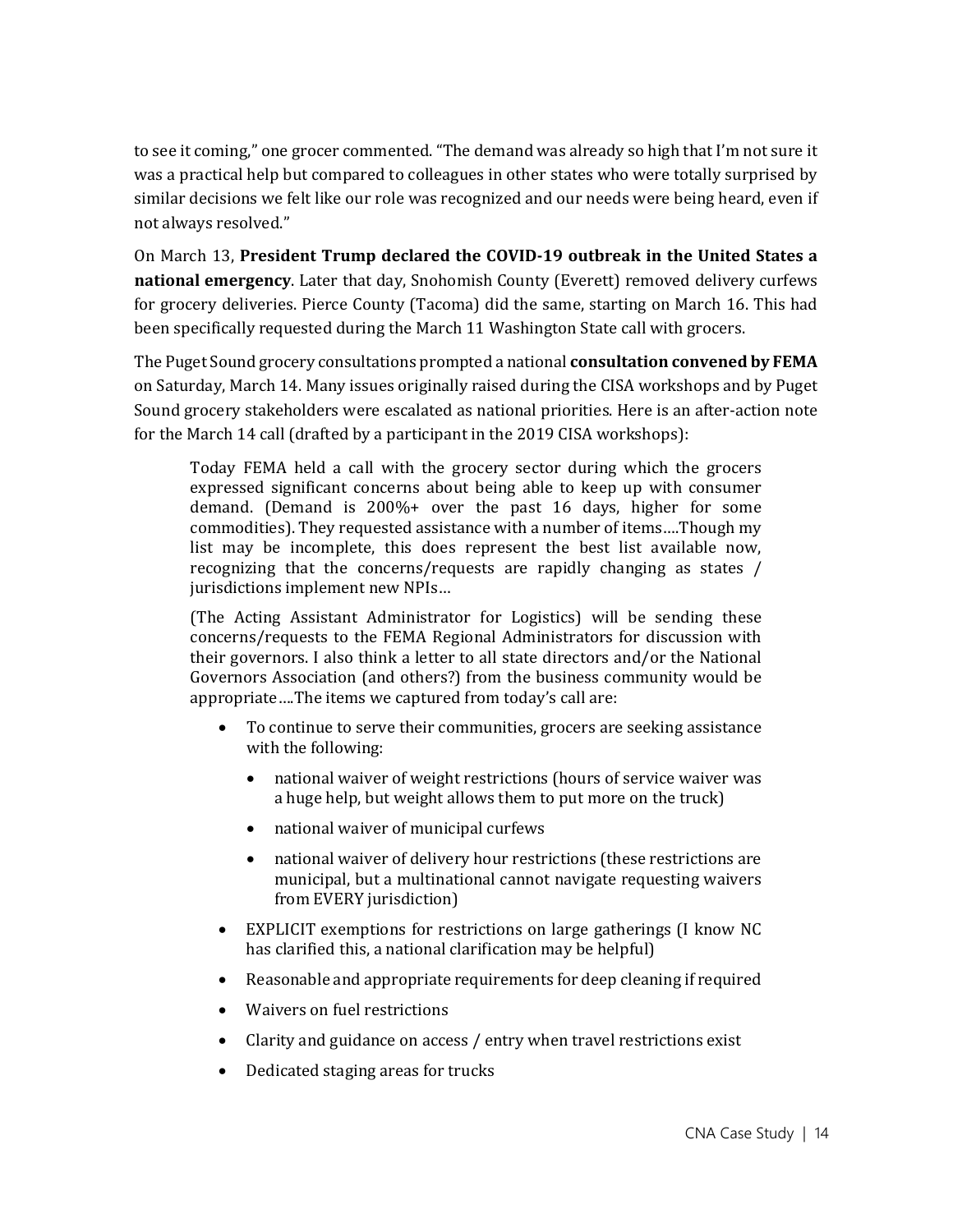- Common language from governors on waivers/etc. and state Departments of Health on messages that encourage the community to stop panic buying— Federal govt needs to inspire confidence and reduce fear through the rest of the nation—govt needs to make it clear that they are working with the grocery industry to keep grocery stores stocked.
- Staggering school closures so as to reduce workforce absenteeism
- Prioritization of testing for logistics community
- Assistance with remediation / acquisition of cleaning supplies or companies that can provide cleaning
- Access to hand sanitizer to keep store employees safe
- Clarity on relaxation of privacy / HIPAA requirements if an employee appears ill (especially as sanitation requirements differ for common illness vs. COVID-19)

The next day—Sunday, March 15—several **grocery sector leaders met with President Trump** at the White House. [According to](https://www.politico.com/news/2020/03/15/trump-no-hoarding-coronavirus-grocery-stores-130771) *Politico*:

The Trump administration and grocery industry leaders say the U.S. food supply chain is holding up despite heavy strain amid worries over the coronavirus outbreak, which has cleared out shelves of nonperishable foods, household cleaners and essentials. On Sunday, President Donald Trump held a phone call with food industry executives to discuss how they're managing the growing crisis. Grocers have been reducing hours, deep-cleaning their stores and offering disinfectant wipes to shoppers. They are also limiting purchases per customer of hand sanitizers, toilet paper and other high-demand products. During a news conference Sunday evening, Trump said grocery firms had urged him to communicate the message to consumers to avoid panic-buying. "You don't have to buy so much," he said. "There's no need for anybody in the country to hoard essential food supplies." He claimed there are "no shortages" at stores but people are "buying three-to-five times what they normally buy."

One of the grocery headquarters staff members who had participated in the CISA workshops and pandemic response, including the March 11 and 14 calls contrasted the March 15 meetings at the White House with the March 14 FEMA-convened call: "The White House call just created extra work for those of us supporting the frontlines – it put an issue in front of a group of powerful individuals that are used to thinking out loud and causing things to magically come to fruition….What was valuable was the FEMA call. I saw the influence from their output – even if not entirely well implemented by the states and counties."

During the third week in March (March 15–21), the practical realities of the pandemic began to accumulate. On March 15 indoor **restaurant dining was discontinued** in Washington State (More NPI 11). On March 16, six counties in the **San Francisco Bay Area announced a mandatory shelter-in-place** order to start the next day. Grocery demand in California and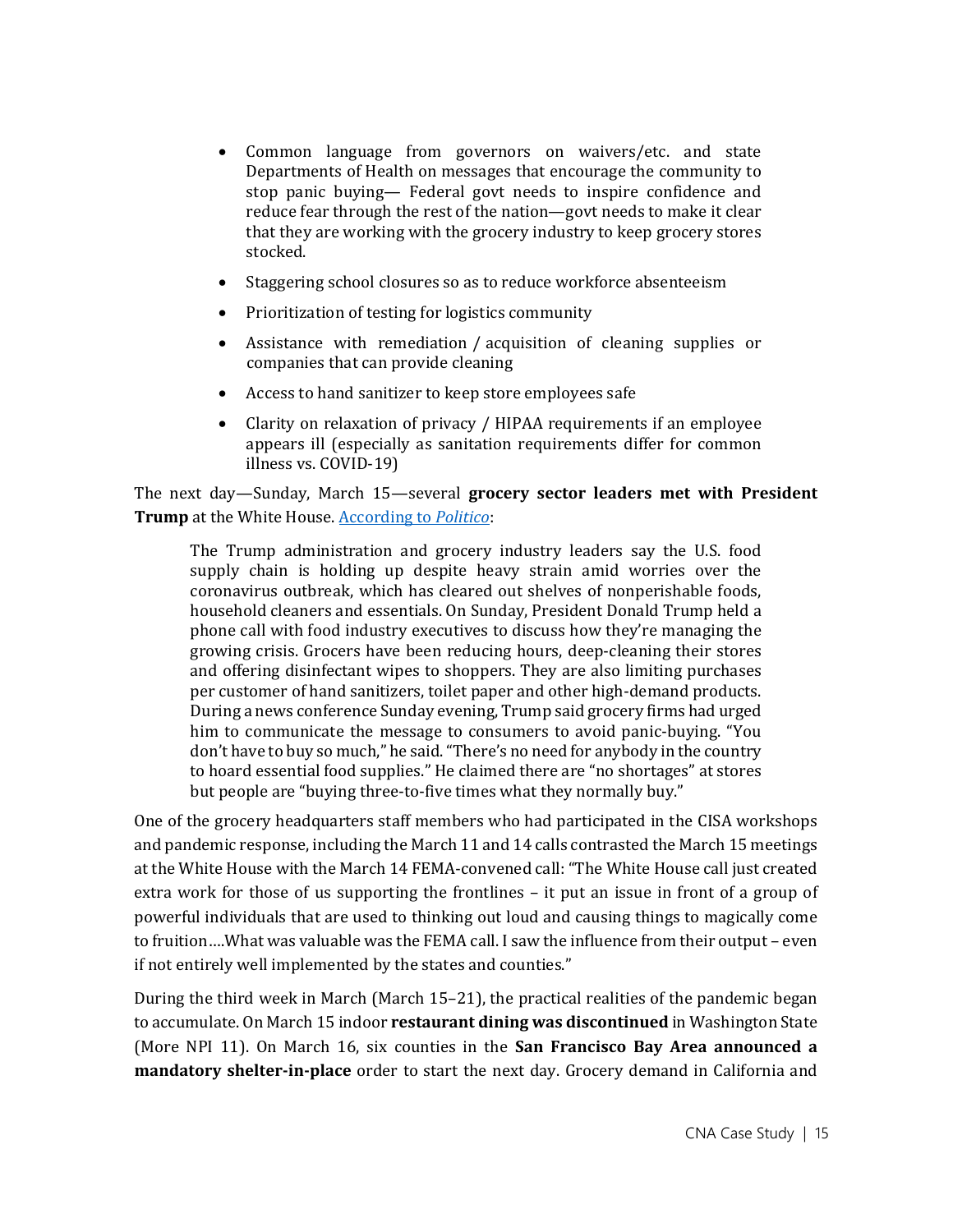across the nation surged. Many of the Puget Sound grocery stakeholders report that their Bay Area peers were surprised by the first-in-the-nation mandatory shutdown.

On March 17, a subset of participants in the national grocery discussions—all participants in the 2019 CISA workshops—joined a quickly called teleconference on freight movement. There was increasing concern that truck driver fatigue was increasing friction in food flows, causing some delays, and reaching a critical stage given the surging demand for groceries. The discussion included the following:

- States are closing rest areas and limiting the places we can idle and park trucks during rest periods. Many drivers are asking where they can park and have access to restrooms during their overnight trips.
- Restaurant closures are preventing truck stops from serving food and drivers are complaining that there is no way they can get their rig onto a grocery store parking lot to purchase food right now.
- Some Grocery and CPG Shippers are prohibiting the use of rest room facilities for drivers/however some of those same shippers are delaying drivers 3, 4, 6 hours waiting to load because of the overwhelming volume. We are taking the position of isolating those shippers who are denying basic needs to drivers—and bypassing them altogether. We are not going to put our drivers in that situation.
- Other Grocery and CPG shippers are taking a completely different approach—by continuing to offer ample services to our drivers and even giving our care packages at their facilities. Or, if they are restricting access to restrooms, some shippers are at least providing portable restrooms as an alternative.

On March 19 California instituted a statewide stay-at-home order. Within hours, Illinois, New Jersey, and New York had taken similar measures. Despite these actions, **Washington State did not follow California's lead. On Friday evening, March 20, Washington's governor pleaded for citizens to voluntarily reduce their circulation—but the governor had decided not to impose a similar mandate in Washington**.

During an October 2021 interview, a grocery distributor commented, "I don't know what was behind [Governor] Inslee's decision not to shut-down. But I'm sure it helped us. Demand surged with the California decision and softened with Inslee's delay. Instead of a one-day complete drain, I figure the governor gave us three or four days of high waves, but less than a tsunami. Back then every pallet was precious, still is really."

Several factors informed Governor Inslee's decision. No single factor was decisive. Influential factors included a March 19 briefing to the governor by the director of the State Emergency Management Division. A quantitative analysis by the EMD had concluded that premature implementation of NPI 12 (stay at home) and almost any implementation of NPI 13 (lockdowns) would have devastating economic and social consequences. A parallel assessment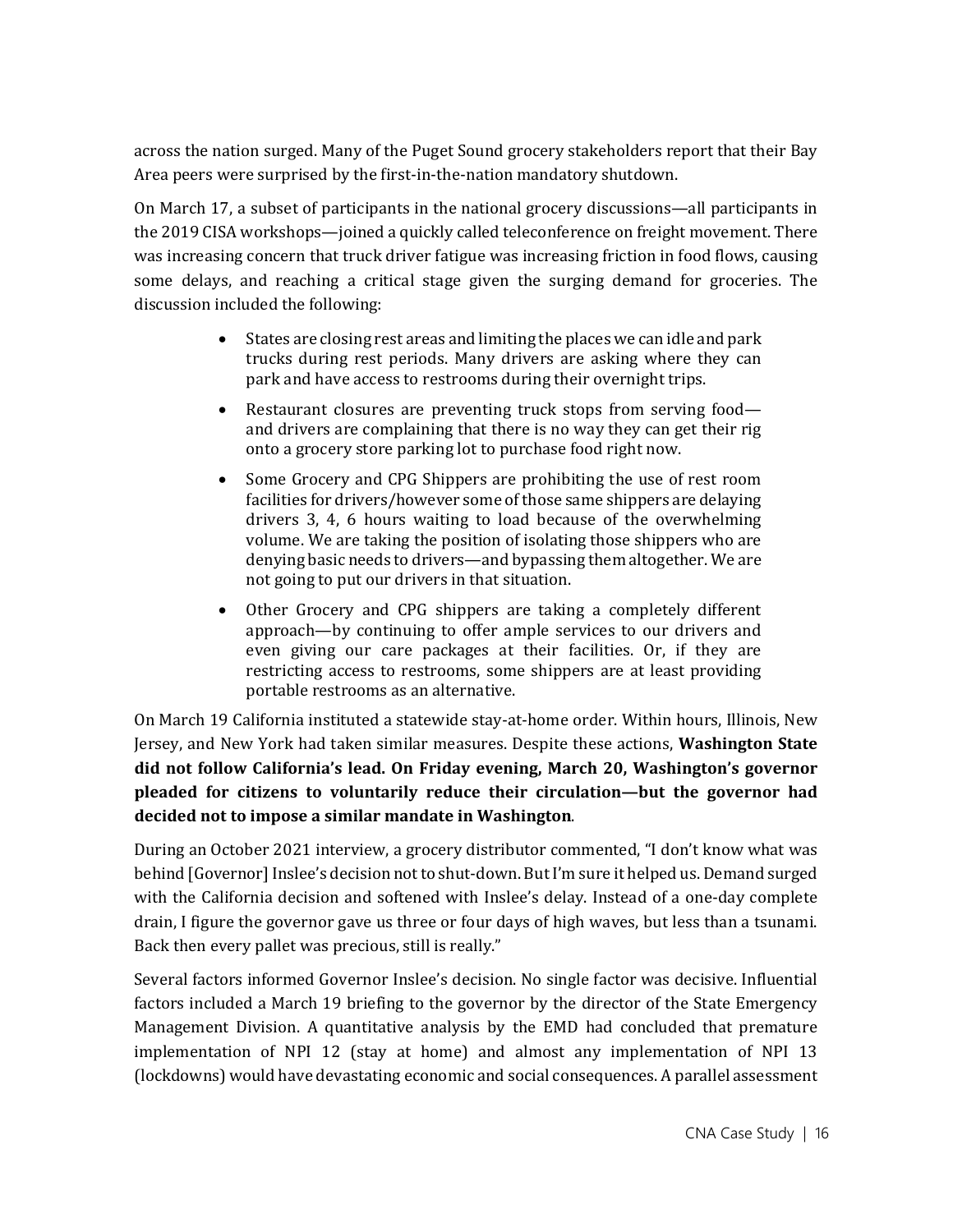of qualitative data from supply chain and other infrastructure stakeholders (including participants in the 2019 CISA workshops) reached similar conclusions. Both assessments emphasized not surprising the public or commercial operators. Both quantitative and qualitative data—and consultations with stakeholders—encouraged continued emphasis on voluntary mitigation measures. At the very least, this approach was thought to ameliorate already high demand and help commercial networks prepare.

On March 19, 2020, CISA released its initial *[Memorandum on Identification of Essential Critical](https://www.cisa.gov/publication/guidance-essential-critical-infrastructure-workforce)  [Infrastructure Workers During COVID-19 Response.](https://www.cisa.gov/publication/guidance-essential-critical-infrastructure-workforce)* With eight pages identifying such workers across 16 sectors, this document was offered as an initial stab at federal thinking that might be helpful to states. The guidance was explicitly "not, nor should it be considered to be, a federal directive or standard in and of itself." Rather, the guidance said, the long list was "intended to be overly inclusive reflecting the diversity of industries across the United States." Included were the following workers in the food and agriculture sector:

- Workers supporting groceries, pharmacies, and other retail that sells food and beverage products
- Restaurant carry-out and quick-serve food operations—carry-out and delivery food employees
- Facilities of food manufacturer employees and their supplier employees—including those employed in food processing (packers, meat processing, cheese plants, milk plants, produce, etc.); livestock, poultry, and seafood slaughter facilities; pet and animal feed processing facilities; human food facilities producing by-products for animal food; beverage production facilities; and the production of food packaging
- Farm workers, including those employed in animal food, feed, and ingredient production, packaging, and distribution; manufacturing, packaging, and distribution of veterinary drugs; truck delivery and transport; and farm and fishery labor needed to produce our food supply domestically
- Farm workers and support service workers, including those who field crops; commodity inspection; fuel ethanol facilities; storage facilities; and other agricultural inputs
- Employees and firms supporting food, feed, and beverage distribution, including warehouse workers, vendor-managed inventory controllers and blockchain managers
- Workers supporting the sanitation of all food manufacturing processes and operations from wholesale to retail
- Company cafeterias—in-plant cafeterias used to feed employees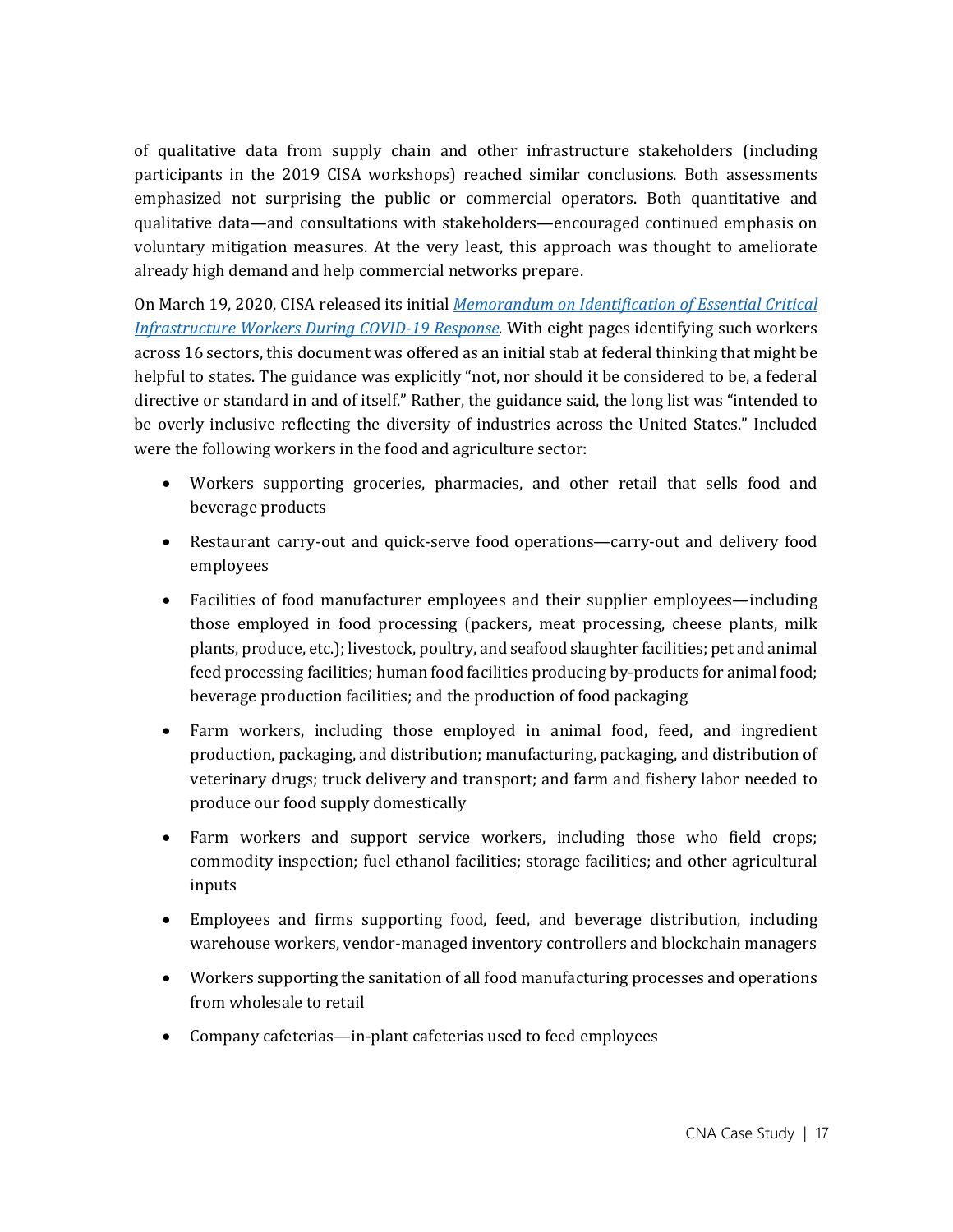- Workers in food testing labs in private industries and in institutions of higher education
- Workers essential for assistance programs and government payments
- Employees of companies engaged in the production of chemicals, medicines, vaccines, and other substances used by the food and agriculture industry, including pesticides, herbicides, fertilizers, minerals, enrichments, and other agricultural production aids
- Animal agriculture workers, including those employed in veterinary health; manufacturing and distribution of animal medical materials, animal vaccines, animal drugs, feed ingredients, feed, and bedding, etc.; transportation of live animals, animal medical materials; transportation of deceased animals for disposal; raising of animals for food; animal production operations; slaughter and packing plants and associated regulatory and government workforce
- Workers who support the manufacture and distribution of forest products, including but not limited to timber, paper, and other wood products
- Employees engaged in the manufacture and maintenance of equipment and other infrastructure necessary to agricultural production and distribution

Reaction to identifying "essential workers" became a Rorschach Test of tribal identities. State and local government officials appreciated the help. Across the US, governors' executive orders and related pandemic statements made regular reference to the CISA list. Meanwhile, members of the private sector tended to roll their eyes. One email venting frustration said, "It's an interactive network, each piece is needed, nothing is non-essential." A grocery retail manager wrote, "Right now I feel like day care providers are what is most essential for me to continue operating and I don't see them on the list."

On March 20, the *[Seattle Times](https://www.seattletimes.com/seattle-news/health/coronavirus-daily-news-updates-march-20-what-to-know-today-about-covid-19-in-the-seattle-area-washington-state-and-the-nation/)* reported, "More than half of the child care programs that are still open are concerned about being able to get basic supplies such as bleach, toilet paper and food. That's according to a survey of more than 1,500 programs statewide that the nonprofit Child Care Aware of Washington conducted this week." The newspaper also updated COVID-19 statistics: "The state Department of Health announced 148 newly confirmed cases Friday, bringing the state total to 1,524 cases, including 83 deaths. The bulk of cases remain in King County, which has seen 793 people fall ill and 67 of them die, according to the county's public health department."

To quote one Washington EMD staff member, the response to the essential workers list was "overwhelming." Thousands of emails poured in from businesspeople seeking clarification or appealing their absence from the list. "What was intended to be inclusive was perceived as a radically exclusive," one trucking executive noted. "The list was just long enough that if you did not clearly see your organization on the list, you assumed you were not. Sometimes trying to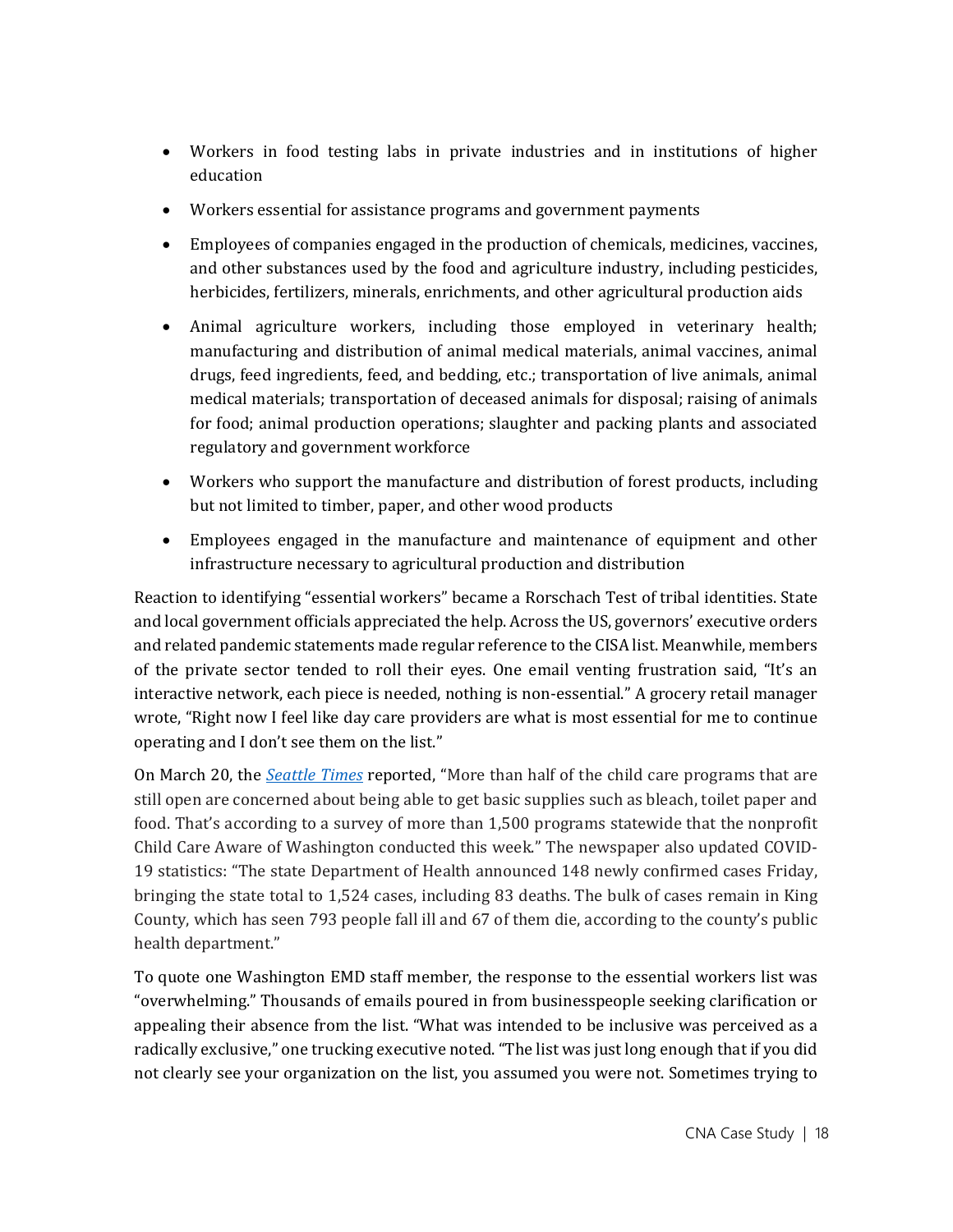be explicit creates more smoke and fog than being quiet." Two years later an EMD staffer reflected, "Each word can matter so much more than I realized." Another state official commented, "Not all synonyms are equal." A retail association executive agreed and added, "What finally matters most is the preexisting relationship. Where that's in place, you can get over the other differences. If a human relationship is not in place, each difference is amplified until we are on the edge of a real fight, sometimes over a simple word."

On Saturday, March 21, FEMA's Supply Chain Analysis Network released an Ecosystem Assessment for Puget Sound. This analysis included the following:

Based on available data and consultations with knowledgeable local observers, the grocery supply chain in the Puget Sound region is currently serving the needs of the population. After several weeks of extraordinary, sustained highanxiety consumer demand, supply networks are feeling under sustained attack, but have delivered robust volume and demonstrated significant systemic resilience. A new threat, however, is emerging that will seriously challenge supply chain resilience. **Recent decisions by some major jurisdictions outside Washington State to impose wide-area – even statewide – mandatory shelter-in-place regulations are reducing the volume, velocity and effectiveness of grocery supply chains in those markets**. While the state of Washington has not imposed these measures, it is suffering collateral damage from the related network effects. Similar mandatory measures in the Puget Sound region would further complicate and over-time degrade the flow of groceries that feed the people of the region….While the transmission of covid-19 is implicated, the current threat to grocery supply chains—and other supply chains—is not caused directly by the pandemic. For example, virusrelated illness has not yet resulted in significant reduction of the grocery supply chain's workforce. Rather, the extraordinary level of demand has increased hiring by the grocery supply chain. So far, the force that is disrupting the Puget Sound supply chain is a combination of anxiety-induced consumer demand (aka shopper stockpiling and/or hoarding) and the unintended constriction of supply chains by various social distancing practices. For example, school closings have prompted workforce absences as parents must choose between childcare and work.

On March 23 **a federal emergency declaration for Washington State** was signed by the President. Later that day, after two sessions, the weekly Washington State grocery call was canceled. The function was to be replaced by a call, starting on March 25, hosted by FEMA Region 10 and intended for "local/state/federal emergency management and members of the grocery industry to coordinate operations and communicate issues relevant to the AK, ID, OR, and WA response to COVID-19. This replaces the Washington only and Oregon only grocer calls."

On the evening of Monday, March 23 the Governor of Washington announced a two-week **stayat-home order**—"Stay Home, Stay Healthy"—starting at midnight on March 25.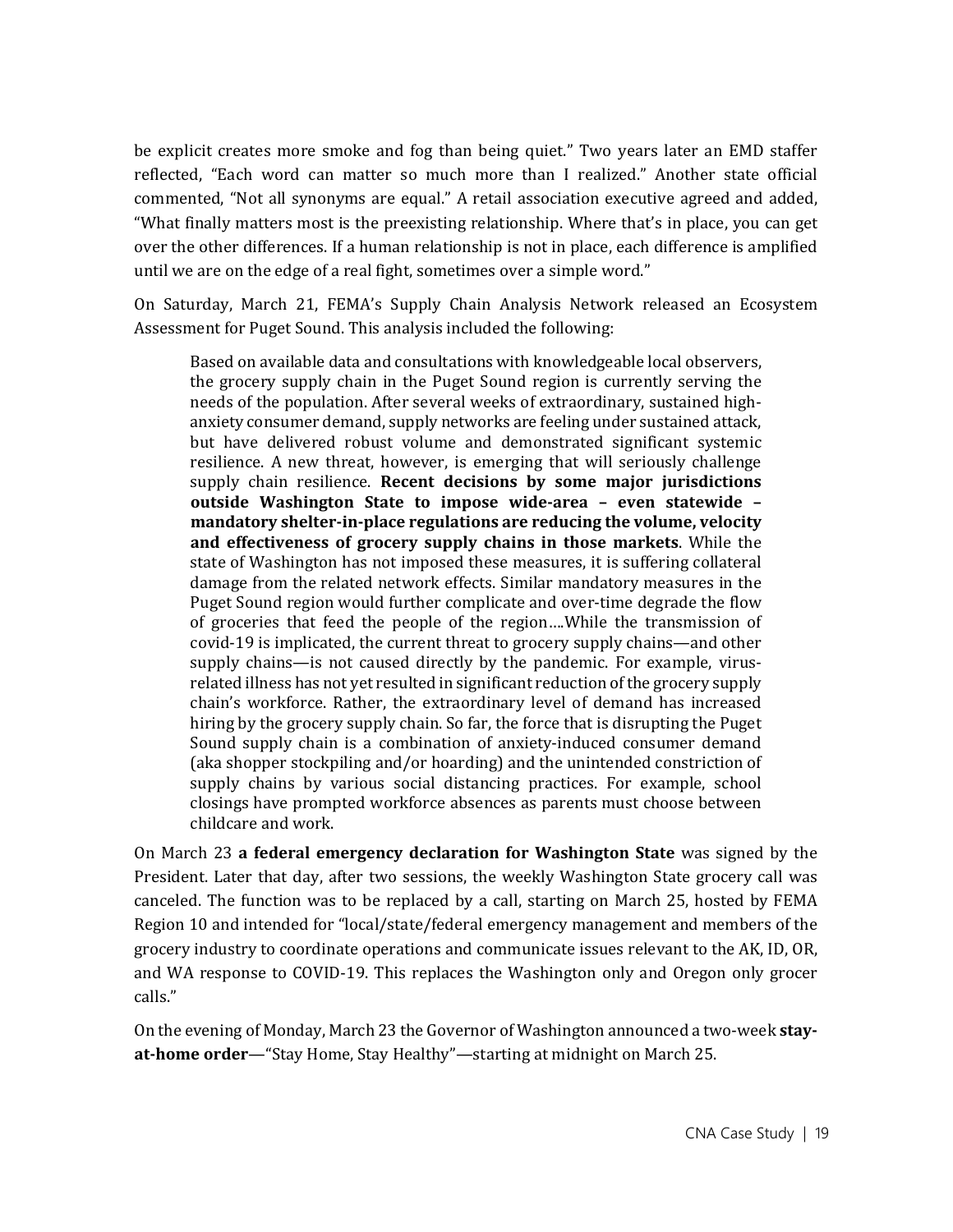### <span id="page-23-0"></span>**Postscript**

In August and September 2019, a set of private-private and private-public relationships were built around an analysis of how grocery flows in the Puget Sound region might be maximized after a catastrophic earthquake. In February and March 2020, these relationships resurfaced to shape how grocery flows were facilitated during a huge surge in demand caused by pandemic-related consumer anxiety. For a few weeks these Puget Sound–focused relationships influenced wider regional and even national processes, policies, and outcomes.

In early May 2020 several participants in the 2019 CISA workshop were asked to reflect on their last few weeks of pandemic response. They agreed, that given the challenges, supply chain outcomes in Puget Sound had been positive—much better than they had seen play out elsewhere. Through a process of one-on-one and group discussion, there was a consensus that the following six factors had been especially important:

- 1. Puget Sound was the first place in the US with a confirmed case of COVID-19 and a major outbreak. Puget had an earlier, undeniable ramp-up.
- 2. Despite being first, Puget Sound stayed away from hard shutdowns longer than many places; thus, Puget's supply chain was able to fully flow much longer.
- 3. The Puget Sound demand and supply network is mostly in one state. The major jurisdictions in Puget Sound coordinated and collaborated more fully than has been the case in other multi-state contexts. As a result, hyper-local supply chain impediments were mostly avoided and flow was not impeded.
- 4. The targeting of more rigorous Non-Pharmaceutical Interventions for Puget Sound while avoiding/delaying constrictions elsewhere in Washington State—was a significant support to inbound grocery flows (and contrasts with statewide and multistate restrictions in other regions).
- 5. Worker absences across the grocery supply chain seem to have stayed comparatively low in Puget, even while they have been much more difficult in several other places (although no one seems sure why).
- 6. Puget Sound's incredibly bad traffic disappeared. Because Seattle's traffic is usually so very bad, this was much more of a velocity boost for Puget than elsewhere.

In late May 2020, when these consensus assessments were shared with a small group of private-sector competitors, one of those on the call commented that while all these factors were helpful, they perceived that Puget Sound had a head start because most of the people on the day's call already knew each other. They had met at the 2019 CISA workshops, where they had also met several of the public-sector participants who had been involved since the start of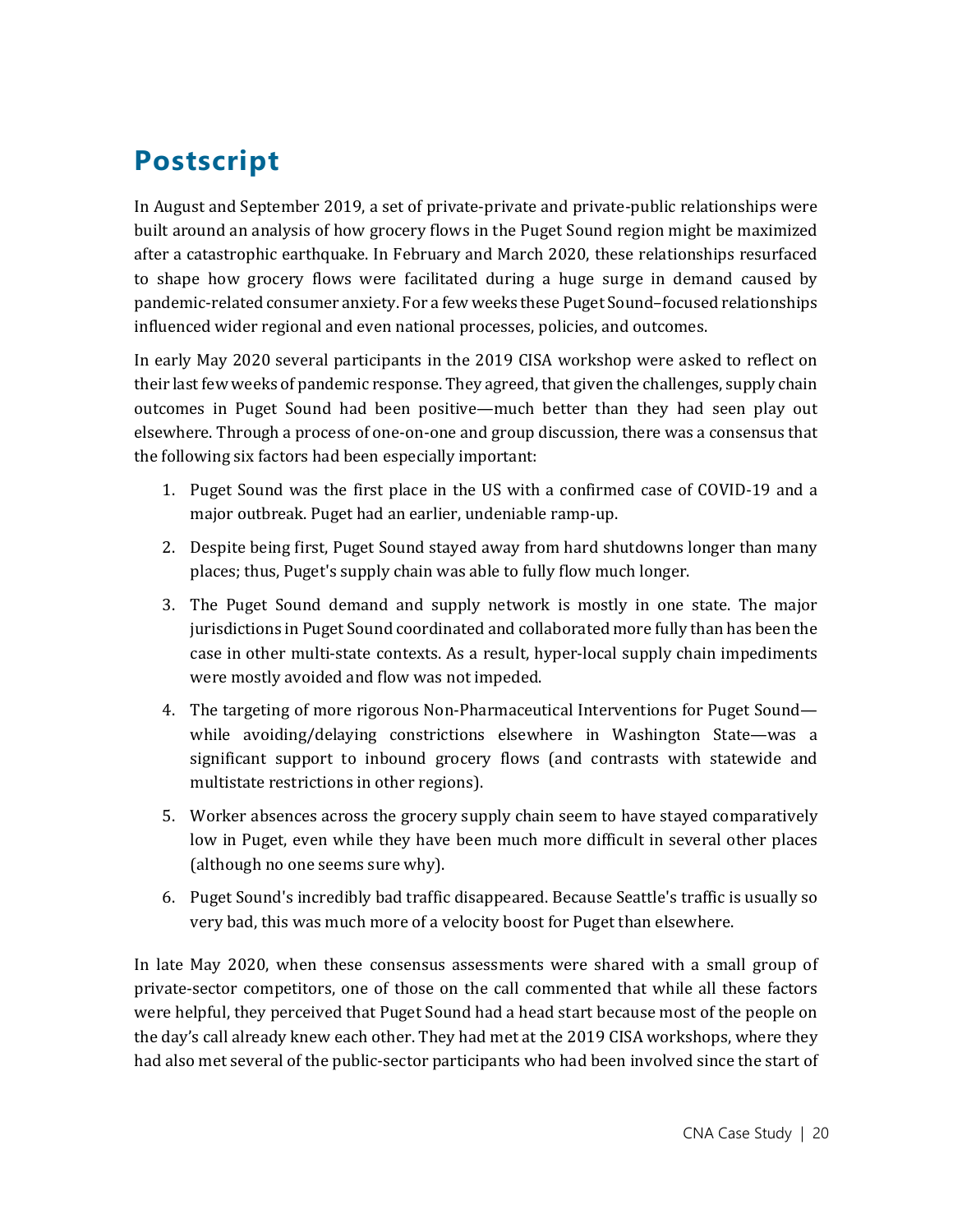the pandemic. "As a result, I much better understood what we share and depend on as an industry. I also better understood how the public sector wanted to help and could help. I don't know how we measure it, but I think the six positives listed here depend a lot on the human connections started about eight or nine months ago." The others agreed that this was a **seventh fundamental factor**.

In October and November 2021, the same private-sector players were asked to review draft versions of this assessment. These active participants in the 2019 preparedness discussions and 2020 crisis pandemic response repeatedly confirmed the essential role of relationships in facilitating a more effective response (or, as one participant argued, facilitating a "less dysfunctional response").

But after reflecting on results from the vantage of nearly two years on, several participants also pointed to the important role of sharing a data-informed picture of shared flows. "I have participated in lots of disaster workshops that focus on speculative threat outcomes," one participant noted. "This was the first time I was given a big picture view of supply chain throughputs. The traditional approach describes a problem that can sometimes seem overwhelming. This different approach is much more solution-motivating." Another participant in the 2019 proof-of-concept emphasized, "We were brought together to react to a set of data that exposed all of us to how much we share. We walked in as competitors. At the end of two workshops, we were still competitors, but we were also given facts, figures, and maps demonstrating that we depend on a lot of the same things. It is in our mutual self-interest to preserve those things. Data alone is probably dead-on-arrival, but when data motivates relationships and the relationships organize around measuring and influencing future outcomes, that's when data becomes king."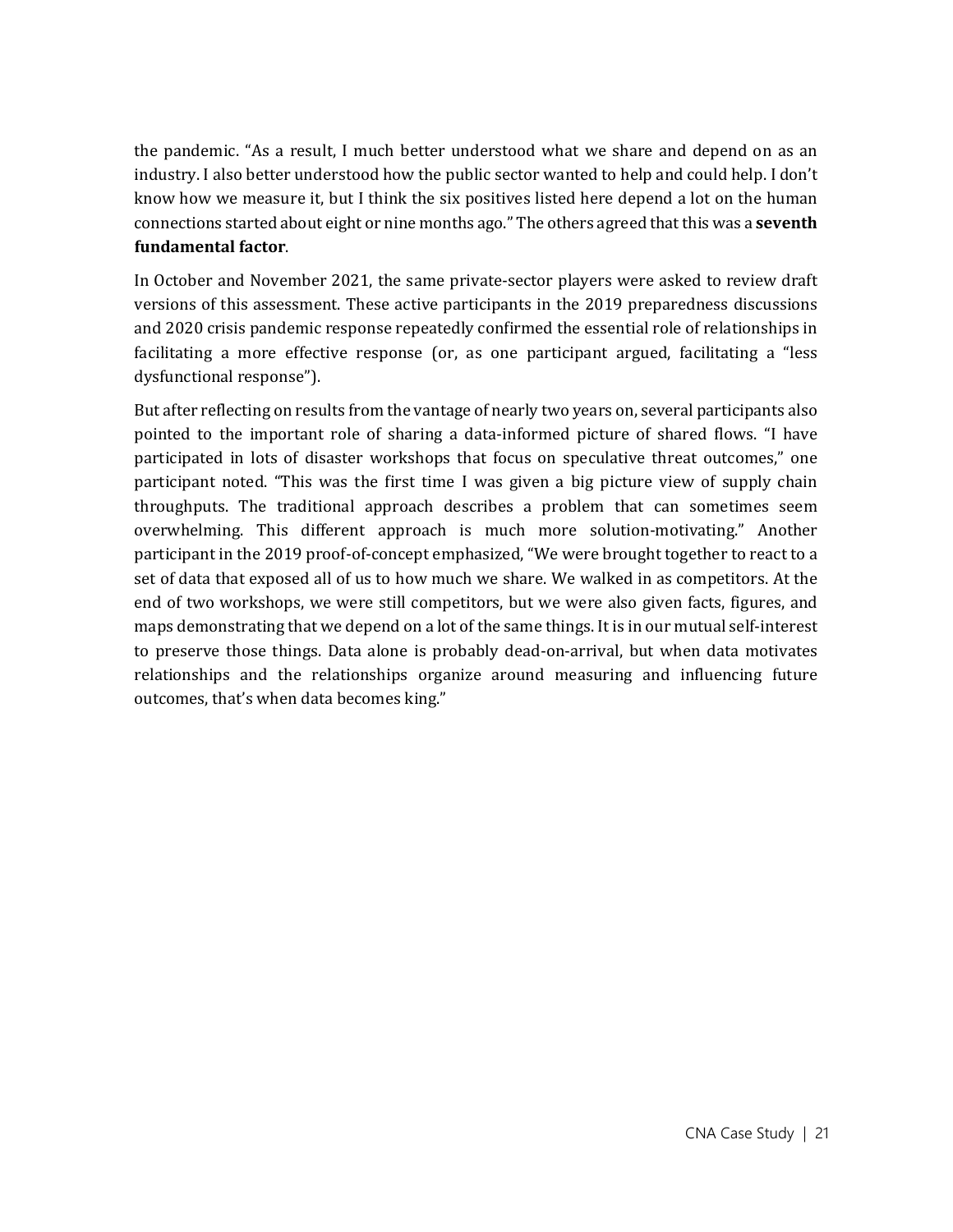This page intentionally left blank.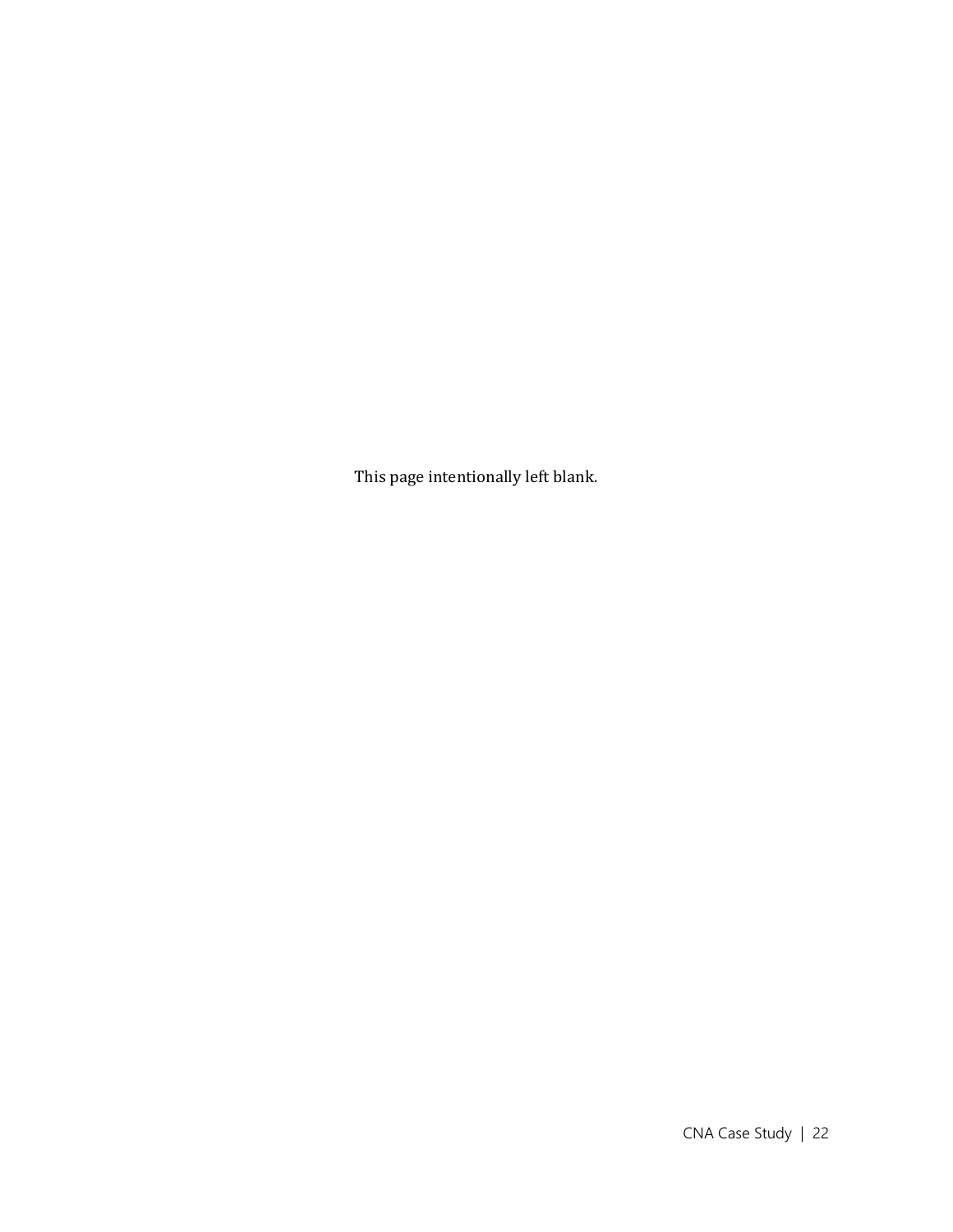# <span id="page-26-0"></span>**Implications and Follow-On Questions**

Case studies often focus on a narrow slice of reality even while exploring (implicitly or explicitly) potential principles for much wider application. A single case study is unlikely to empirically confirm wider implications, especially for complex social contexts. But even one case study can clarify working hypotheses for continued examination through other cases and more data-oriented analyses.[4](#page-26-1)

An early reader of the Puget Sound case study above commented, "What I take away is the positive potential of unintended consequences when meaningful relationships are anchored in realistic problem-solving. This was much more substantive than the cliché of trade-businesscards-before-the-disaster. This was much more substantive than I-met-you-once-at-aconference. These were serious people with skin in the game who had previously worked a real problem together. It should be no surprise this helped when a new problem showed up."

Many participants in the 2019 workshops and subsequent observers perceive that—at least for a few precious weeks—private-public relationships briefly organized around one prospective problem were effectively applied to a very different and urgent problem six months later. If this is accurate, what elements of the 2019 process were key to those 2020 outcomes? Here are some possibilities offered by participants:

- 1. The 2019 workshops involved strategic decision-makers, leading operators, and recognized near-peers from both private and public sectors.
- 2. The 2019 workshops were small enough and involved enough face time to facilitate human connections, unveil potential mutual interests, and potentially develop early aspects of trust.
- 3. The 2019 workshops involved both "objective" outsiders and deeply invested insiders (to whom the outsiders tended to defer).
- 4. The 2019 workshops focused on a significant, ill-defined, but data-anchored problem requiring creative and strategic thinking; this was not a process of implementing a preconceived solution. Participants came away with a shared lexicon and/or an appreciation of the need for a shared strategic perspective and operational lexicon.
- 5. The 2019 workshops were organized around active, data-informed problem-solving. Several participants contrasted this with more common problem-understanding

<span id="page-26-1"></span><sup>&</sup>lt;sup>4</sup> For further consideration, please see ["The Case Study Method in Social Inquiry"](https://journals.sagepub.com/doi/10.3102/0013189X007002005) by Robert E. Stake.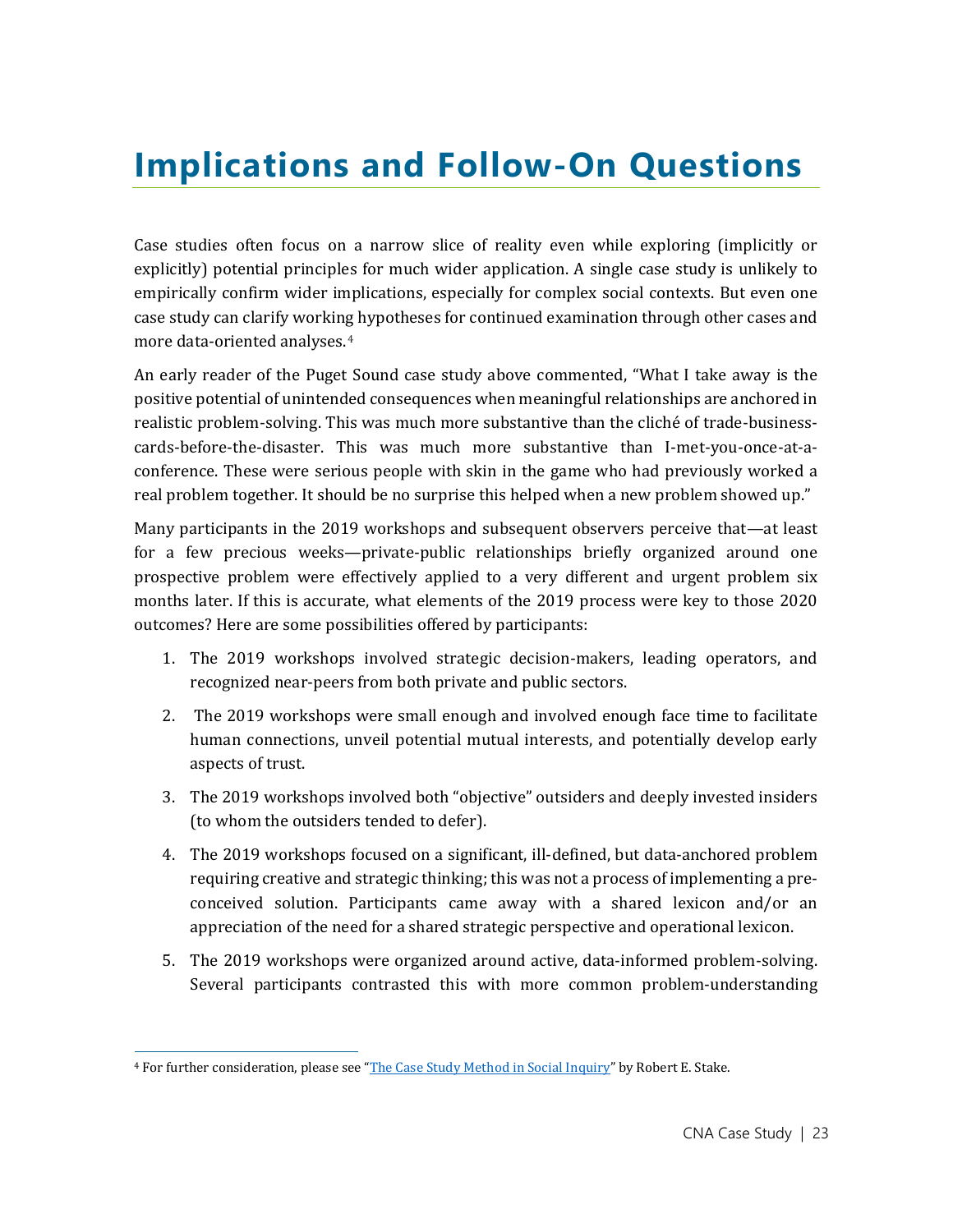processes. Instead of focusing on analysis of data-defined problem components, the workshops focused on synthesizing data-informed solutions.

These are not the only potential implications emerging from this case study, but participants frequently mentioned some version of the five characteristics outlined above—and when aggregated as above, can even seem stepwise and cumulative. Individually or collectively, do these constitute a meaningful "working hypothesis" for effective private-public collaboration in supply chain resilience? Does this hypothesis warrant more extended consideration and testing?

The 2019 workshops adapted a 2015 method developed to identify traffic bottlenecks into an approach for mitigating catastrophic failure of wide-area demand and supply networks for food and other life-saving commodities. What structural, functional, or other features allowed this derived method to be useful to the flow of groceries at the start of a global pandemic? What can we learn from mindful and recurring application of this method?

One long-time senior emergency manager involved in both the 2019 workshops and early 2020 pandemic engagement responded to an early draft of the case study with this extended comment:

> Public and private sectors are very different cultures but profoundly codependent. Contemporary supply chains depend on public investments in ports, bridges, roads and much more. The public sector absolutely depends on the self-organizing adaptability of private sector players to feed millions and foster prosperity by exploiting these investments. Like many codependent relationships, these connections are complicated and can be dysfunctional. But private and public need each other. Especially in a crisis, private and public need each other. The worse the crisis, the more they need each other. The challenge is to leverage private-public differences to advance co-creation in a crisis. We talk a lot about trust-building. What the case study demonstrates is how substantively working together before a crisis can encourage reciprocity during a crisis. Trust is built on reciprocity – on meaningful exchange. Despite the 2019 workshops, the first steps in private-public pandemic response misfired. But instead of walking away, both sides chose to continue to engage. They chose to listen instead of dismissing the other. Both sides pushed to clarify, correct, and confirm what they heard. This reciprocal effort to ground-truth complexity and potential mitigation measures helped everyone involved.

Reciprocity is a two-way exchange of roughly equal benefits between two or more supposedly autonomous parties. Outside of major disasters, the profound private-public co-dependence referenced above can *seem* modest, or even minimal. Public-sector emergency managers and private-sector supply chain professionals go about their work with little reason for contact. Even many private-sector crisis managers may have more frequent communications with public-sector emergency managers than with their own firms' supply chain professionals. But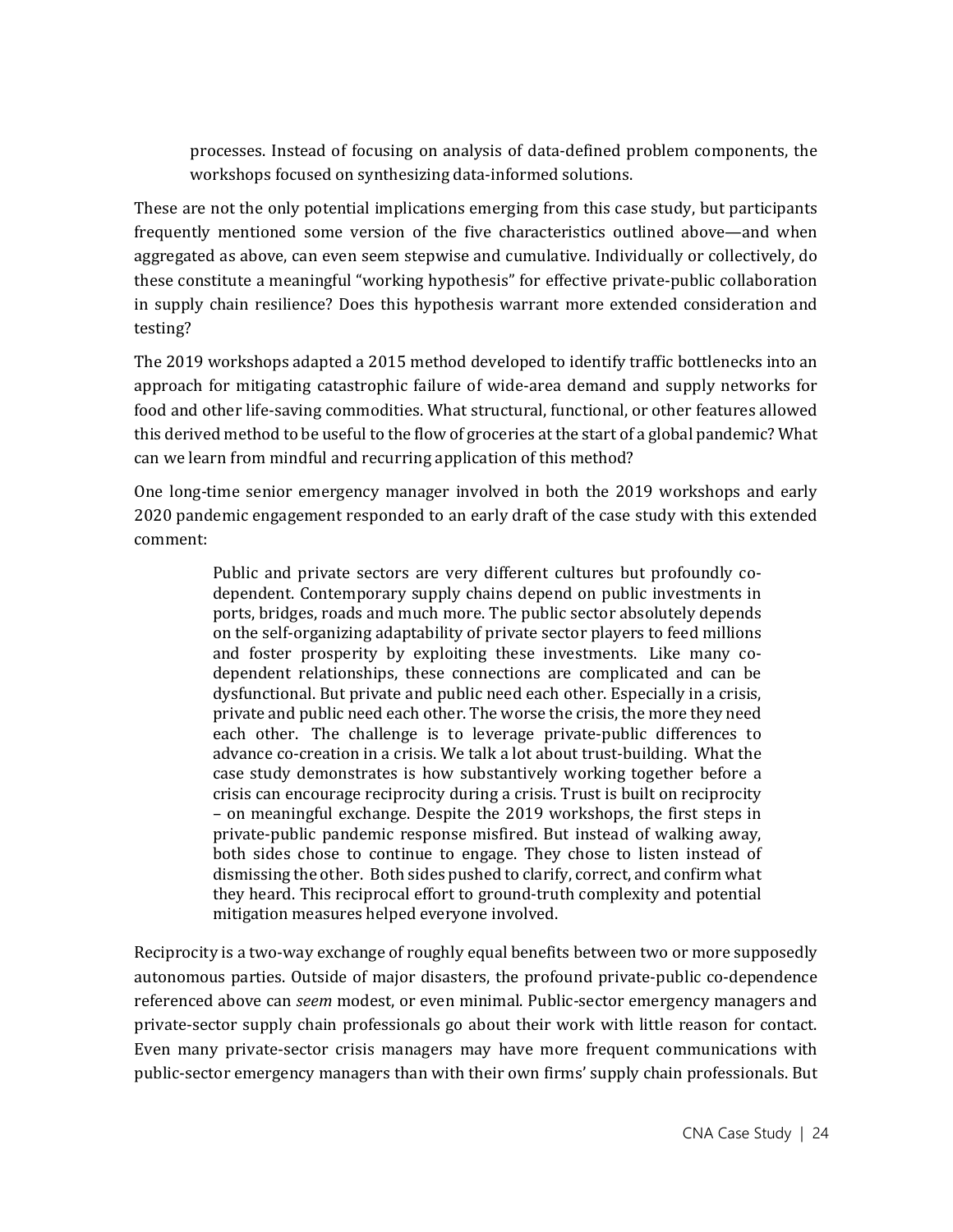in a wide-area, time-extended catastrophe, the public sector has a fundamental need for continued flows of water, food, pharmaceuticals, fuel, and other crucial freight and the private sector has an urgent need for public-sector assistance facilitating these flows into and through the affected region. To rapidly achieve reciprocity under duress, it helps to cultivate reciprocal relationships before the hardest part of the crisis hits.

In her 2009 [Nobel Prize Lecture](https://www.nobelprize.org/uploads/2018/06/ostrom_lecture.pdf) (and in many reports of field research), Elinor Ostrom outlines key findings from decades of research on fostering reciprocity to solve a common pool of resource problems: "It is not only that individuals adopt norms but also that the structure of the situation generates sufficient information about the likely behavior of others to be trustworthy reciprocators who will bear their share of the costs of overcoming a dilemma." She explains that this structure is consistently characterized by the following:

- 1. Communication is feasible with the full set of participants. When face-toface communication is possible, participants use facial expressions, physical actions, and the way that words are expressed to judge the trustworthiness of the others involved.
- 2. Reputations of participants are known. Knowing the past history of other participants, who may not be personally known prior to interaction, increases the likelihood of cooperation.
- 3. High marginal per capita return (MPCR). When MPCR is high, each participant can know that their own contributions make a bigger difference than with low MPCR and that others are more likely to recognize this relationship.
- 4. Entry or exit capabilities. If participants can exit a situation at low cost, this gives them an opportunity not to be a sucker and others can recognize that cooperators may leave (and enter other situations) if their cooperation is not reciprocated.
- 5. Longer time horizon. Participants can anticipate that more could be earned through cooperation over a long time period versus a short time.
- 6. Agreed-upon sanctioning capabilities. While external sanctions or imposed sanctioning systems may reduce cooperation, when participants themselves agree to a sanctioning system they frequently do not need to use sanctions at a high volume and net benefits can be improved substantially.

This list and the list on page 23 of Puget Sound's 2020 outcomes are far from identical. The outcomes list is impressionistic, whereas Dr. Ostrom's list claims a dense web of experiences and empirical clarification. But there are resonances between the two lists worth confirming, clarifying, or correcting. *Something* emerged from the 2019 workshops that, both in real time and retrospectively, struck many participants as constructive. Some of these participants also perceive that the most constructive outcomes were not widely recognized and were unintentionally subverted, and, so, early benefits were not sustained. One participant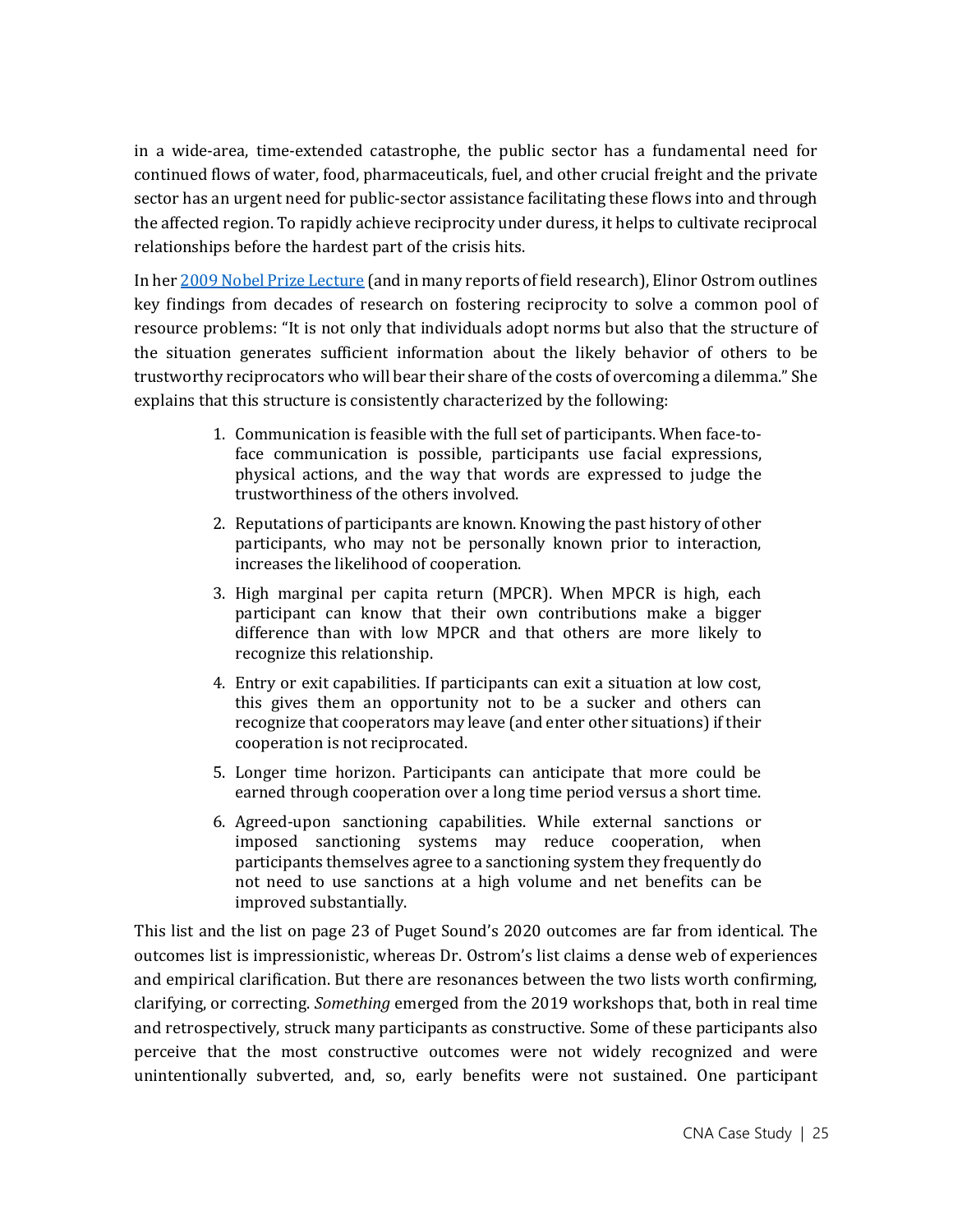commented, "By early May the going-forward process mostly featured one-way communication and no meaningful reciprocity." Understanding what happened, what did not happen, and, if possible, *why* is worth further attention. As Dr. Ostrom noted later in her Nobel lecture:

We thus face the tough task of further developing our theories to help understand and predict when those involved in a common-pool resource dilemma will be able to self-organize and how various aspects of the broad context they face affect their strategies, the short-term success of their efforts, and the long-term robustness of their initial achievements. We need to develop a better theoretical understanding of human behavior as well as of the impact of the diverse contexts that humans face.

"Maybe it had nothing to do with the workshop methods," suggested one of the 2019 workshop participants. "Maybe it was just desperate decision-makers leveraging tenuous relationships from six months prior. But at least in my experience, during the first several weeks of the pandemic Puget was the *only* set of local to national private-public relationships that really operationalized around a wide array of policy-strategy-operational-and-tactical options. And, when after a few weeks this process faded, I noticed it was gone and missed it."

Several of those interviewed for the case study (October and November 2021) mentioned that this was the first time they had been asked to recount what happened during the first few weeks of the pandemic and what they had learned from the experience. For some individuals, this was an emotionally difficult and intellectually complicated task. Many were still uncertain what they had learned or what should be learned.

Ideally, publication of this case study will prompt further self-reflection, shared consideration, and explicit private-public processing of Puget Sound's (and other examples of) pandemic problem-solving, including the articulation of principles—or at least, proposed principles—of effective private-public collaboration and reciprocity for supply chain resilience. What mix of quantitative and qualitative data offers the most accurate understanding of demand and supply networks? What mix of hard data and softer relationships work best to facilitate supply chain resilience? Despite apparent benefits early in the pandemic, the private-public relationships described in the case diminished after April/May 2020. Why? What was missing (or what was done) to undermine what seems to have been a constructive process? What was lost? What can be done to ensure more sustainable private-public collaboration in the future?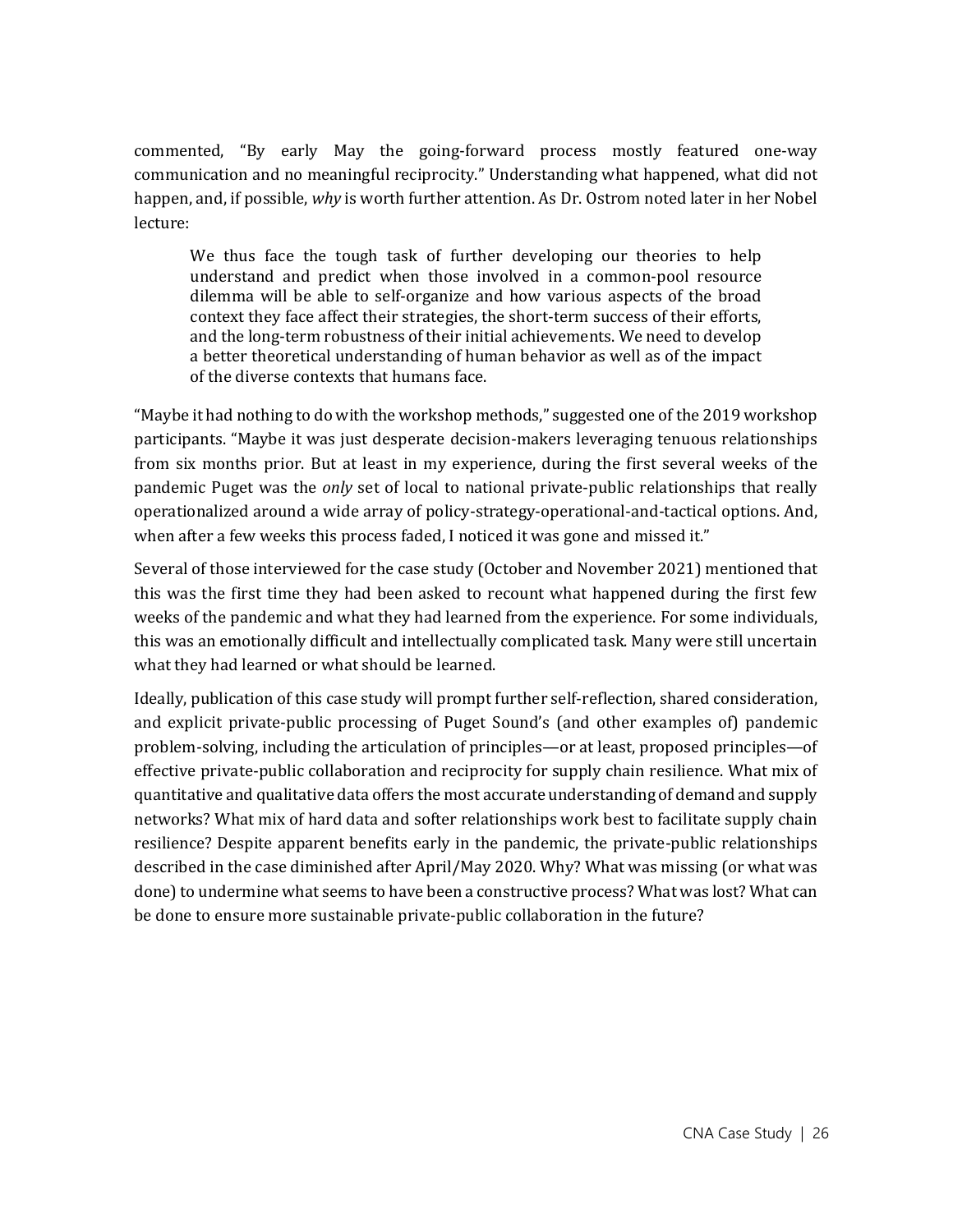# <span id="page-30-0"></span>**Origin, Purposes, Methods, and Outcome of the 2019 CISA Project**

### <span id="page-30-1"></span>**Pre-existing policy context**

Commercial conceptualization and operationalization of supply chains *as supply chains* emerged in the late 20th century to achieve production efficiencies, reduce costs, and act as a tool of competitive advantage. Early 21st century supply chain management increasingly focused on velocity of supply to fulfill rapidly proliferating technology-enabled demand signals.

Across these decades, enhanced supply chain efficiencies have tended to result in greater specialization and concentration of sourcing, production, shipping, and distribution capacities within specific product categories, often resulting in deeper dependence on more distant sources of supply. These dependencies (and interdependencies) have prompted gradually increasing attention to supply chain resilience. The supply chain consequences of the 2011 triple disaster in Japan and the devastating floods later that year in Thailand advanced supply chain resilience as an emerging discipline of its own, especially in commercial sectors seeking business continuity insurance coverage.

These substantive trends in supply chains can be discerned in the emergence of US federal statutes, policies, and strategies. For example, the term "supply chain" does not appear in the 2001 *[Critical Infrastructures Protection Act](https://www.congress.gov/bill/107th-congress/senate-bill/1407/text?r=4&s=1)*. In the first *[Quadrennial Homeland Security Review,](https://www.dhs.gov/sites/default/files/publications/2010-qhsr-report.pdf)* published in February 2010, seven of eight references to "supply chains" are focused on potential targets by international terrorists. By January 2012, the *[National Strategy for Global](https://obamawhitehouse.archives.gov/sites/default/files/national_strategy_for_global_supply_chain_security.pdf)  [Supply Chain Security](https://obamawhitehouse.archives.gov/sites/default/files/national_strategy_for_global_supply_chain_security.pdf)* notes the need:

…to strengthen the global supply chain in order to protect the welfare and interests of the American people and secure our Nation's economic prosperity. Our focus in this Strategy is the worldwide network of transportation, postal, and shipping pathways, assets, and infrastructures by which goods are moved from the point of manufacture until they reach an end consumer, as well as supporting communications infrastructure and systems.

Still, the December 2012 report *[Global Trends 2030](https://www.dni.gov/files/documents/GlobalTrends_2030.pdf)* by the National Intelligence Council gives little attention to supply chain risk (even as it highlights the risk of global pandemic). At least in the United States, it was the 2017 hurricane season that transformed an anemic understanding of *the* supply chain into a more nuanced understanding of foreign and domestic supply chains (plural) delivering both innate benefits *and risks* and needing smarter public policy attention.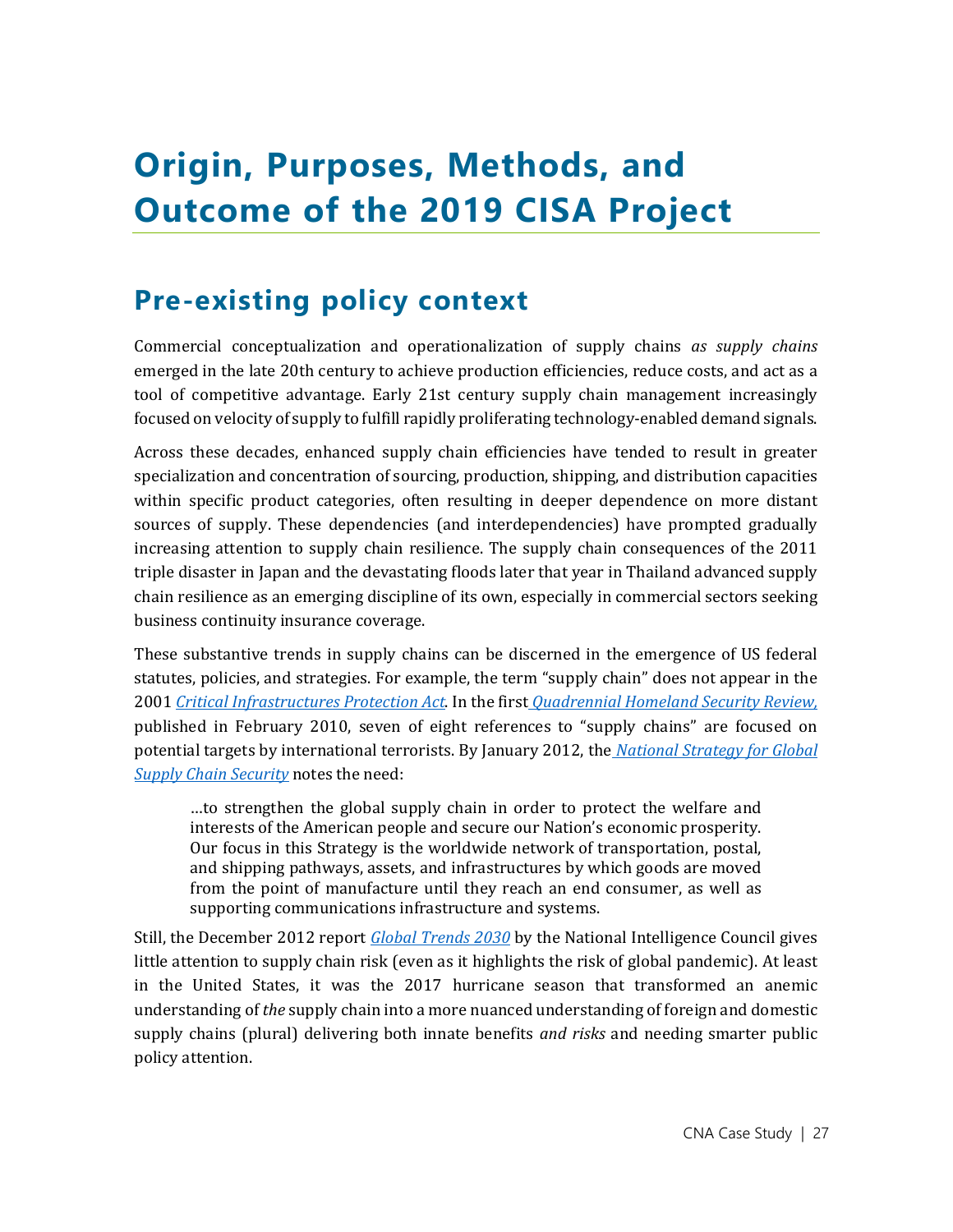In it[s study of the 2017 hurricane season,](https://www.nap.edu/read/25490/chapter/1) the National Academies of Sciences, Engineering, and Medicine concluded the following:

**Disruptions to a supply chain can result from** several forces, including **demand shifts** (e.g., spikes in demand for fuel and bottled water), **capacity reductions** (e.g., when a factory or retail store cannot operate due to damage or power outages), and **communication disruptions** (due to loss of cell phone, Internet, or point-of-sale systems). The **resilience of a supply chain depends on how its bottlenecks and lead times are affected** by such disruptions and what capabilities exist for swift restoration after a disruption. The objective of supply chain resilience is to minimize the impact of such disruptions on the affected population. Policies for achieving this objective can be categorized as readiness (mitigation and preparedness actions to help a system avoid and withstand disruptions), response (emergency relief through the establishment of temporary replacement supply chains), and recovery (the restoration of normal supply chain performance through repair of damaged infrastructure, nodes, links). Knowing how to prioritize among these options requires learning from past experiences and developing systematic analyses of supply chain links and nodes to understand their criticality (the extent to which a disruption of the component will degrade the functionality of the network) and vulnerability (the likelihood a node or link will be disrupted)**. A node or link that is both critical and vulnerable is a major source of supply chain risk and hence an opportunity for making a supply chain more resilient**. By knowing where bottlenecks are likely to emerge and cause critical supply disruptions, one can identify and prioritize actions to mitigate the harm. [Emphasis added.]

These and related insights from both before and after the 2017 hurricane season contributed to a July 2020 release of th[e National Critical Functions](https://www.cisa.gov/sites/default/files/publications/ncf-status-update-to-critical-infrastructure-community_508.pdf) that more fully adapts federal policy to supply chain concepts, functions, and experience.

## <span id="page-31-0"></span>**Specific motivation for 2019 Puget Sound pilot**

The analytical and decision-support challenges of the 2017 hurricane season were among the factors that resulted in the Puget Sound supply chain resilience pilot project.

The DHS, National Protection and Programs Directorate— succeeded in November 2018 by the Cybersecurity and Infrastructure Security Agency (CISA)—had long engaged in various analyses that touched on supply chains This work often involved the National Infrastructure [Simulation and Analysis Center](https://www.cisa.gov/NISAC) (NISAC) and the [Regional Resiliency Assessment Program](https://www.cisa.gov/regional-resiliency-assessment-program) (RRAP). According to a senior official at NISAC, development of the Puget Sound pilot was "influenced by the 2017 hurricane season, where three hurricanes of national significance (Harvey, Irma, and Maria) had impacted the United States and…many of our capabilities (which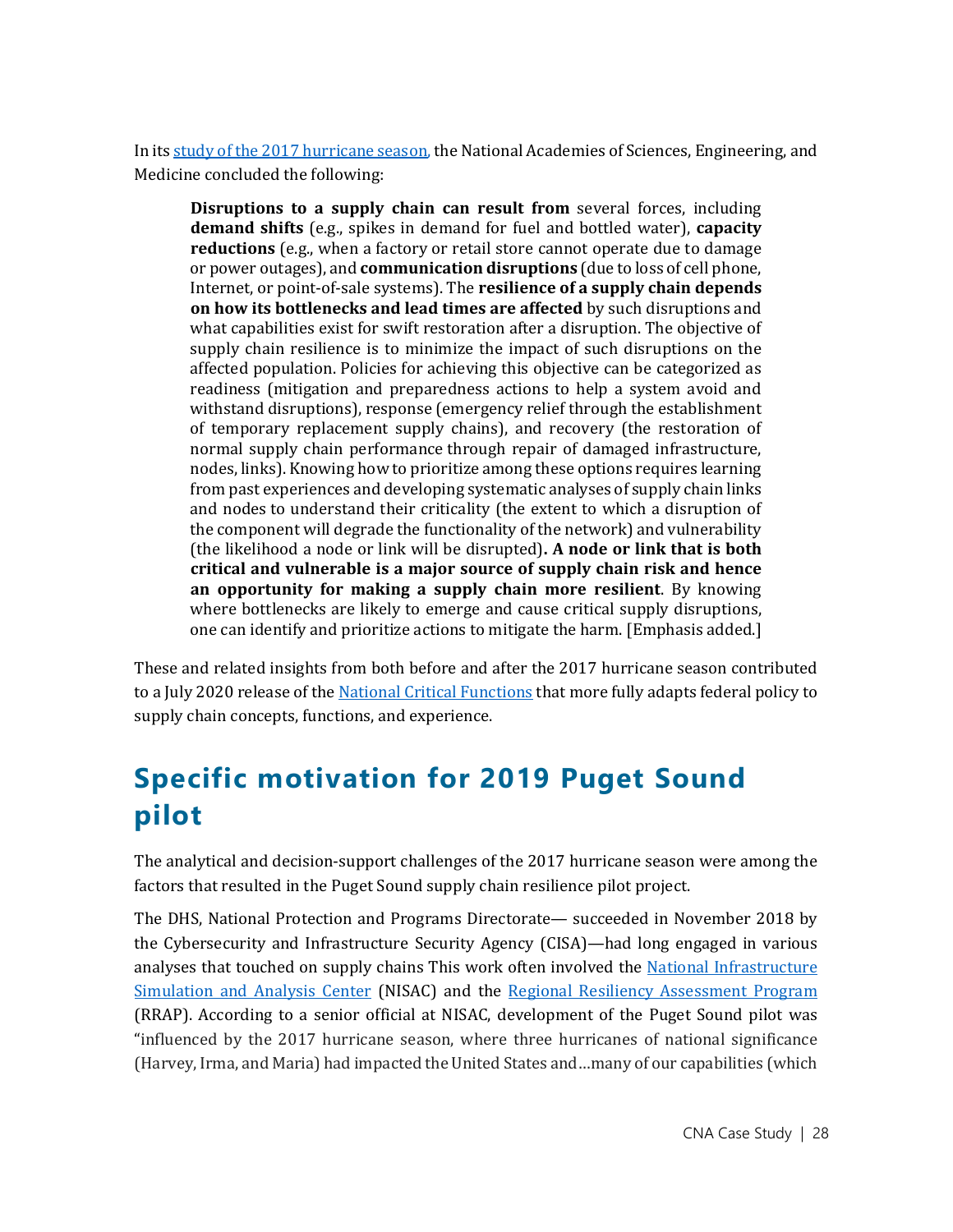had been designed with hurricanes as a use case) again failed to provide useful information, particularly after the event. We were able to answer questions about what the impacts of a hurricane would be but had very little useful capability that helped to understand anything that happened after the initial "insult" was over—e.g., how dependencies between infrastructure would result in second-order impacts."

During 2018, NISAC and other NPPD professionals held a series of consultations with several parties, especially focused on how to develop an enhanced approach to anticipating secondand third-order supply chain effects. This included discussions with FEMA, several national laboratories, academic researchers, and private-sector stakeholders.

One issue often referenced during these consultations related to a potentially important **distinction between strategic anticipation that is data informed or data constrained**. In an email, one DHS professional explained that until 2018, NISAC had been committed to "discrete modeling of infrastructure systems that was very data hungry and not scalable and/or large data modeling projects that were based on national-level data and struggled to accurately answer questions at a local level. This would result in multimillion dollar capability development projects where, when we actually encountered an incident, failed to provide useful information to inform decision making." Was it possible to craft a characterization of reality that avoided this bifurcation and enabled looking around the corner of a potential extreme event? Could the dynamism of demand and supply networks be sufficiently and accurately communicated to inform *both* strategic and tactical decision-making in real time?

By November 2018, a shared hypothesis was beginning to emerge regarding what was missing and how to fill the gap in **strategic anticipation**. Here is an informal description excerpted from emails being exchanged at the time:

Given our concern for delivering content—electricity, communications signals, water, food, fuel, pharma, etc.—we are, of course, interested in the path and intersections along the path and the points (nodes) connected by the path(s). But **MOSTLY we are concerned with flows along whatever path exists to connect supply to demand. We want to sustain or restore and/or redirect flows**. We are concerned about constraints and impediments to flow. We want to do as much as possible to be ready to de-constrain and remove impediments. So...this suggests we need to characterize flow. We need to find where pre-event volume and/or velocity is especially strong and better understand how and why this volume and velocity is achieved. What are the functional modules in the system that facilitate preexisting volume and velocity? By doing this we can begin to discern the sort of post-event functional plus-ups or fixups or other facilitation that is needed.

Many prior analytical inputs focused on outputs. This new focus on flow prompted much more attention to constructing data indicators for inputs, such as the number of available trucks, number of available truckers, where trucks are staged, where truckers live, recent behavior of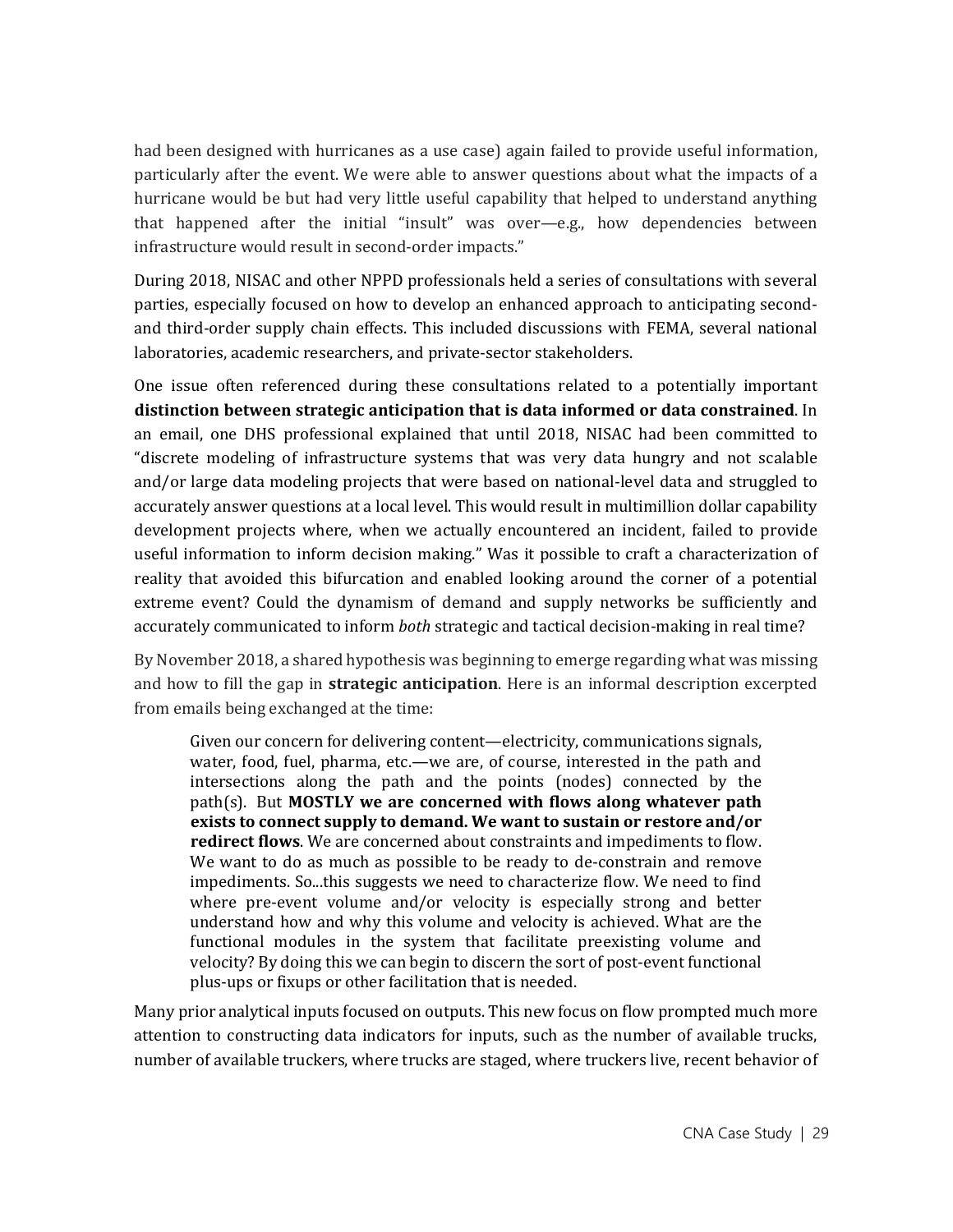the freight spot-market, and other functional elements that frame flow capacity and throughputs. Instead of being constrained by national datasets, there was an interest in exploring non-traditional data sources that could better characterize near-real-time flow potential and behavior and give decision-makers levers to pull that could influence flow. By mid-December 2018, CISA decided to undertake a project that would involve "action-research" to confirm, deny, or clarify the emerging hypothesis.

## <span id="page-33-0"></span>**Original framing of the Puget Sound pilot**

On December 17, 2018, the National Risk Management Center (NRMC) at CISA initiated what was by then characterized as a "proof-of-concept" for supply chain modeling and exercising. CNA, a not-for-profit operations research and analysis organization, was contracted to develop and assess the proof-of-concept. In mid-January 2019 NRMC and CNA had reached agreement on purposes and objectives for the proof-of-concept:

- The **purpose** of this project is to engage private sector owner/operators who rely on or support supply chains to develop analytic methods to:
	- 1. Identify physical and non-physical factors that may limit the capacity of a supply chain to deliver commodities needed to support life-saving in the immediate aftermath of a disaster. This analysis should look at what arrangements in a supply chain are more or less resilient to disruptions, changes in environment, or stress.
	- 2. Test that analytic method using several case studies, and
	- 3. Develop useful, scalable analytic methods for the National Risk Management Center that could be engaged to better understand and mitigate those limiting factors.

In mid-January 2019, NRMC and CNA also decided how and where to implement the proof-ofconcept. The Puget Sound region was selected based on a comparative analysis of supply chain resilience factors for 59 large US cities and related vulnerability to catastrophic events. An initial focus on water, food, and fuel reflected experiences of the 2017 hurricane season and other extreme events. Five potential modeling methods were examined. A so-called "modified Goldratt" method was set out for testing through the proof-of-concept.

The NRMC had specifically instructed CNA to **review "private sector supply chain modeling methods** and develop a conceptual adaptation of these methods." In a report to its client, CNA explained the selection challenge as follows:

Arguably the most influential source of private sector thinking about bottlenecks is Eliyahu Goldratt's "Theory of Constraints". In Goldratt's original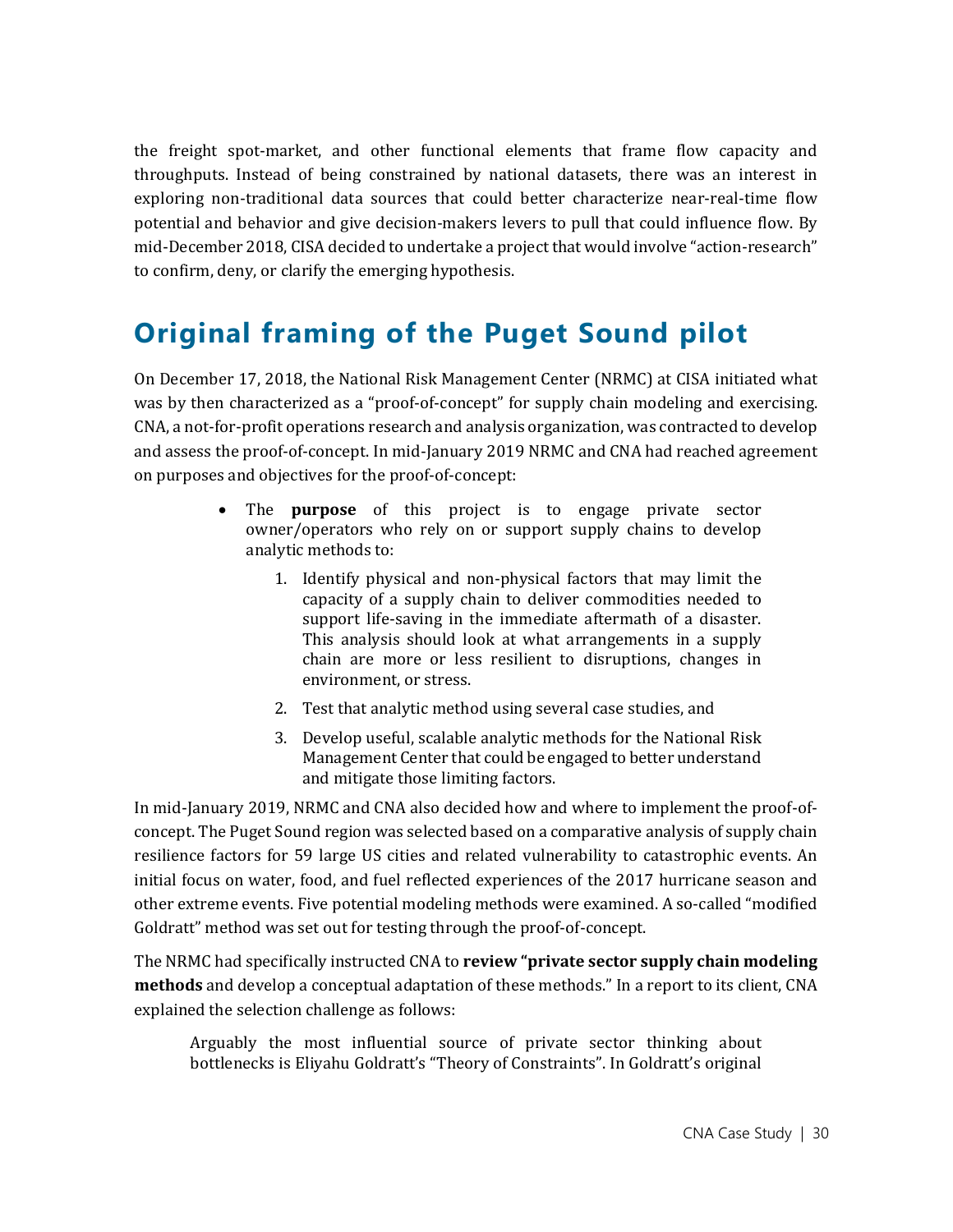1984 text he notes, "What you have learned is that the capacity of the plant is equal to the capacity of its bottlenecks." But **it has been difficult to translate bottleneck analysis to contexts beyond the scope of an individual company or individual facilities**. The potential for translating bottleneck analysis from "internal" processes (for a single company) to "external" networks (all suppliers of a given commodity in a region) has long been recognized. But practical ability to do so has been frustrated by the lack of network visibility. This is still the case for many supply networks. A recent survey by Deloitte found that, "sixty-five percent of procurement leaders have limited or no visibility beyond their tier 1 suppliers." Enhanced supply chain visibility – courtesy of Blockchain or other technologies – is emerging but remains complicated and unlikely to be widely achieved for another decade or more. Moreover, commercial operators are primarily motivated to track their own supply networks. In contrast, the **NRMC is concerned with the capacity of wide-area, multi-player supply chains and the emergence of bottlenecks that fundamentally challenge the delivery of life-saving commodities such as water, food, pharmaceutical, and medical goods**. Key interdependencies, such as fuel delivery across supply chains are also of concern. **Where most commercial firms focus on the supply chain for their particular "species," the NRMC – and others – are concerned for the capacity of the "ecosystem."** CNA has focused its research on methods of bottleneck analysis effective for wide-area ecosystems of demand and supply. Past research points to the essential lessons for supply chain analysis that should be taken into account when developing a framework for bottleneck analysis. In particular, 1) both network structure and flow are crucial for understanding centrality within the network, 2) supply chains are dynamic and measurement of flow, stocks gives context to network behavior when nodes or link are disrupted, and 3) information flows that express demand are of critical importance to understanding supply chain functioning during disruption.

One of the five methods examined had been set out in a 2015 study for the Federal Highway Administration: the *[Freight Performance Measure Approaches for Bottlenecks, Arterials, and](https://ops.fhwa.dot.gov/publications/fhwahop15033/index.htm)  [Linking Volumes to Congestion Report](https://ops.fhwa.dot.gov/publications/fhwahop15033/index.htm)*. This generalized approach was adopted as usable and scalable for the purposes of the Puget Sound proof-of-concept. According to CNA: "We have identified several potential methodologies for bottleneck analysis for lifeline commodities in disasters in large urban areas. The recommended approach is to adapt elements of the Federal Highway Administration (FHWA) Freight Performance Measures methodology to develop a data-informed network characterization that helps identify bottlenecks using available data about the network and prioritize based on potential consequences. During the scenario-based exercise, we will test the most effective methodical approaches to isolate bottlenecks in real time and use a modified Goldratt process to sequentially address bottlenecks with the greatest consequence."

Previous studies have paid detailed attention to Puget Sound supply chains, including a 2011 study by NISAC: *[Analytical Baseline Study for the Cascadia Earthquake and Tsunami](https://www.bluestonehockley.com/wp-content/uploads/2016/01/FEMA-earthquake-study.pdf)*.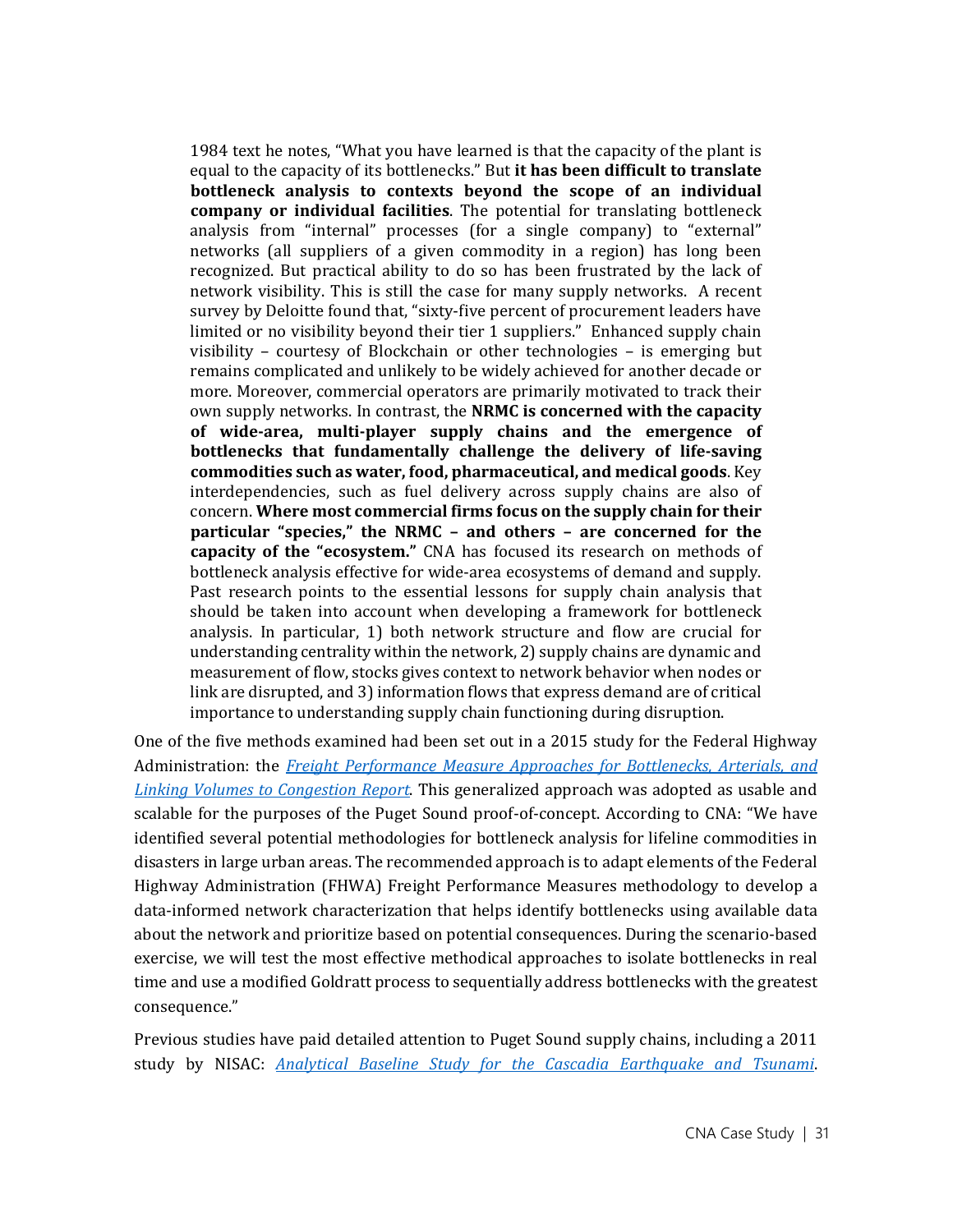**Comparing and contrasting this 2011 study and the 2019 proof-of-concept reveals meaningful differences**. The 2011 study is much more expansive encompassing thirteen sectors; the 2019 work is focused on water, food, fuel, and related freight movement. The earlier study is mostly an analysis of probable post-event damage; the more recent study is primarily an assessment of pre-event flow capacity. According to the 2011 report, "The basic analytical method employed in this study is to use the direct physical effects (area of seismic shaking, inundation zone) of the scenario events to determine the direct impacts on population and infrastructure. Infrastructure modeling and analysis can then be employed to find the disruptions to services and key cascading impacts. These results will then be employed to estimate impacts to the response environment and the economy." The 2019 proof-of-concept attempts to identify and prioritize key bottlenecks and think through relationships, operational measures, and mitigation possibilities to exploit bottlenecks in the aftermath of a Cascadia earthquake and tsunami. Both approaches seek to accurately perceive and better understand system effects. But **the older approach is, arguably, organized to scope and scale probable outcomes, while the newer approach is intended to** *influence* **possible outcomes.**

An internal CNA email suggesting agenda items for a late January 2019 meeting with NRMC professionals offered this angle on intention:

Given the horizon of unknowns and uncertainties, I have tried to think through, "What would really help [a senior FEMA decisionmaker]?" A related, but substantively different question is, "What would really help [a different FEMA decisionmaker]?" …Thinking through what seemed to help in the Anchorage Earthquake, Yutu, Lane, Hector, Michael, Florence, and back in 2017...I keep coming back to very quick flow assessments: How much is moving in what direction how quickly? What he really needs to know is water flow, food flow, and fuel flow. Low or no flows will tell him it is very bad. Strong—even stronger-than-usual flows (ala Puerto Rico)—will tell him he can be strategically and tactically choosy in his response. Credible near-real-time information will give him (et al) the information they need for both assessment and persuasion, and ultimately targeted action. In these prior events he had very little to go on...nothing of sufficient credibility to really strategically commit...and the time-lags for credible data were such that worst-case scenarios needed to be assumed for many the crucial initial decisions. It seems to me that what is described [above] is a very quick bottleneck analysis. Given the typical patterns of pre-event flow, where is the flow diminished or missing or surging? Why? What is the prospect of recovery? Can anything be done to accelerate recovery? Can anything be done to discourage hoarding?

The 2011 study provides national leadership a credible and comprehensive assessment of human, infrastructure, and economic consequences of a Cascadia earthquake and tsunami. The 2019 work is aimed at assisting operational decision-makers recognize opportunities to alter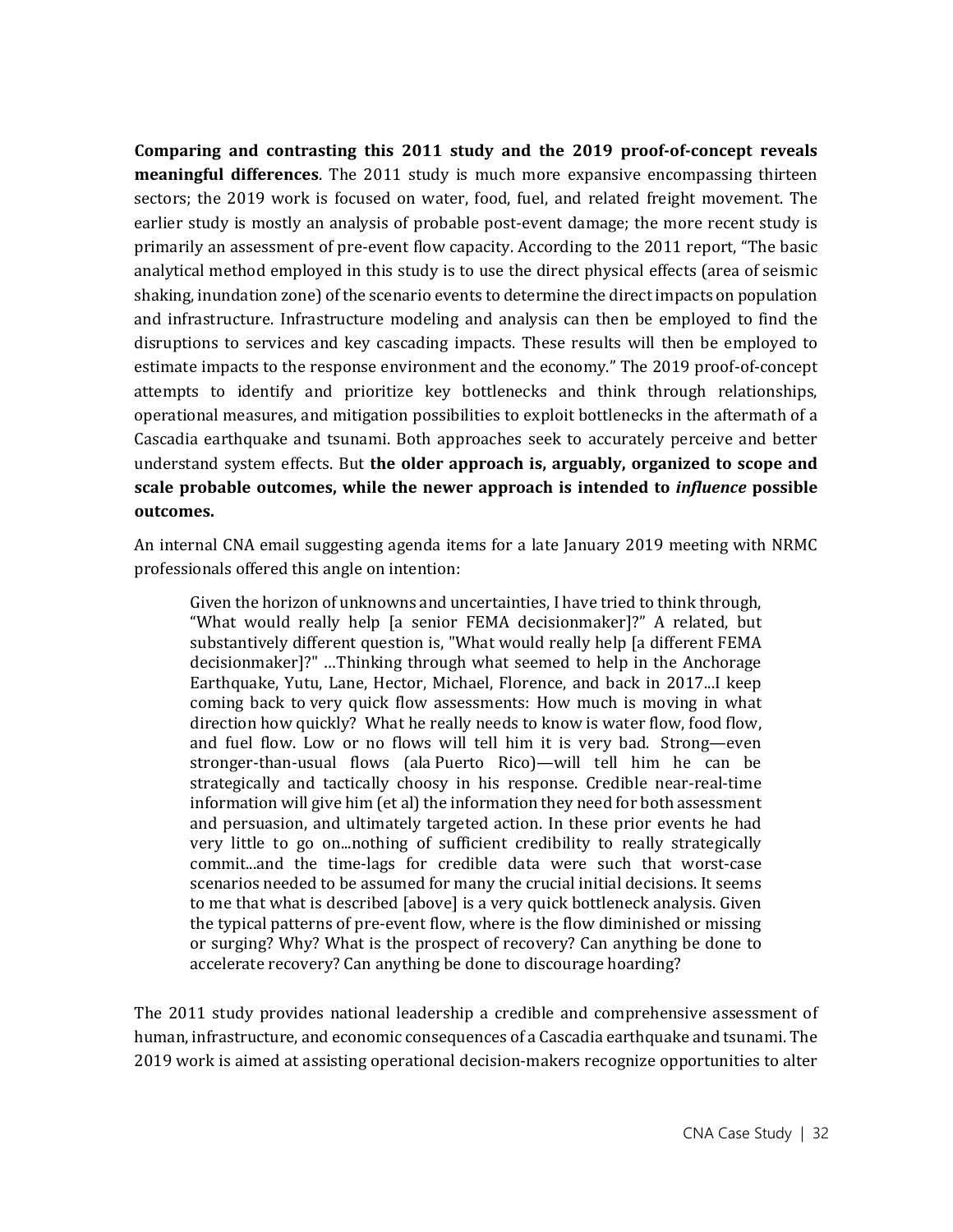emerging consequences. Consistent with these differences, **the 2011 study is data driven (even data constrained), while the 2019 proof-of-concept is data informed—**including active sourcing of qualitative data from private-sector supply chain owners and operators.

Given these intentions, the 2019 proof-of-concept included extensive outreach to the private sector. It is meaningful that NRMC and CNA agreed, *"*The purpose of this project is to engage private sector owner/operators who rely on or support supply chains…" Initially, this engagement was focused on generating quantitative and qualitative data that could more accurately identify and prioritize potential bottlenecks. **It was also recognized that in the event of a Cascadia earthquake, exploiting bottlenecks would mostly depend on the private sector**. Building private-public and private-private relationships through research and preparedness activities were seen as prerequisites to generate system-wide benefits during response and recovery. The research and preparedness activities would, it was hoped, engender shared understanding of the ecosystem of demand and supply sufficient to support effective interventions and collaborations to influence ecosystem outcomes.

### <span id="page-36-0"></span>**Step-by-step approach of the proof-ofconcept**

Interplay of research and outreach was fundamental to the methodology being tested by the Puget Sound proof-of-concept. There was—and is—potential tension between rigorous research and meaningful outreach. Systems analysis prefers consistent, well-defined, real-time measures of well-chosen attributes. These are, however, unevenly available for wide-area, multi-player, high-volume, high-velocity, very competitive demand and supply networks. To close this gap, the Puget Sound proof-of-concept initially anticipated a seven-step process adapting the FHWA methodology (see below) that starts with publicly available data sources and then, with Step 4, enters into a very active process of outreach intended to generate quantitative and qualitative data from private-sector owners and operators of supply chains.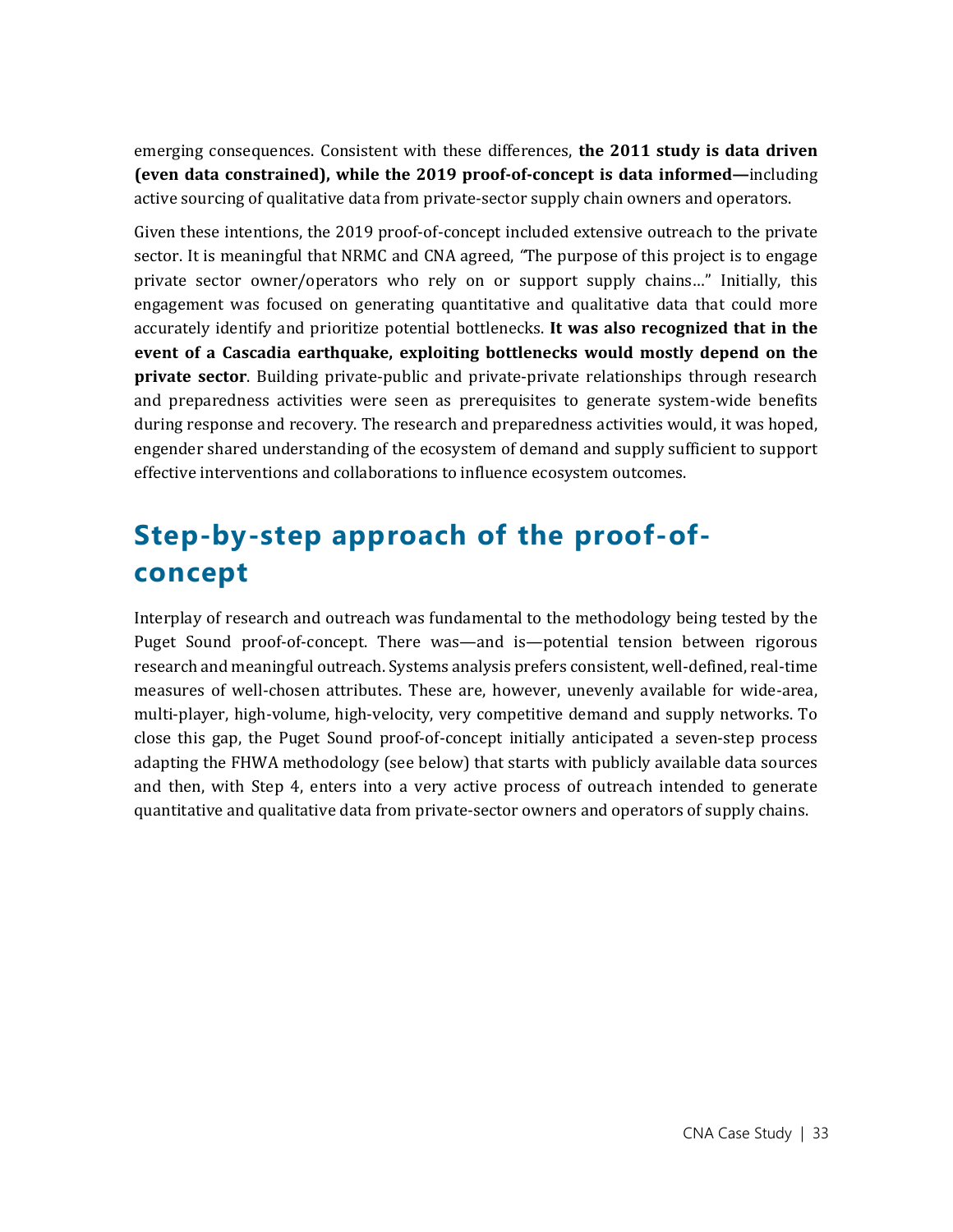**Figure 2. Adapting the bottleneck analysis method specified in The Freight Performance Measure Approaches for Bottlenecks, Arterials, and Linking Volumes to Congestion Report (reproduced from a March 2019 planning document)**



**PROPOSED ANALYTIC METHOD FOR BOTTLENECK ANALYSIS OF DEMAND AND SUPPLY NETWORKS**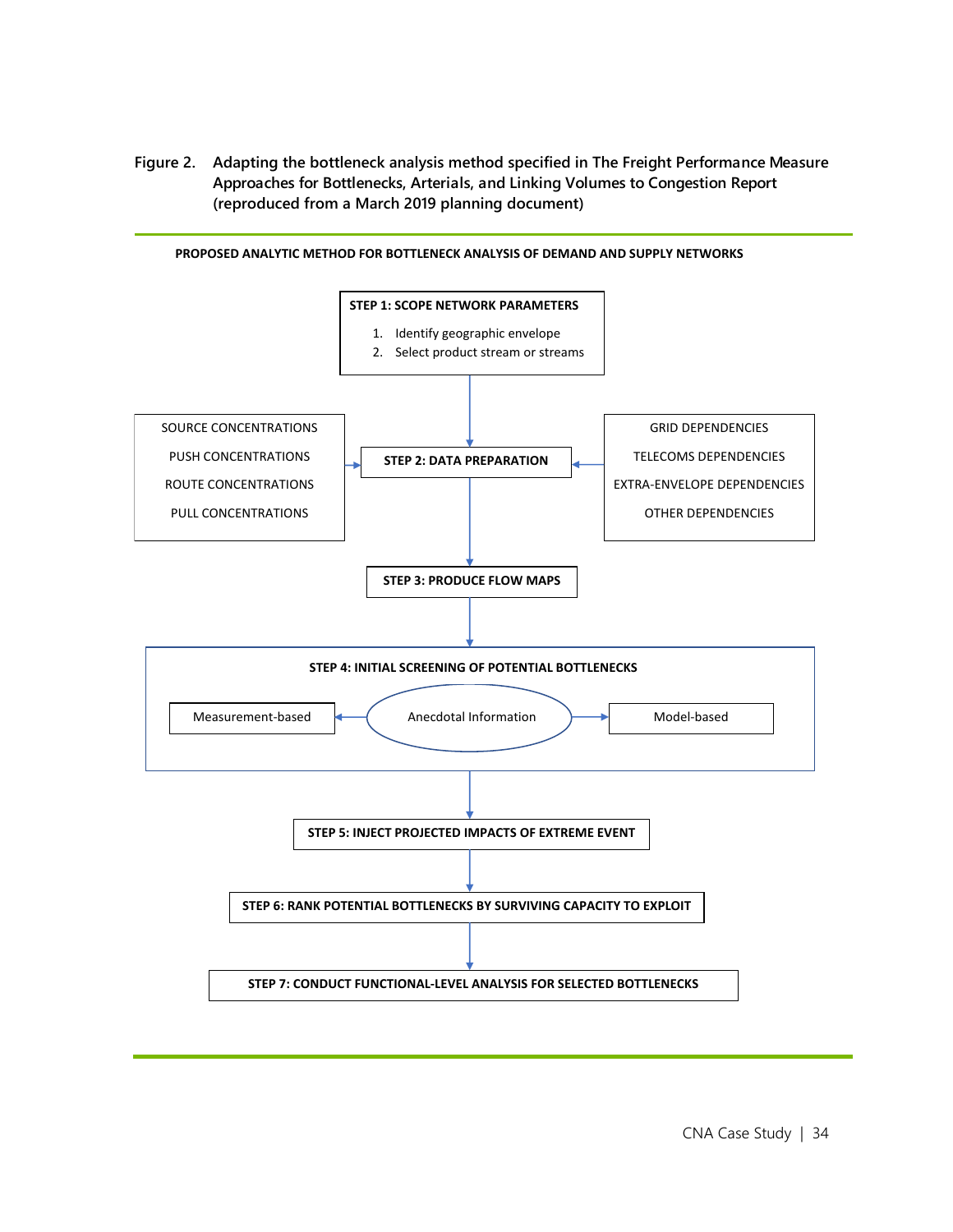The March 2019 internal planning document explains, "This is an analytic method that could be used by key network participants—often commercial operators—to self-assess bottleneck propensity in preexisting demand and supply networks. In collaboration with other operators and emergency management agencies this voluntary self-assessment is intended to generate practical insight on potential priorities for enhancing the robustness and resilience of network flows. At this point, CNA is seeking the cooperation of a few network participants to test the analytic method in the Puget Sound region."

In May 2019, the NRMC received a proposed Framework for Characterizing the Supply Chain Ecosystem for Lifeline Commodities. This document explains:

An ideal analytical model of the demand and supply network for a lifeline commodity would be able to dynamically replicate the flow of the commodity at all places within the analysis area of interest. It would be a perfect digital twin of the real life network. Such a perfect model would be nearly infeasible to create (or would quickly become outdated), but a structured analytical process can build toward such a model, while yielding useful outputs along the way. Within the context of a demand and supply network, several characteristics must be defined to work toward modelling of the supply chain ecosystem. These characteristics include location, capacity, connectedness, and flow. The more robust the characterization of these four characteristics, the better the framework is able to identify bottlenecks….The actual characterization of flow will be a commodity- and region-dependent exercise. Several approaches are valid depending on the data available to modelers. Flow can be determined either at nodes (inbound or outbound) or on links (from node A to B). In many cases, actual flow data will only be available at some nodes, but typical flow estimates based on literature or a subset of data will be sufficient for much of the network. (For example, grocery stores of a specific size class may average a certain number of truck deliveries per day.) Where possible, we recommend trying to measure flow in consistent units throughout the framework, but this may not be possible due to limitations of data.

This "structured analytical process" was conceived as actively involving private-sector stakeholders in confirming, clarifying, or denying what data indicate about locations, capacity, connectedness, and flow. Workshops would be convened where supply chain "insiders" would vet the data-derived flow characterizations, identify the most influential potential bottlenecks, and work-through mitigation possibilities with public-sector participants. The NRMC originally expected to host one or more workshops and tabletop exercises for these purposes. But in early May, the CNA project manager outlined another opportunity:

We have discovered that there is a preexisting, local process for grocery sector outreach occurring in Puget Sound, independent of our work. It involves the city of Seattle, four urban counties, and the state EMA….They are planning a grocery "summit" for this July involving Albertsons, Costco, Kroger and UNFI/Supervalu—who are the "must have" participants, because they account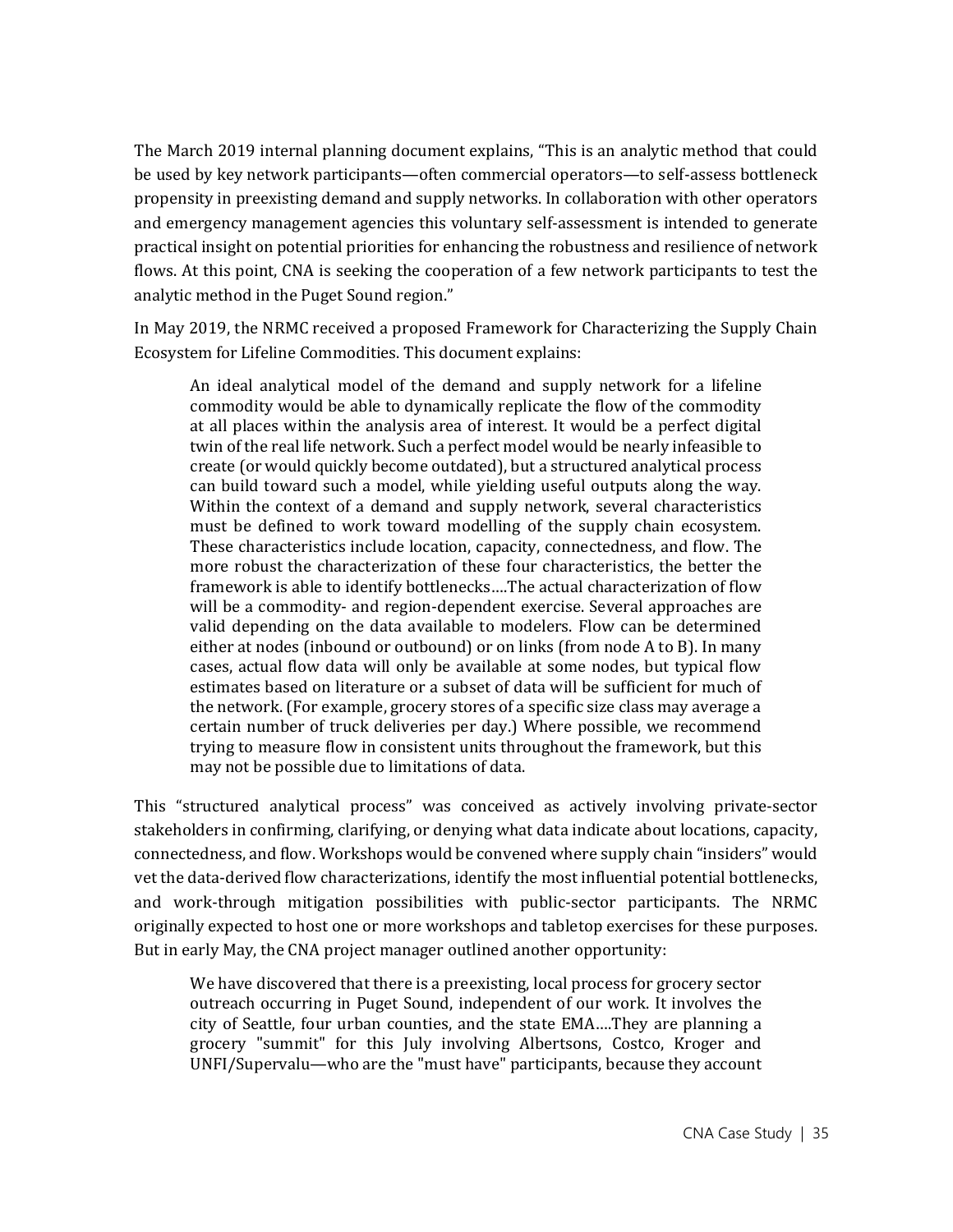for more than 80 percent of the regional grocery market….We think this could prove to be a great opportunity to discuss the most significant bottlenecks highlighted in the Task 2 Report. Basically, by attending this summit, we could vet the findings of the Initial Bottleneck Analysis Report, per the task order (task 3.1) AND support a local, organic effort that is working to build ongoing resilience and relationships in the food sector. In preliminary conversations, the local organizers have agreed in principle. Our only hesitation relates to the local's insistence that the July session be super-small. They want the grocery participants to outnumber the public sector participants...so they expect only about 12 to 15 altogether. In exchange for using their meeting to vet our report findings, we have suggested that CNA could follow-up the small July summit with a more inclusive September workshop (task 3.2). The local organizers have agreed—pending private sector interest/agreement at the close of the July session....This helps our project by giving us access to key players in the grocery sector who can vet our report. And it simplifies the logistics of convening the workshop by inviting the participants who are already engaged and committed to the summit process…

On August 7, 2019, a workshop was held at Starbucks headquarters in Seattle, Washington. Research outcomes were presented to representatives of grocery distribution firms supplying over half of Puget Sound demand. Here is the day-after quick report sent to NRMC:

While the grocery distributors were somewhat reluctant to talk about specifics with respect to the flow of groceries, they agreed with the general proportions outlined in the framework and agreed with the visualizations of the flow of groceries throughout the Puget Sound region…

Overlaying the projected shaking intensity from the Cascadia disaster scenario onto the graphics of the general flow of groceries across the region prompted the participants to start diving into a discussion of resilience and mediation strategies. While there was not much time to do more than scratch the surface, participants seemed eager to continue the conversation at the September workshop…

The one exception to the accuracy of the data relates to the proportion of food products having a local/regional origin (nearly one-half according to FEWSION). This did not seem realistic to the grocery distributors in the room, who felt that this was considerably too high. They did concede that the data could be accurate for fresh meat and produce but was certainly inaccurate for processed foods. Several possible explanations for how the data might be "accurate" but skewed were offered, but there were no obvious answers. For example, one thought was the packaging of bottled water could be skewing the data, since FEWSION tracks commodities by weight (and water is proportionally very heavy as compared to other commodities).

In addition to 12 private-sector participants, 10 representatives of federal, state, and four Puget Sound counties observed, asked questions, and contributed. Facilitation by a civic-sector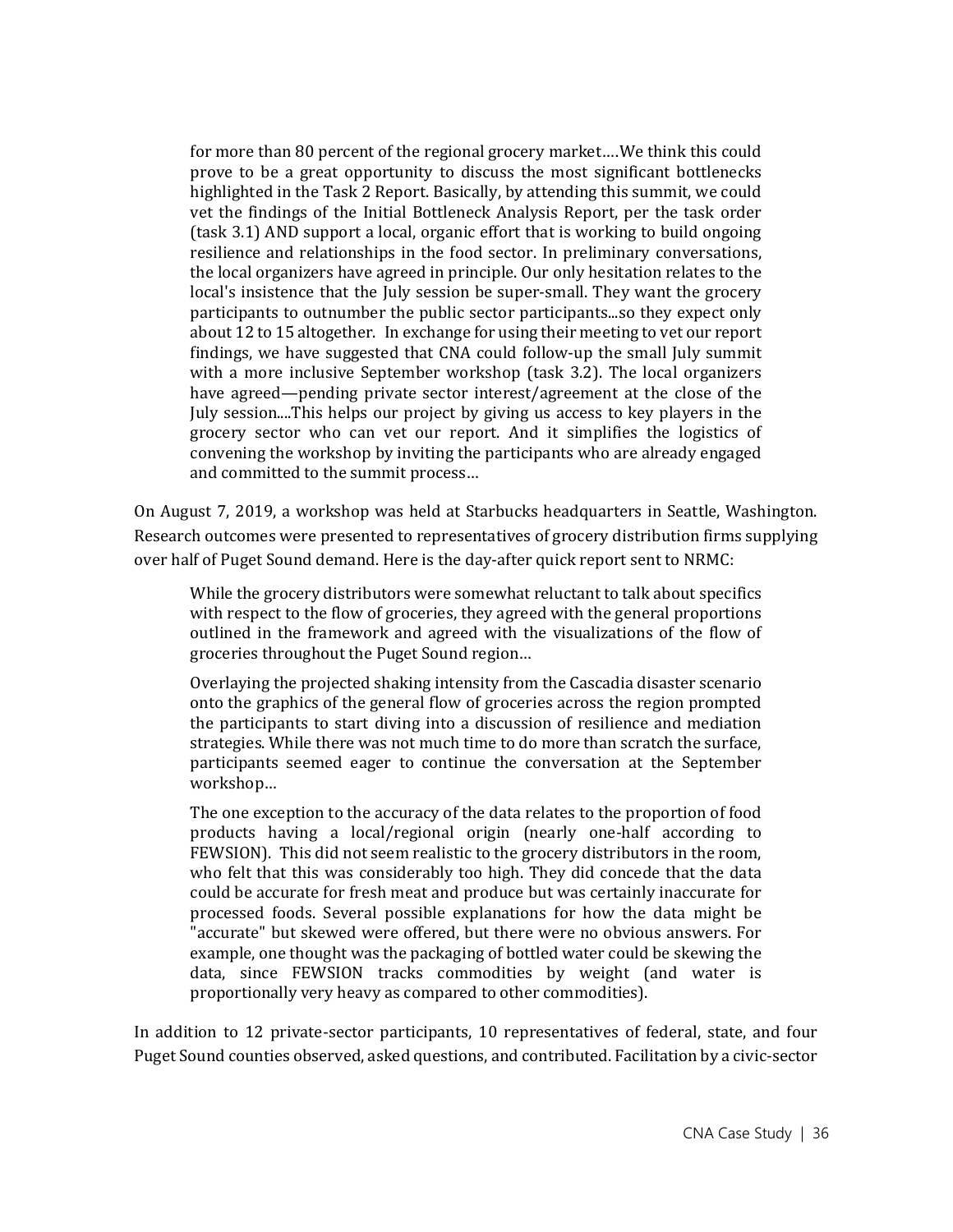leader persistently engaged and focused on the grocery distributors, confirming, clarifying, or correcting the supply chain picture that emerged from the initial research. One grocery participant commented, "This is the first time emergency managers have seemed interested in what grocery does every day and how that might help on a really bad day. I usually get requests to help their supply chains instead of being asked what they can do for my supply chain. Big difference."

The small August 7 session was followed by a September 12 session to which many more public-sector personnel were invited. The content of the second workshop included a summary of August 7 outcomes (through Step 5 of the framework) and then introduced Steps 6 and 7 by considering whether and how a surviving set of supply chain nodes and functions near Mukilteo Washington could be exploited to reestablish regional grocery flows. Here is a quick internal assessment:

We saw a major shift from maritime and air toward trucks to move volume. At the very least, this seems like a better starting position to the private sector. The private sector did not shut down yesterday like they did toward the very end of August 7 as the public sector began their rituals. Private-Public dialogue was very much engaged. In my opinion [the facilitator] was especially deft following a long public sector discussion of ISBs, FSAs, and so on, turning to the private sector and asking, "Do you care about any of this?" They did not. But that also prompted a good discussion. As that vignette suggests, yesterday's outcomes demonstrate there is a great deal more work to do in Puget Sound in practically aligning private and public. But the method provides a set of flows—and potential impediments—around which private and public can now self-organize.

Participant feedback—both private and public—was positive. The NRMC asked CNA to propose follow-on work. Discussions related to this potential follow-on work were ongoing when, in January 2020, the emerging global pandemic diverted attention.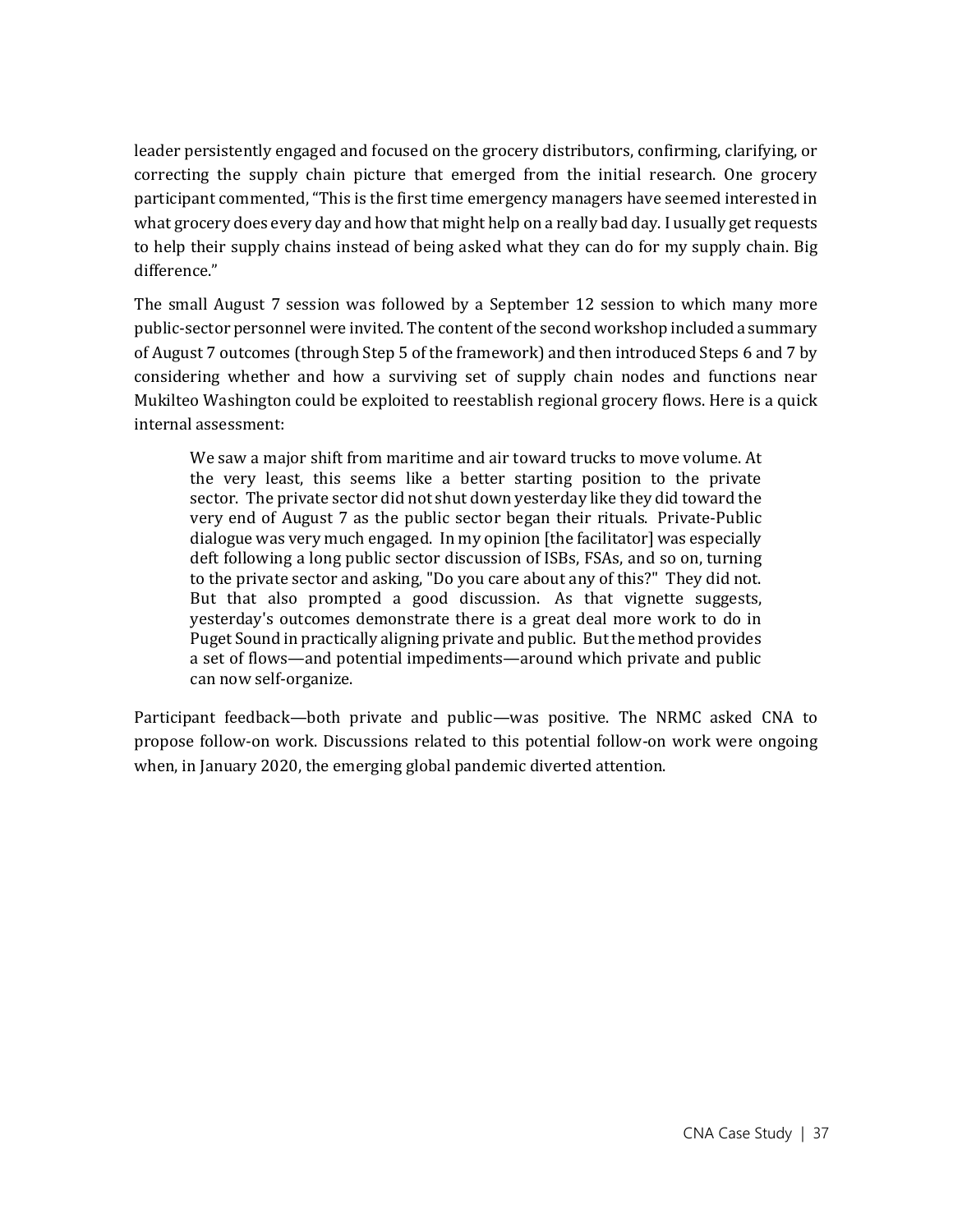This page intentionally left blank.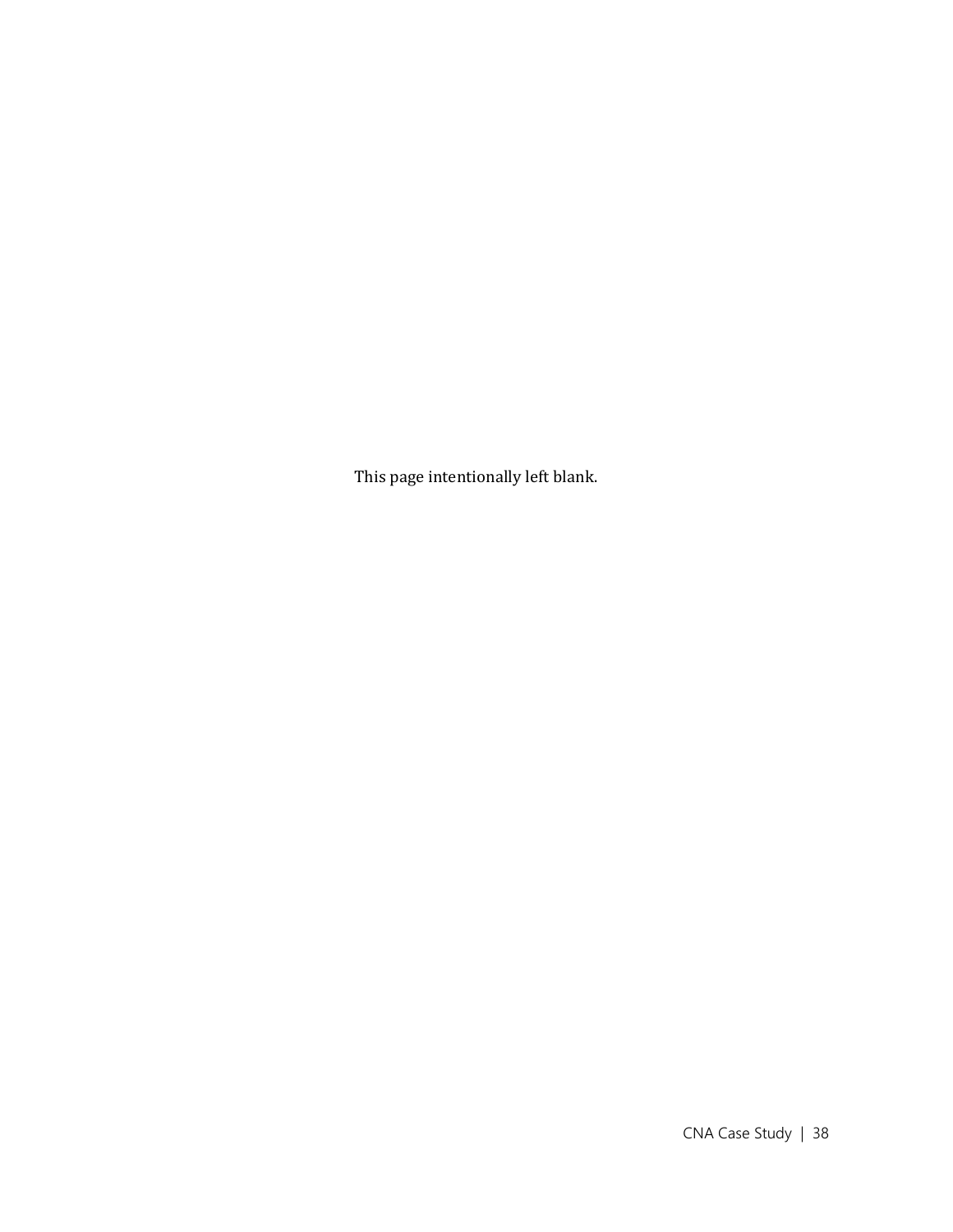### **This report was written by CNA's Safety and Security Division (SAS).**

SAS works to help improve decision-making during crisis operations and foster innovative solutions to challenges in the areas of public safety, emergency management, public health preparedness, homeland security, risk management, and national security.

> CNA is a not-for-profit research organization that serves the public interest by providing in-depth analysis and result-oriented solutions to help government leaders choose the best course of action in setting policy and managing operations.